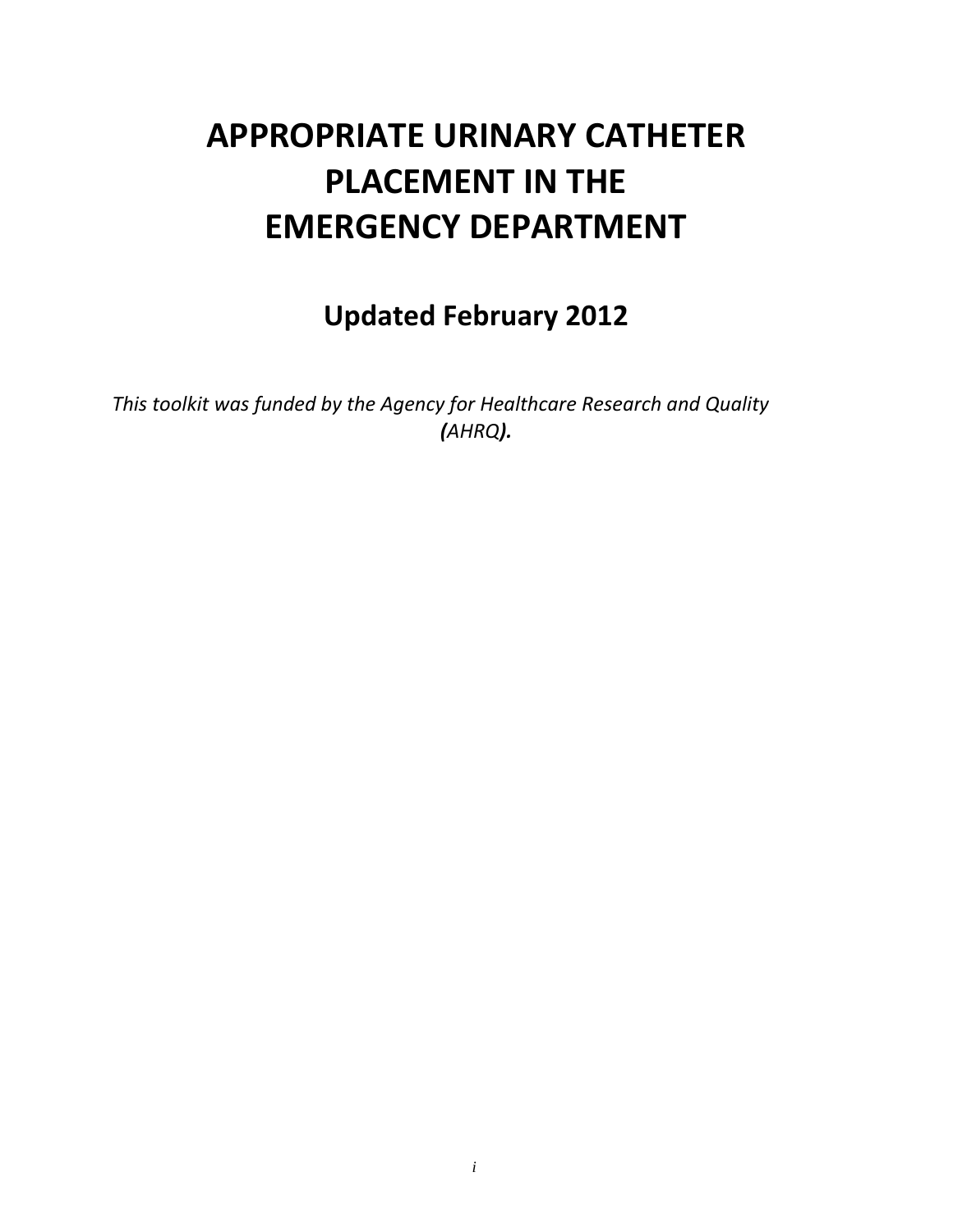# **ACKNOWLEDGEMENTS**

This toolkit was prepared by:

Mohamad G. Fakih, MD, MPH Sanjay Saint, MD, MPH Milisa Manojlovich, PhD, RN Sarah Krein, RN, PhD Russ Olmsted, MPH, CIC

Special thanks to Margarita Pena, MD, Janice Rey, MT (ASCP), Nicholas Dyc, MD, Stephen Shemes, BS, Dorine Berriel‐Cass, RN, MA, Karen Jones, RN, Susan M. Szpunar, DrPH, Ruth T. Savoy‐Moore, PhD, and Louis D. Saravolatz, MD, all of whom contributed to the pilot work. We thank the Infection Prevention & Control, Emergency, and Nursing departments at St. John Hospital & Medical Center for their collaboration in making the pilot work successfully. We also thank Sam Watson, MSA for his review and input. Also, special thanks to Rebecca Herman, BA for her secretarial assistance.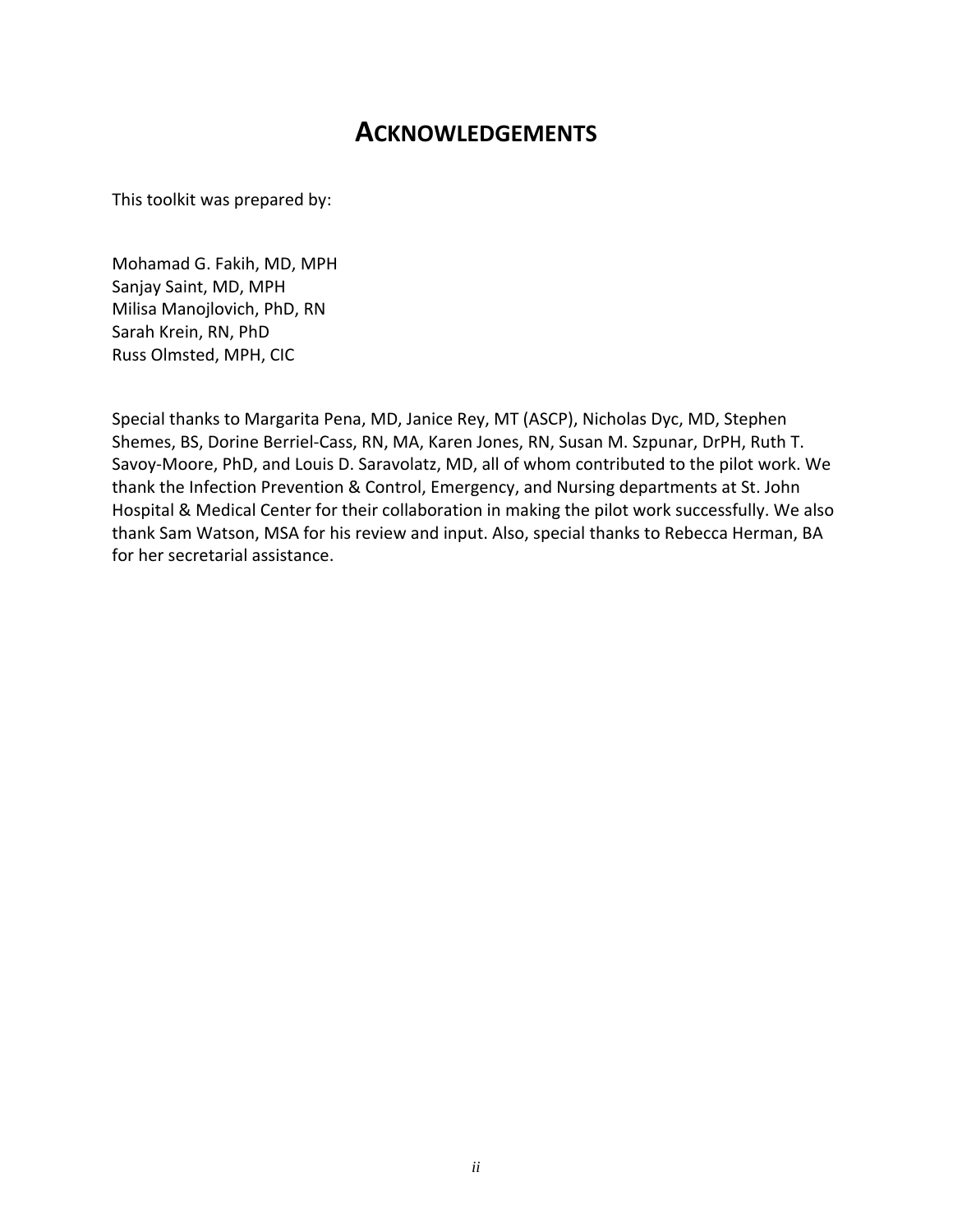# **TABLE OF CONTENTS**

| Α.           |                                                         |  |  |
|--------------|---------------------------------------------------------|--|--|
|              |                                                         |  |  |
|              |                                                         |  |  |
|              |                                                         |  |  |
|              |                                                         |  |  |
| <b>B.</b>    | APPROPRIATE URINARY CATHETER PLACEMENT IN THE EMERGENCY |  |  |
|              |                                                         |  |  |
| $\mathsf{C}$ |                                                         |  |  |
|              |                                                         |  |  |
|              |                                                         |  |  |
|              |                                                         |  |  |
|              |                                                         |  |  |
|              | b.                                                      |  |  |
|              | $\mathcal{C}$ .                                         |  |  |
|              | d.                                                      |  |  |
| 3.           |                                                         |  |  |
| 4.           |                                                         |  |  |
| 5.           |                                                         |  |  |
| D.           |                                                         |  |  |
|              |                                                         |  |  |
|              |                                                         |  |  |
| E.           |                                                         |  |  |
|              |                                                         |  |  |
|              |                                                         |  |  |
|              |                                                         |  |  |
|              |                                                         |  |  |
|              |                                                         |  |  |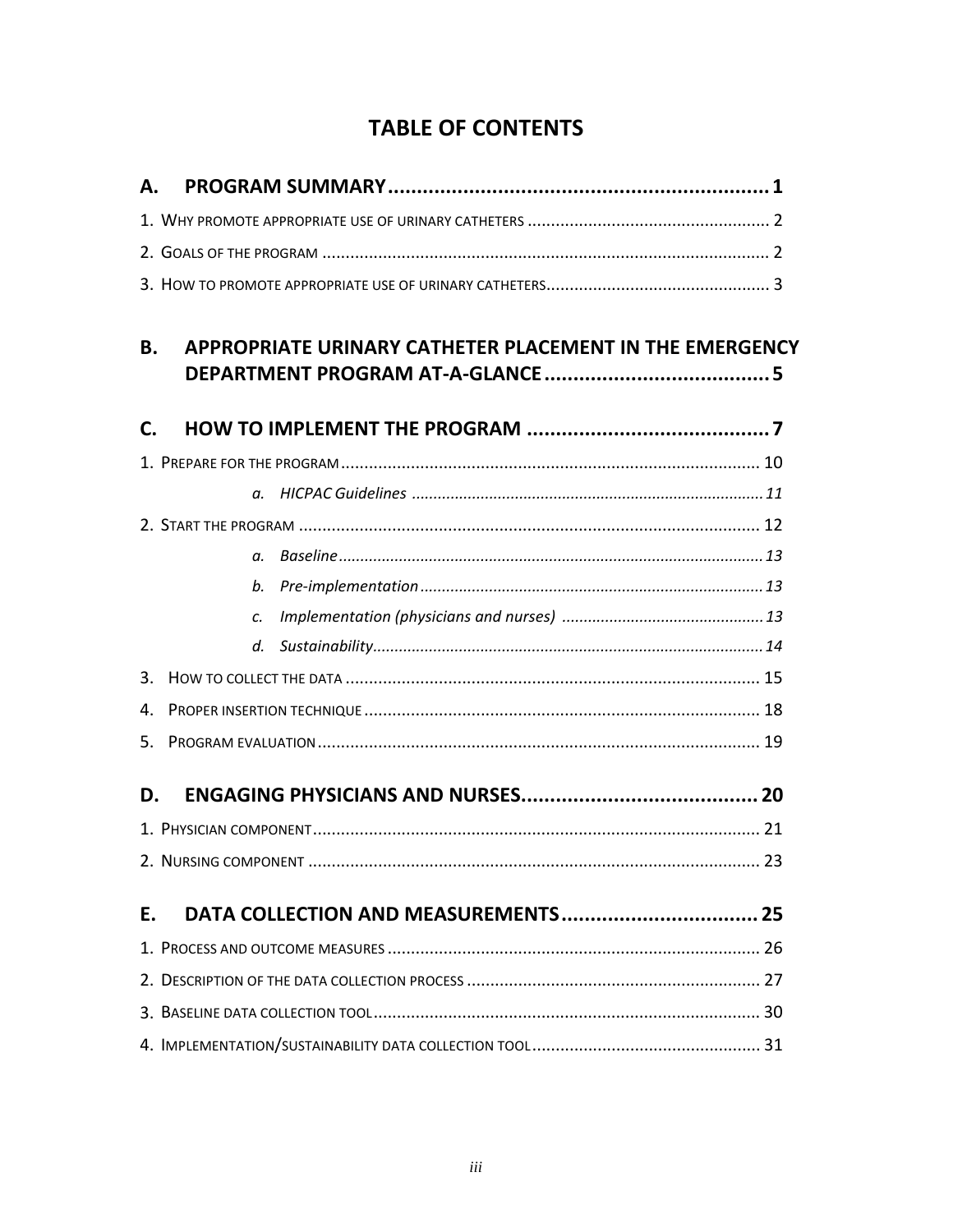| F. PROPER INSERTION TECHNIQUE OF URINARY CATHETERS  32 |  |
|--------------------------------------------------------|--|
|                                                        |  |
|                                                        |  |
|                                                        |  |
| EDUCATIONAL MATERIAL FOR IMPLEMENTATION  39<br>G.      |  |
|                                                        |  |
|                                                        |  |
|                                                        |  |
|                                                        |  |
|                                                        |  |
|                                                        |  |
|                                                        |  |
|                                                        |  |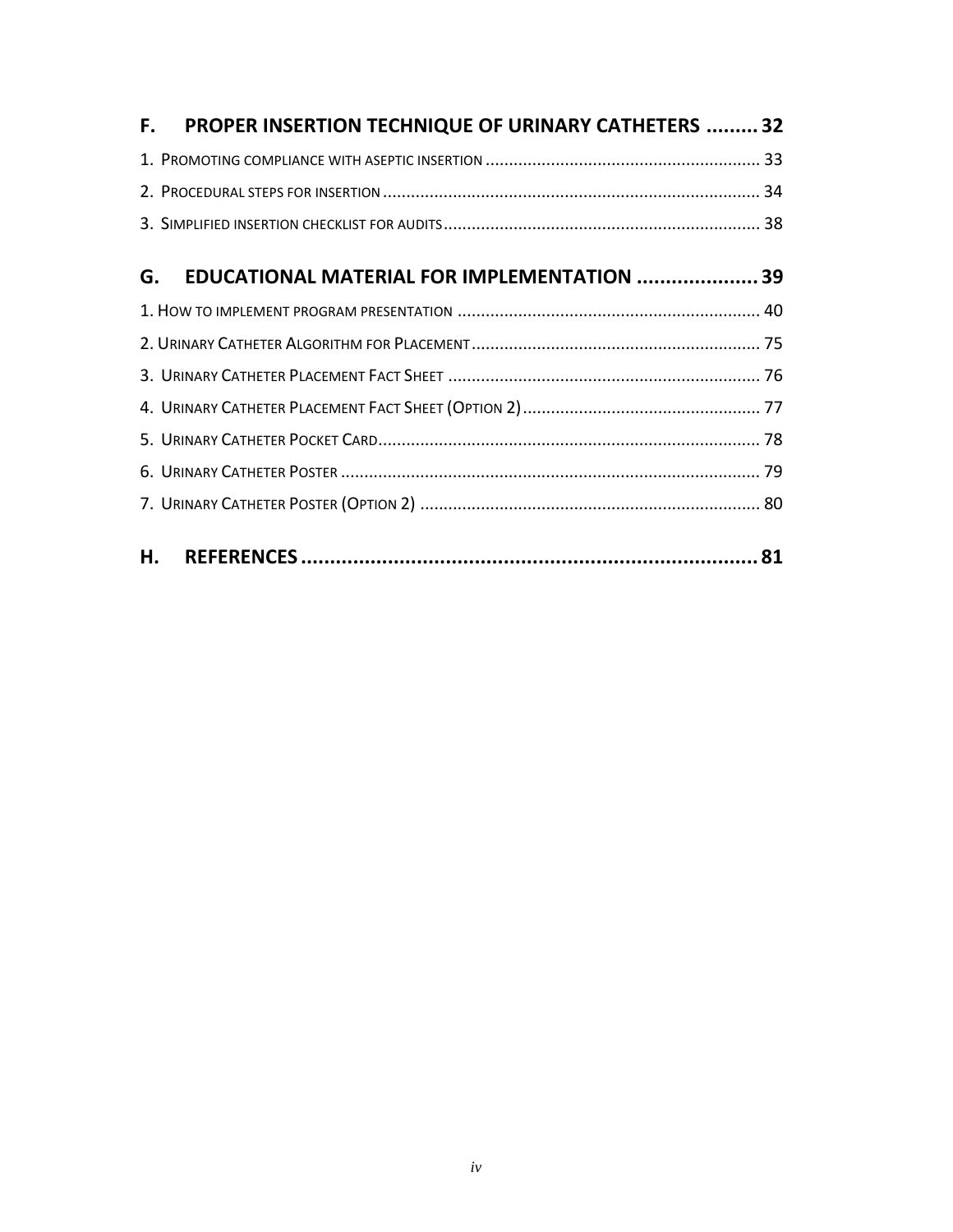# **A. PROGRAM SUMMARY**

- 1. Why Promote the Appropriate Use of Urinary Catheters?
- 2. Goals of the Program
- 3. How to Promote Appropriate Use of Urinary Catheters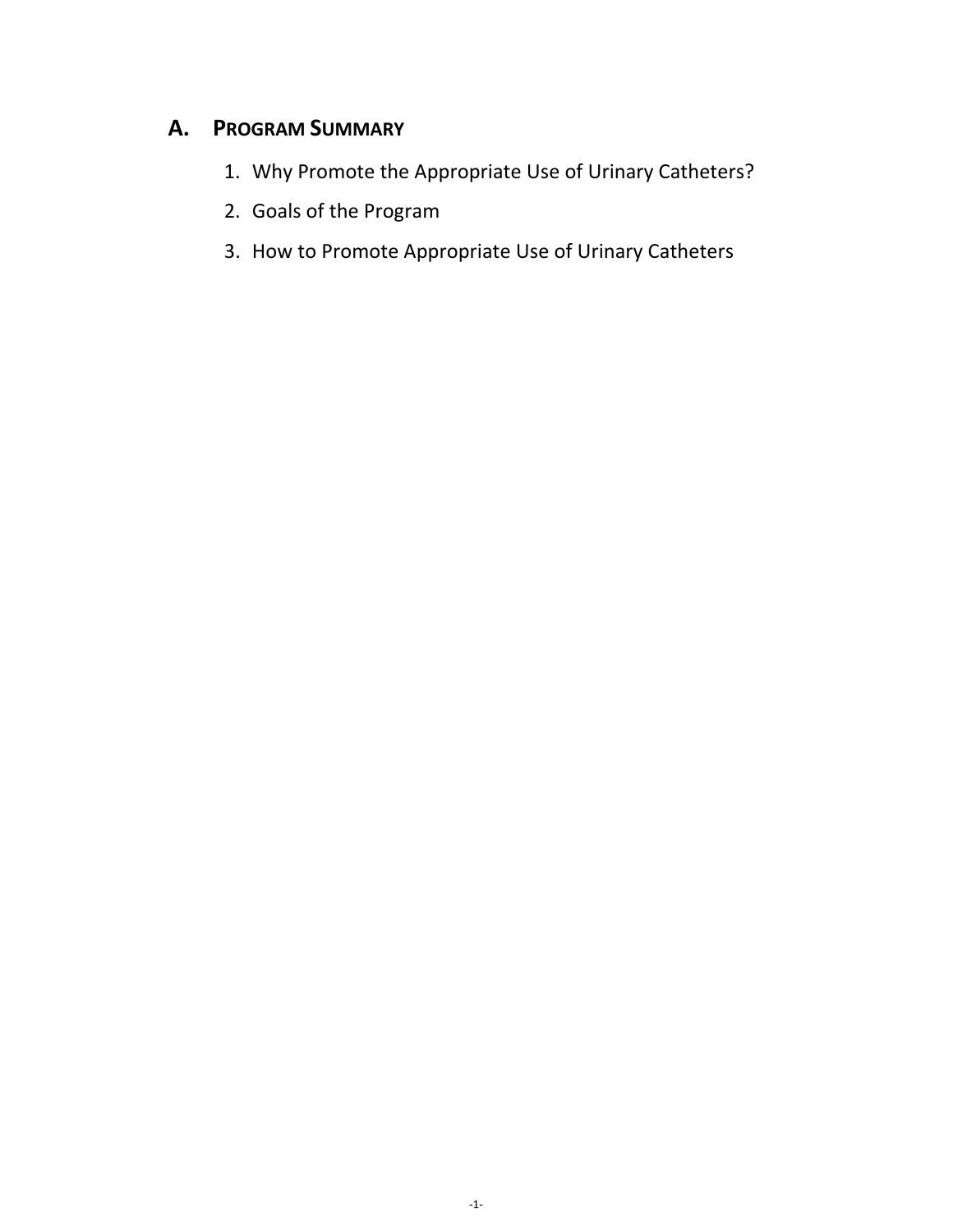# **Program Summary**

### **Why must we improve the appropriateness of urinary catheter utilization in the emergency department? What are the goals of the program?**

Urinary tract infection (UTI) accounts for more than one‐third of all hospital‐acquired infections with catheter-associated UTI (CAUTI) representing the majority of these cases. One of the most important ways to prevent CAUTI is to limit the use of indwelling urinary catheters, thereby reducing the size of the population at risk. Optimal prevention is not placing a urinary catheter if not indicated or, if placed, removing it as soon as it is no longer needed. Avoiding placement of unnecessary urinary catheters in the emergency department (ED) may significantly affect utilization during the time of hospitalization. Since more than half of hospital admissions come through the ED, it is important that the ED be viewed as the "point of entry" where efforts to reduce unnecessary urinary catheter utilization should be directed.

#### **The goals of the program are to:**

- Promote appropriate placement and utilization of urinary catheters in the ED. This is achieved by preventing the placement of unnecessary urinary catheters and following proper insertion technique for those that are appropriately indicated.
- Reduce the risk of hospital-acquired urinary tract infections (secondary to a reduction in unnecessary urinary catheter use and compliance with aseptic insertion).
- Educate healthcare workers about the appropriate management and insertion of urinary catheters, including indications for placement and continued use of urinary catheters.

#### **Expected immediate results include:**

- A reduction in indwelling urinary catheter utilization, reflected in a reduction in urinary catheter placement in the ED and prevalence hospital‐wide
- Increased awareness of appropriate indications for urinary catheter use
- Improved healthcare worker compliance with proper insertion technique

#### **Expected longer term results:**

- Reduction in bacteriuria
- Reduction in symptomatic urinary tract infection

#### **How do we promote appropriate utilization of urinary catheters in the ED?**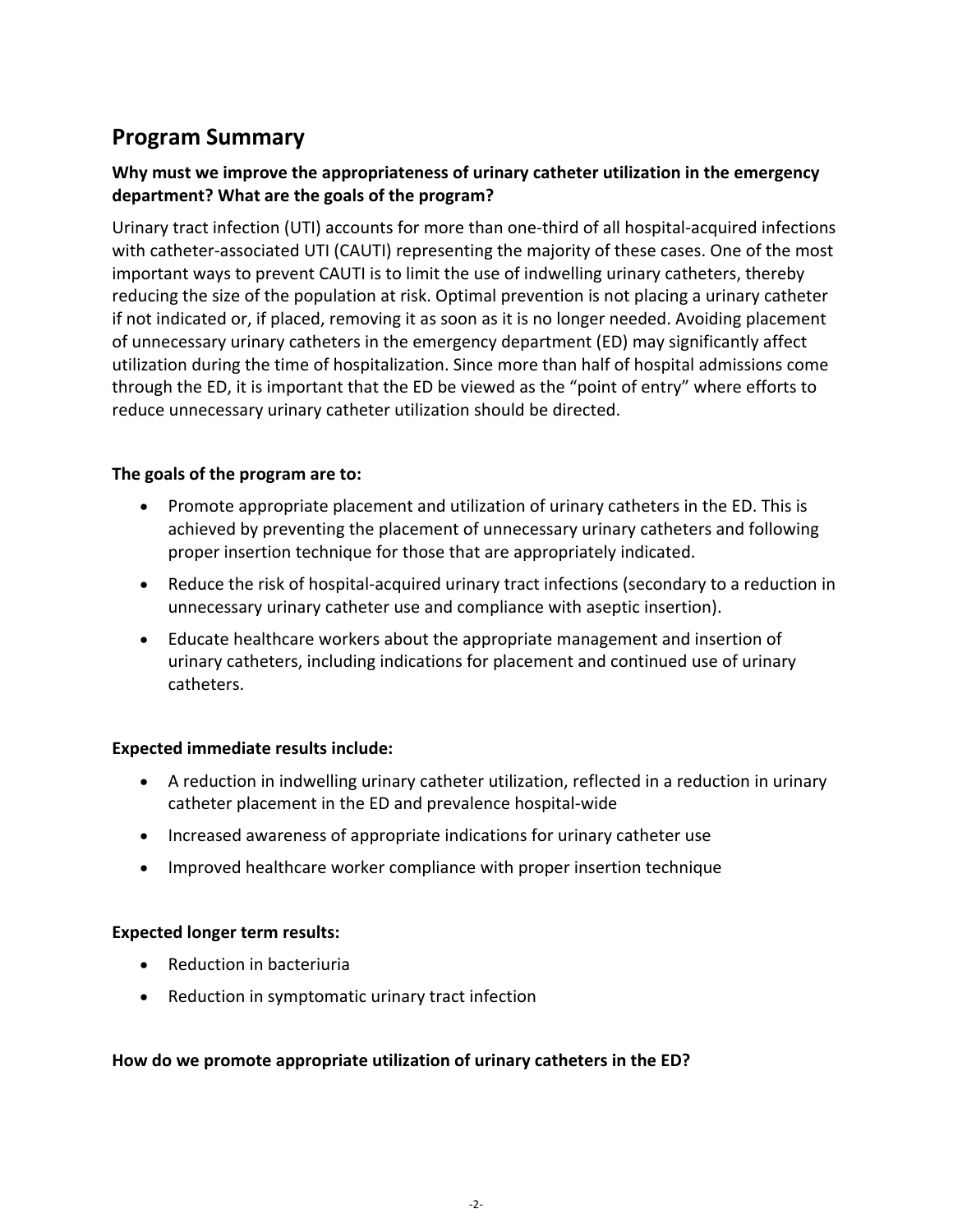Both physicians and nurses need to be cognizant of the appropriate indications for urinary catheterization. This process includes establishing guidelines for urinary catheter utilization and adoption of the guidelines by the ED physicians and ED nurses. Key elements of the guidelines are appropriate indications for indwelling urinary catheter use. Currently, the recommended indications for urinary catheter use, based on the 2009 Healthcare Infection Control Practices Advisory Committee (HICPAC) guidelines, are:

- Acute urinary retention or bladder outlet obstruction
- Accurate measurements of urinary output in critically ill patients
- Perioperative use in selected surgeries
- Assist healing of perineal and sacral wounds in incontinent patients
- End-of-life comfort needs
- Required immobilization in cases of trauma or fractures

#### **What is proper insertion technique?**

Urinary catheter insertion includes following certain procedural steps, such as using the smallest catheter possible to avoid urethral trauma, as well as compliance with aseptic insertion technique. Aseptic insertion of indwelling urinary catheters reduces the risk for introducing microorganisms into the urinary bladder during the procedure. Factors that promote compliance with proper insertion technique include the operator's knowledge of the procedural steps, availability of the necessary components for placing the catheter, and a method to audit compliance with the procedural steps.

#### **How is the program implemented?**

The process begins by obtaining data on urinary catheter placement in the ED, followed by program implementation and assessment of the impact on urinary catheter placement. Program sustainability is assessed and promoted through periodic evaluation of the urinary catheters utilization.

- **Baseline:** urinary catheter initial placement rate with evaluation for appropriate indications
- Pre-implementation: (*preparing to implement the program*) the pre-implementation period includes "spreading the word about the program" and getting the healthcare workers ready for the implementation. You may distribute educational materials and provide formal presentations for physicians and nurses. No data are collected during this period.
- Implementation: nursing and physician staff education, promoting the avoidance of urinary catheter placement for those that do not fit appropriate indications (may use institutional guidelines). Educate on proper (aseptic) insertion technique. Collect urinary catheter initial placement rate with evaluation for indications.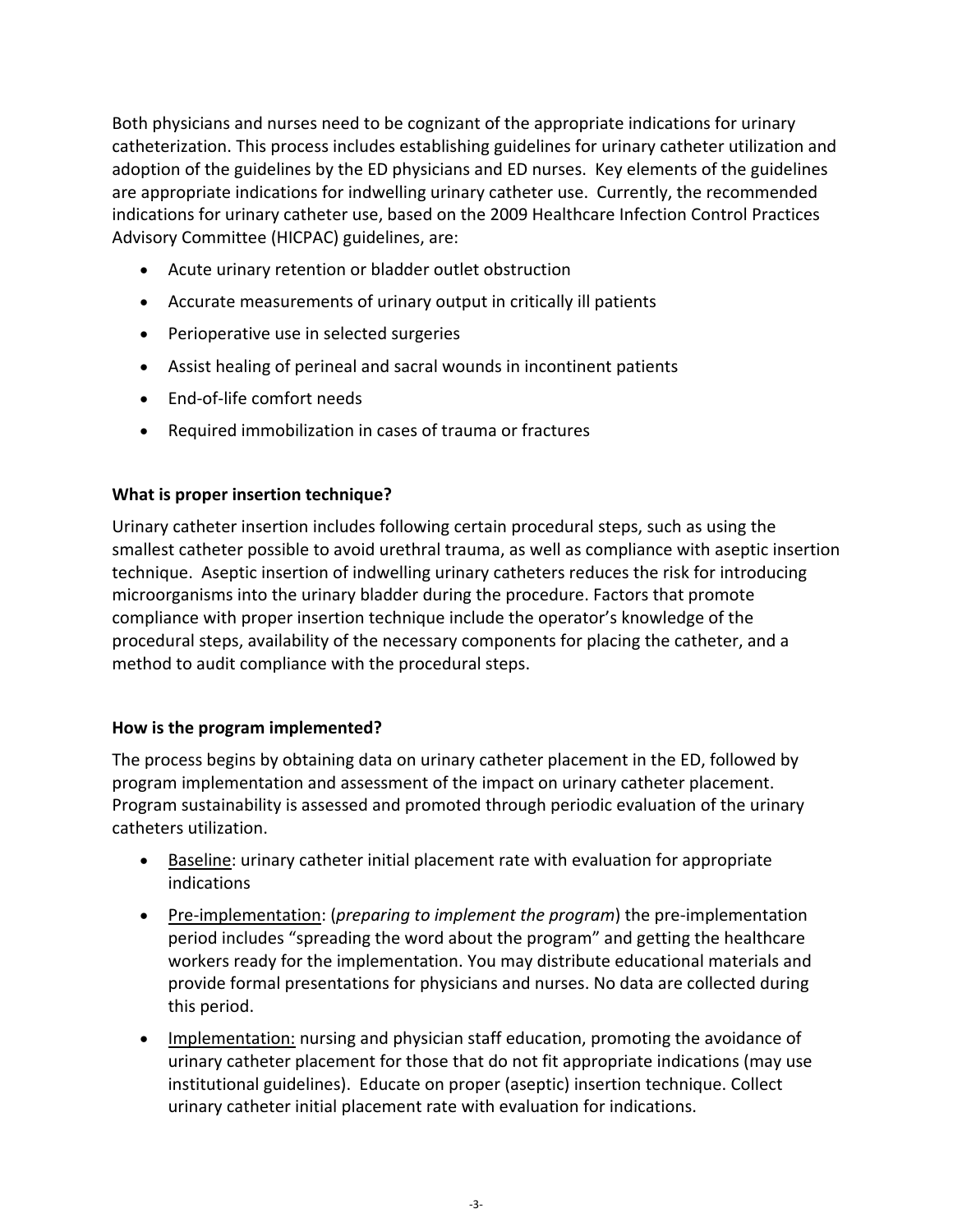• Sustainability: Collect urinary catheter initial placement rate with evaluation for indications.

#### **How do we sustain the results?**

Sustaining the effect of the program requires having an ED‐based champion, who continues to encourage appropriate urinary catheter use and placement technique. Periodic monitoring with feedback and reeducation of staff may also be necessary.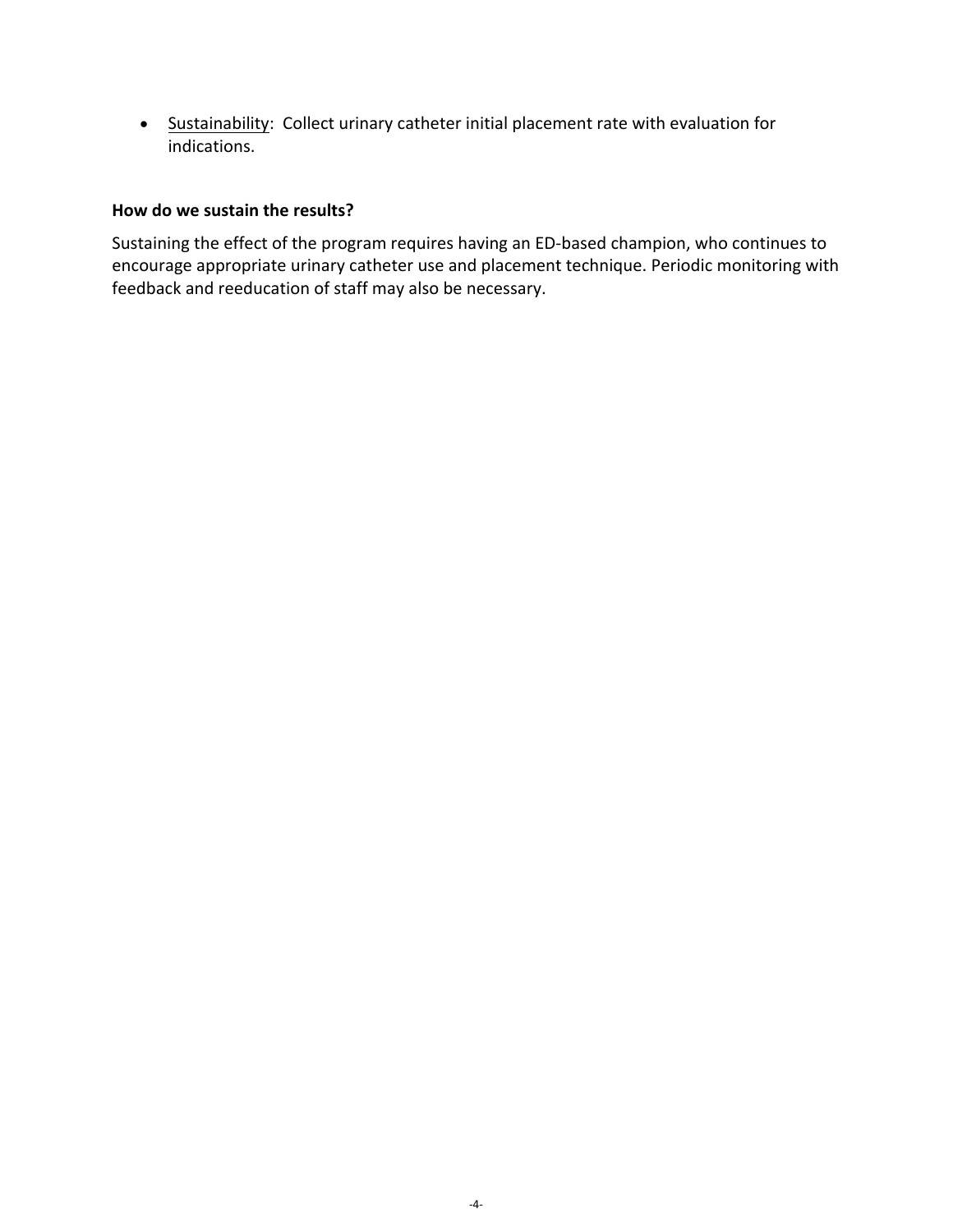**B. APPROPRIATE URINARY CATHETER PLACEMENT IN THE EMERGENCY DEPARTMENT PROGRAM AT‐A‐GLANCE**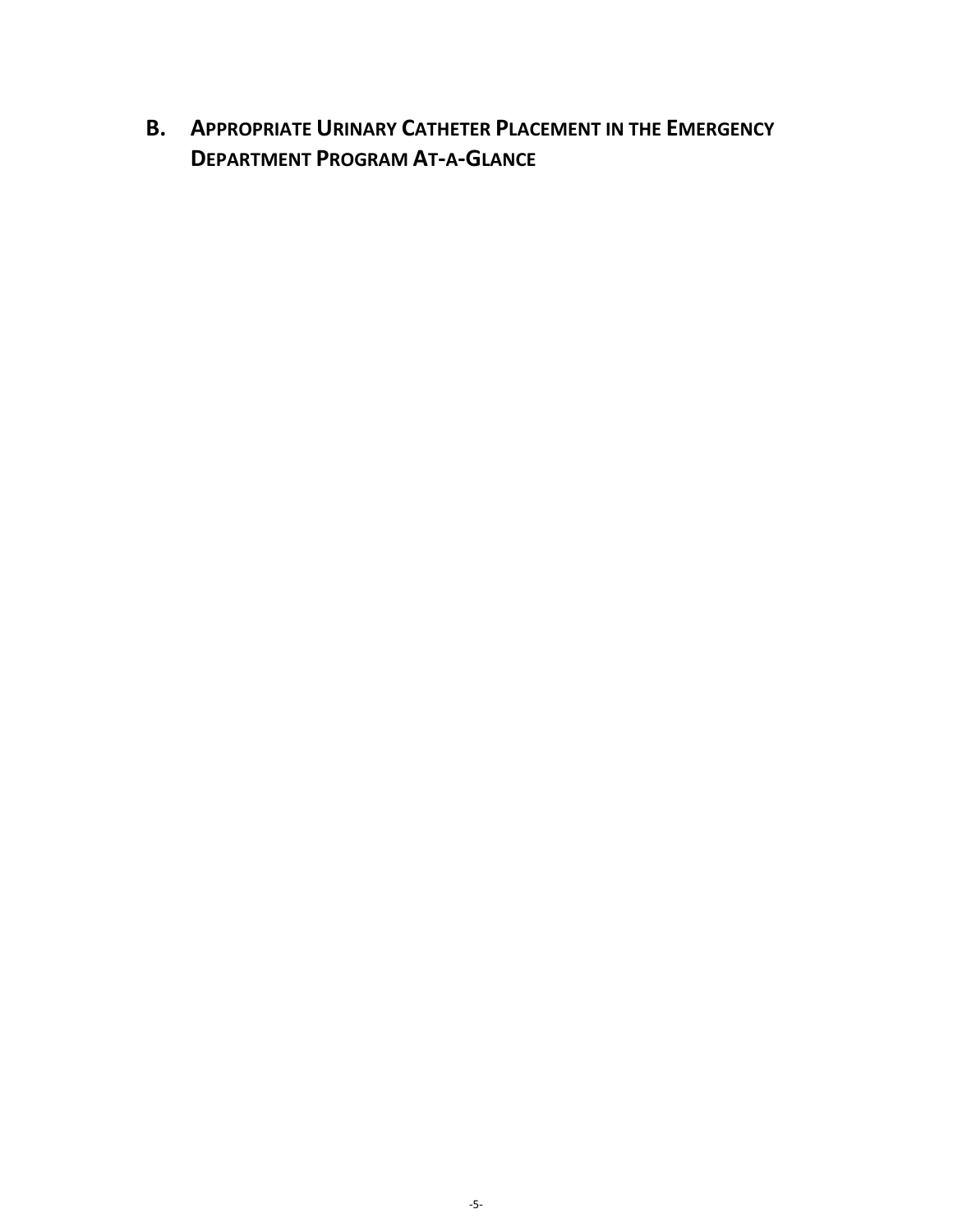# **APPROPRIATE URINARY CATHETER PLACEMENT IN THE EMERGENCY DEPARTMENT**

### **PROGRAM AT‐A‐GLANCE**

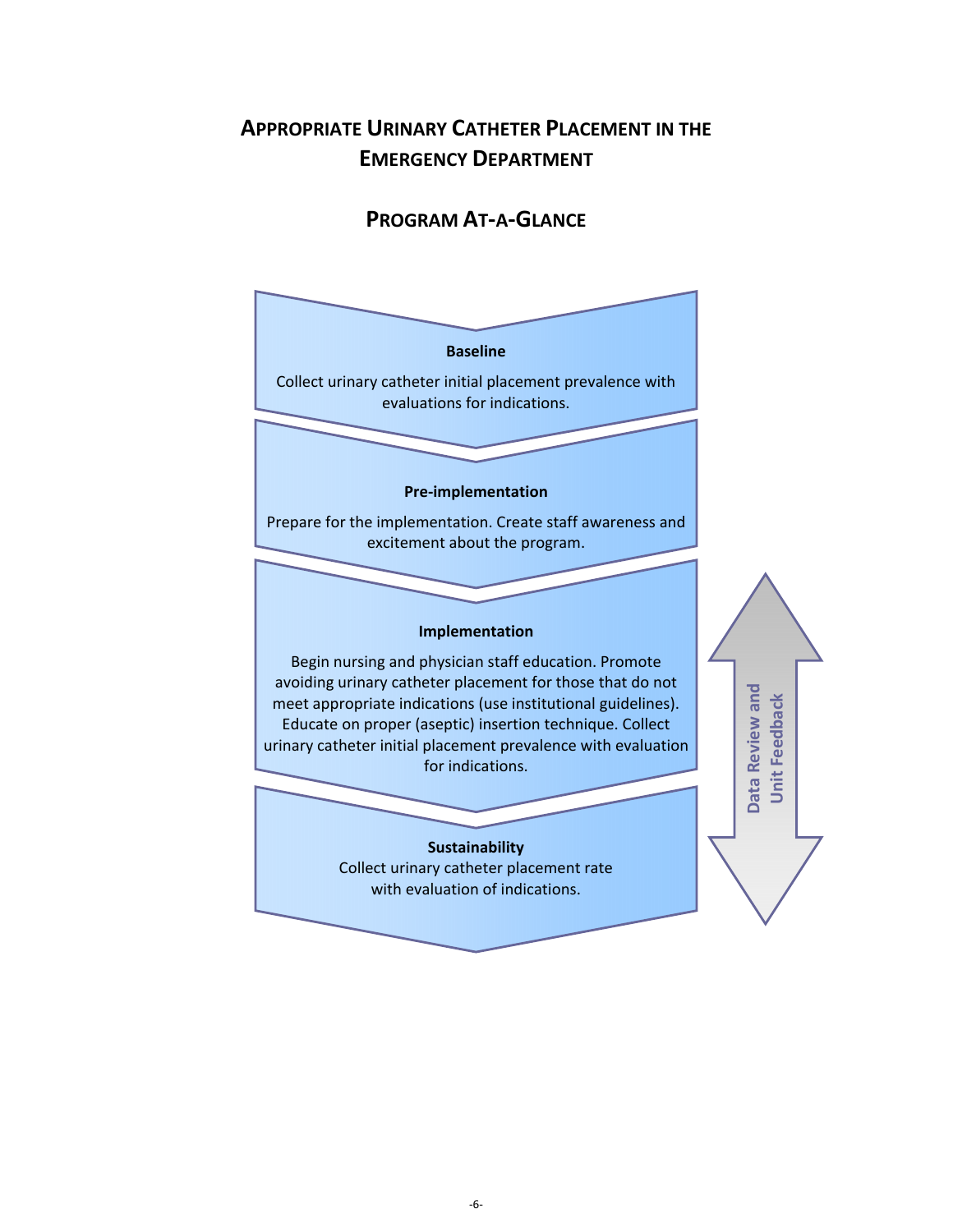## **C. HOW TO IMPLEMENT THE PROGRAM**

- 1. Prepare for the Program
	- a. HICPAC Guidelines
- 2. Start the Program
	- a. Baseline
	- b. Pre‐implementation
	- c. Implementation (physicians and nurses)
	- d. Sustainability
- 3. How to Collect the Data
- 4. Proper Insertion Technique
- 5. Evaluate the Program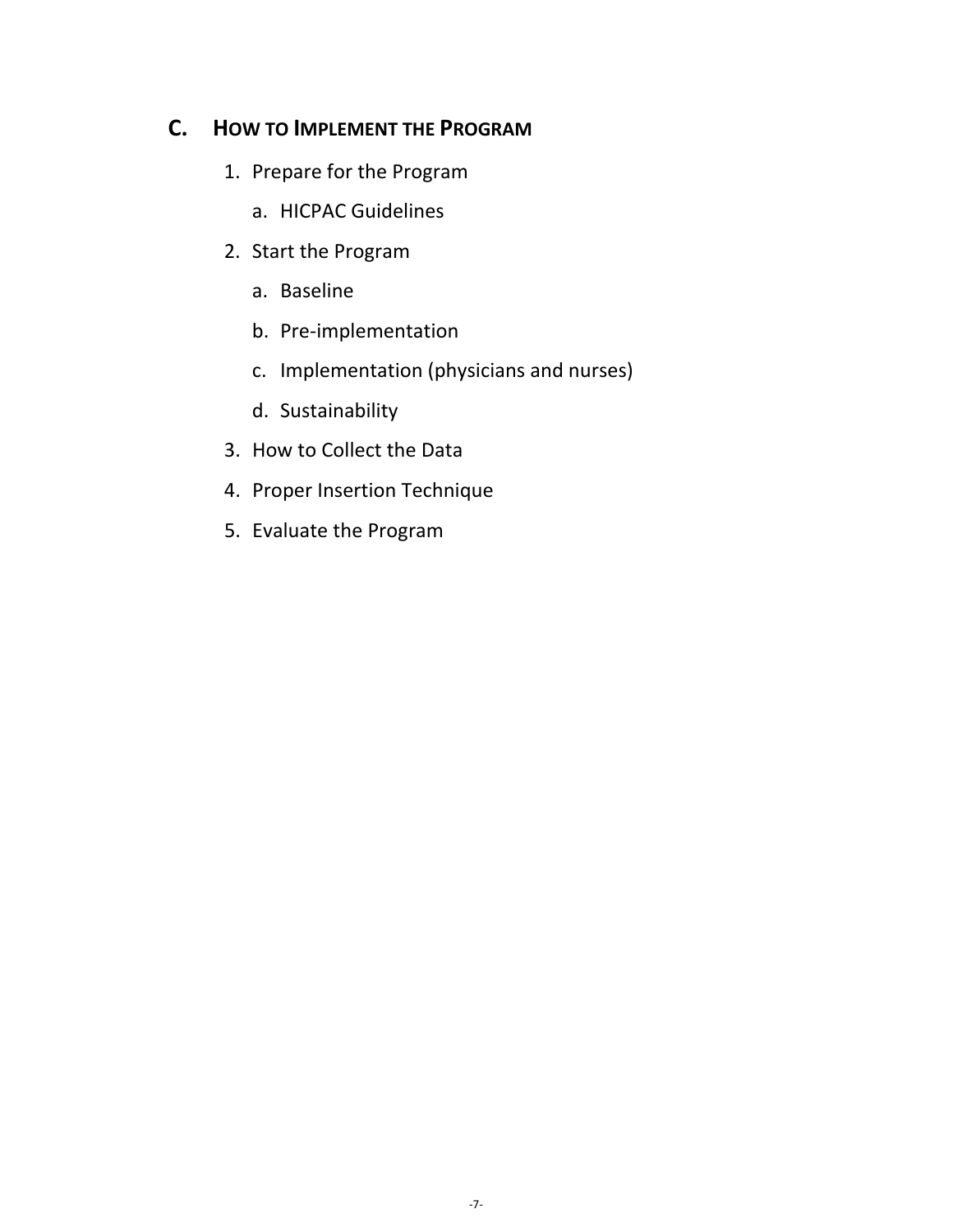Appropriate Urinary Catheter Placement in the Emergency Department:

# How to Implement the Program

*The following section describes the different steps to implement the program in the emergency department (ED). It also describes appropriate indications for urinary catheter placement, data collection tools, and how to evaluate the program's success.*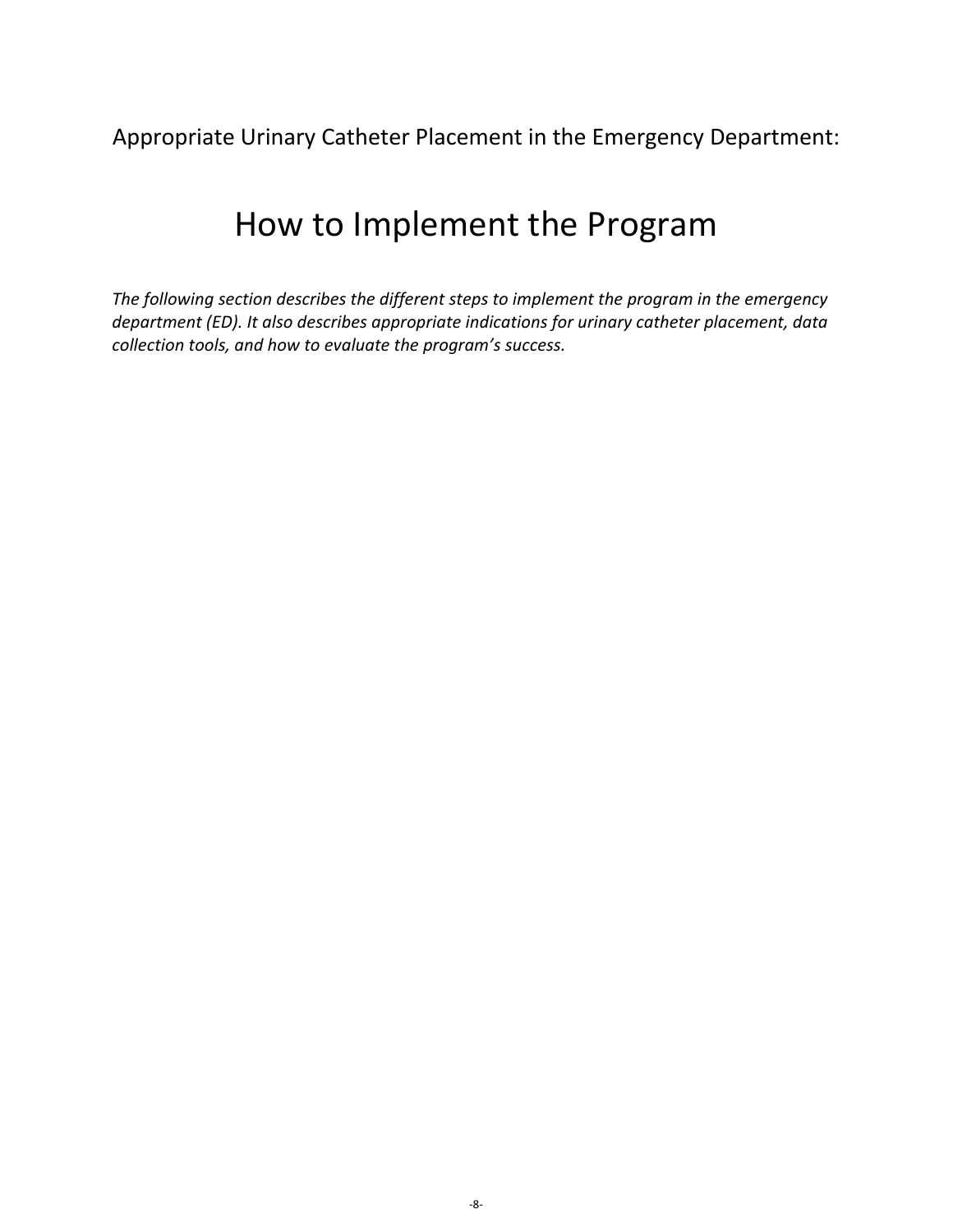#### **Outline**

- 1. Program Preparation
	- a. HICPAC Guidelines
- 2. Start the Program
	- a. Baseline
	- b. Pre‐implementation
	- c. Implementation (physicians and nurses)
	- d. Sustainability
- 3. Data Collection
- 4. Proper Insertion Technique
- 5. Program Evaluation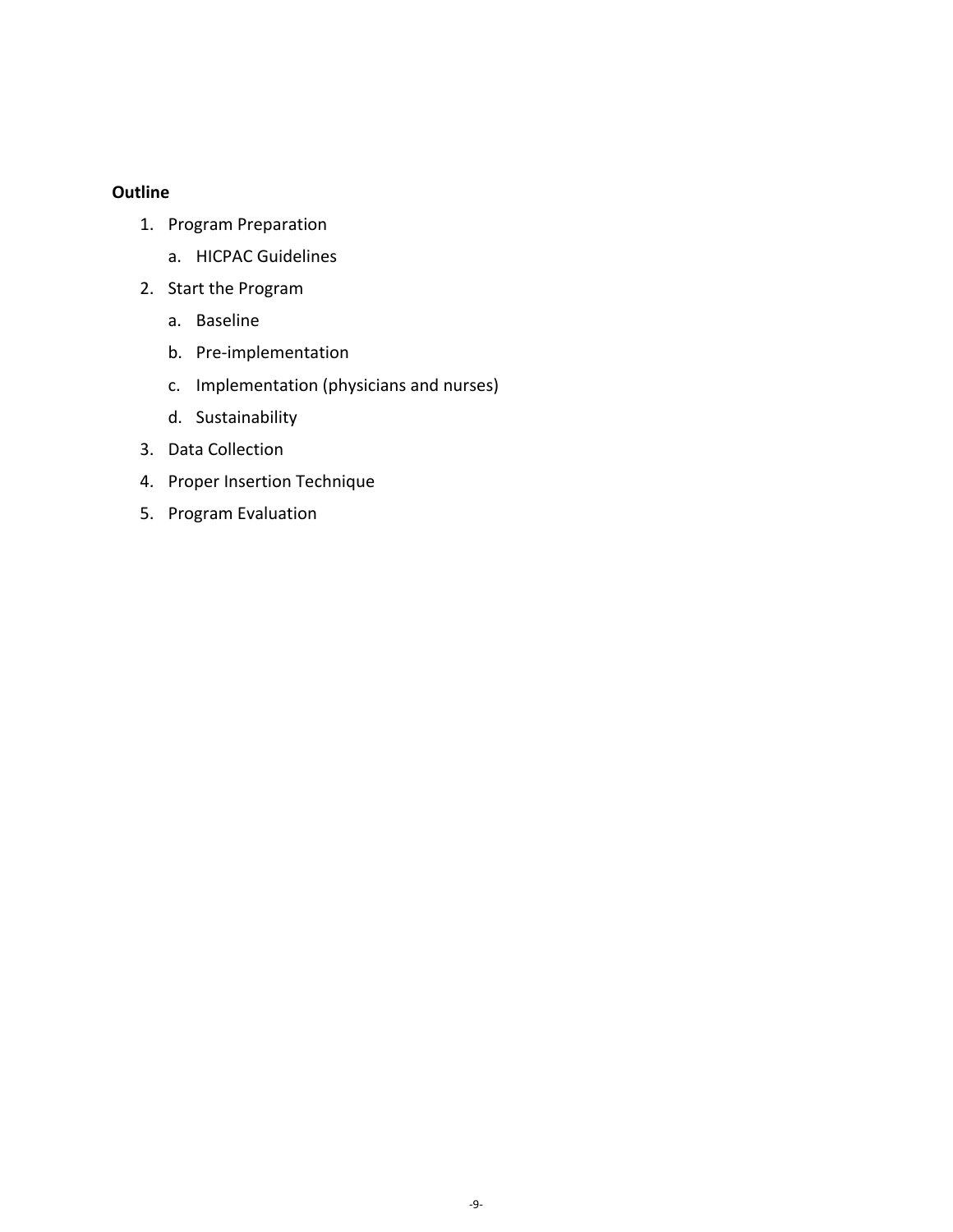# **Prepare for the Program**

Before starting the program, we recommend obtaining leadership support. Leadership may include administrators, nurses, and physicians. Identify both nurse and physician leaders to be the point people for the program in the ED. A potential good choice for a nurse leader is the ED nursing director, or a very effective nurse manager/charge nurse. In addition, identify an ED physician who is willing to champion the appropriate use of urinary catheters with his/her peers. We also suggest having a project manager, whose role is to facilitate the implementation of the program.

Hospital administrative leadership will ensure that nurse and physician leaders know the program is a priority for the hospital. Nursing leadership will relate program information to nurse managers and nurses. Physician leadership will inform physicians about the planned program and encourage their support. We suggest a collaboration or partnership with nursing, case management, infection prevention, and ED physicians.

Next, we evaluate the ED placement rate of unnecessary (inappropriate) urinary catheters by calculating a one‐day urinary catheter placement rate in the ED. We define the rate as:

• One‐day placement rate = (Number of urinary catheters placed/Number of patients admitted during 24 hours) x 100

For example, look at ED patients admitted to the hospital for 24 hours and calculate how many had a urinary catheter placed and whether the indication for placement complies with the 2009 Healthcare Infection Control Advisory Committee (HICPAC) indications (see next page).

| Example | # of Urinary<br>Catheters<br>Placed | # of Urinary<br>Catheters<br>without<br>Appropriate<br>Indication | # of Patients<br>Admitted | Placement<br>Rate               | % of Urinary<br>Catheters<br>without<br>Appropriate<br>Indication |
|---------|-------------------------------------|-------------------------------------------------------------------|---------------------------|---------------------------------|-------------------------------------------------------------------|
| Day XX  | 10                                  | 4                                                                 | 56                        | $(10/56) \times 100$<br>$= 18%$ | $(4/10) \times 100=$<br>40%                                       |

If the percentage of urinary catheters placed without appropriate indications is low, the intervention may not be needed at the current time. A reasonable threshold for intervening is an inappropriate placement rate greater than 20%. If the inappropriate placement rate is less than 20%, it may still be helpful to provide an educational component and reinforce the importance of adhering to the appropriate indications for urinary catheter placement and the proper insertion technique.

Establish the proper indications for urinary catheter placement in the ED. The indications are based on the HICPAC guidelines. However, it is acceptable to develop or use institutional guidelines (or additional indications that the institution has deemed acceptable) for urinary catheter placement in the ED.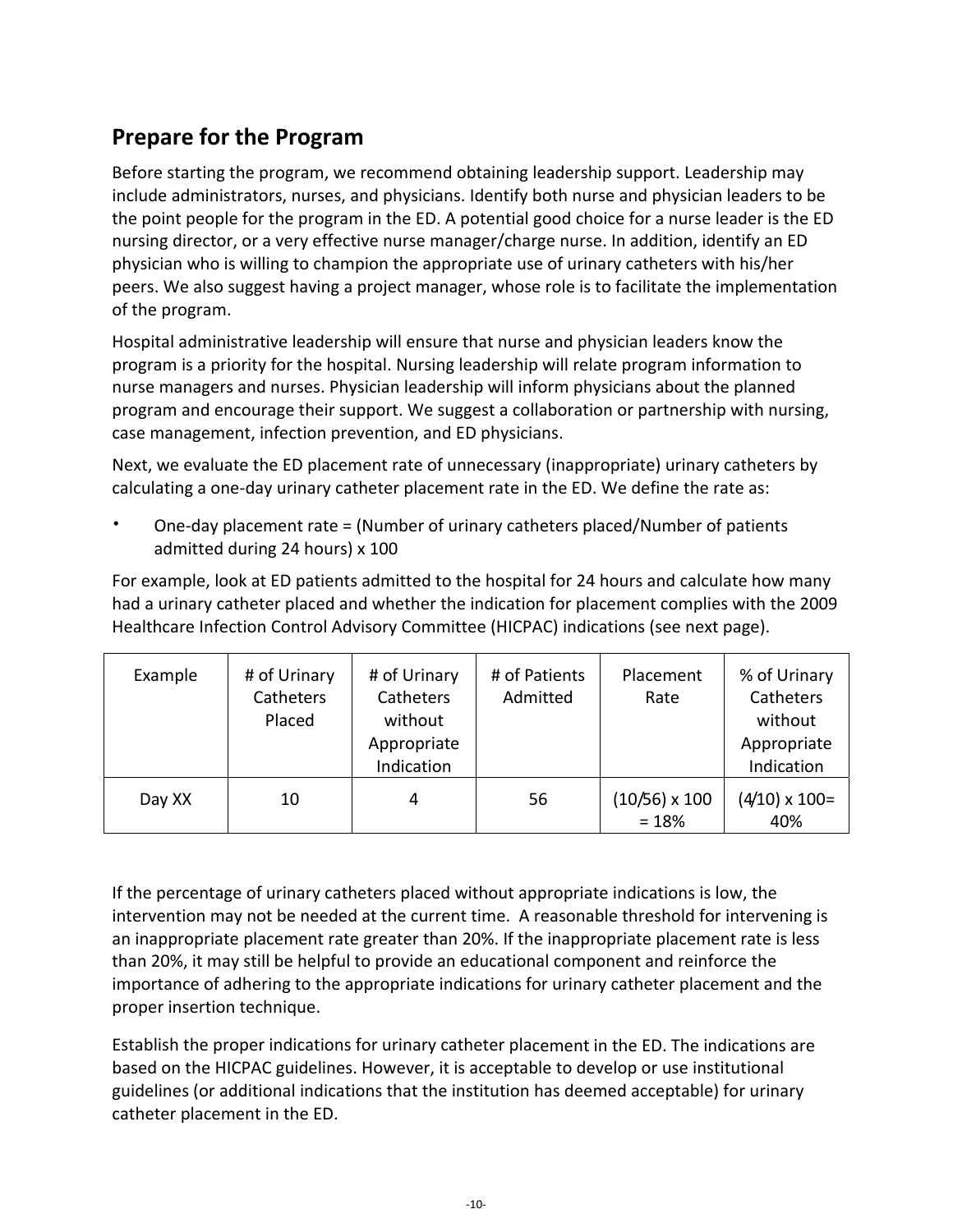ED physicians' support for the institutional guidelines is crucial. An ED physician champion should promote the use of the acceptable indications among fellow physicians. In addition, nursing involvement through an ED nurse leader(s) in the process of establishing the guidelines is very important. We suggest obtaining support from all ED nursing leadership for the institutional guidelines, and identifying a nurse champion to promote appropriate use among all the ED nurses.

#### The **HICPAC appropriate indications** for urinary catheter placement are:

- 1. Acute urinary retention or obstruction: this includes outflow obstruction. Examples include prostatic hypertrophy with obstruction, urethral obstruction related to severe anasarca, and urinary blood clots with obstruction. Acute urinary retention may be medication‐induced, medical (neurogenic bladder) or related to trauma to the spinal cord.
- 2. Perioperative use in selected surgeries: urologic surgery or other surgery on contiguous structures of the genitourinary tract represents an appropriate indication. In addition, anticipated prolonged duration of surgery, large volume of infusions during surgery, or need for intraoperative urinary output monitoring is also acceptable. Spinal or epidural anesthesia may lead to urinary retention (prompt discontinuation of this type of anesthesia should prevent need for urinary catheter placement).
- 3. Assist healing of perineal and sacral wounds in incontinent patients: This is an indication when there is concern that urinary incontinence is leading to worsening skin integrity in areas where there is skin breakdown.
- 4. Hospice/comfort/palliative care: this addresses patient comfort at end‐of‐life.
- 5. Required immobilization for trauma or surgery: Examples include an unstable thoracic or lumbar spine, multiple traumatic injuries, such as pelvic fractures, and acute hip fracture with risk of displacement with movement.
- 6. Accurate measurement of urinary output in the critically ill patients: this applies to patients that are critically ill and expected to be admitted to intensive care.

#### **Other reasons for placement:**

- 1. Each institution may have additional reasons for urinary catheter placement in the ED. Additional indications should be clearly identified during program preparation. Physicians and nurses should be advised that these will be acceptable indications in addition to the HICPAC appropriate indications.
- 2. Chronic indwelling urinary catheter (defined as present for more than 30 days): Frequently, patients are admitted from extended care facilities with chronic urinary catheters and the reason for their initial placement is unknown. We suggest that these patients represent a special category and may need a different assessment for catheter appropriateness. Thus, we consider them to have an acceptable indication for urinary catheter use.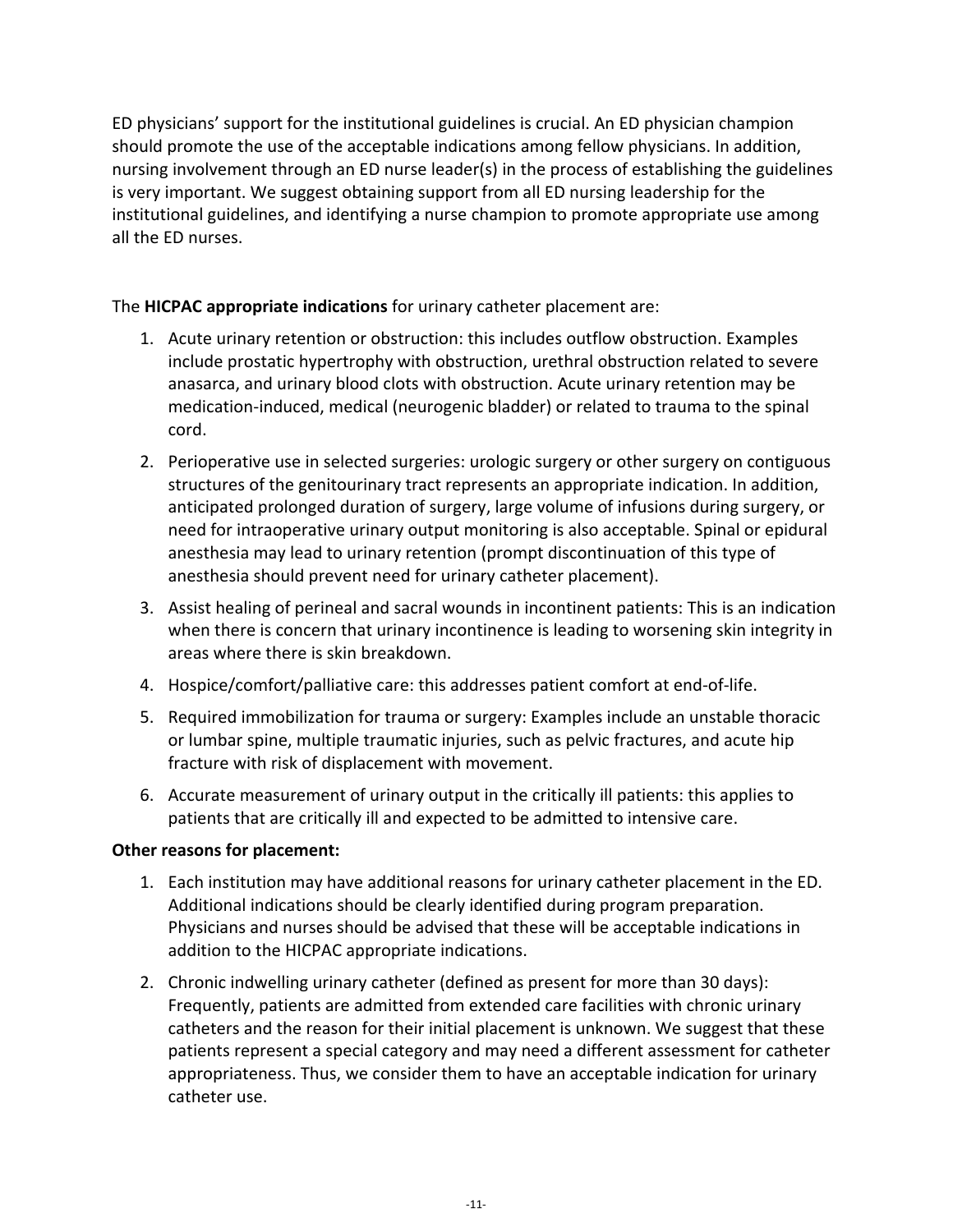# **Start the Program**

The program plan includes four periods: baseline, pre‐implementation, implementation, and sustainability. The baseline period involves an assessment of a urinary catheter initial placement rate with an evaluation for appropriate indications. The pre‐implementation period helps you to prepare for the implementation. This includes "spreading the word about the program" and getting the healthcare workers ready for the implementation. You may also distribute educational materials and provide formal presentations to physicians and nurses. No data are collected during the pre‐implementation period. The implementation period is when the detailed nursing and physician staff education occurs, promoting the avoidance of urinary catheter placement for patients without an appropriate indication. Assessment of proper insertion technique also occurs in the implementation phase. Calculation of a urinary catheter initial placement rate and an evaluation for appropriate indications is done during this period. Finally, the sustainability period serves to make sure that the effect of the program persists. During the sustainability period, urinary catheter initial placement rate is monitored periodically and the use of appropriate indications reinforced.

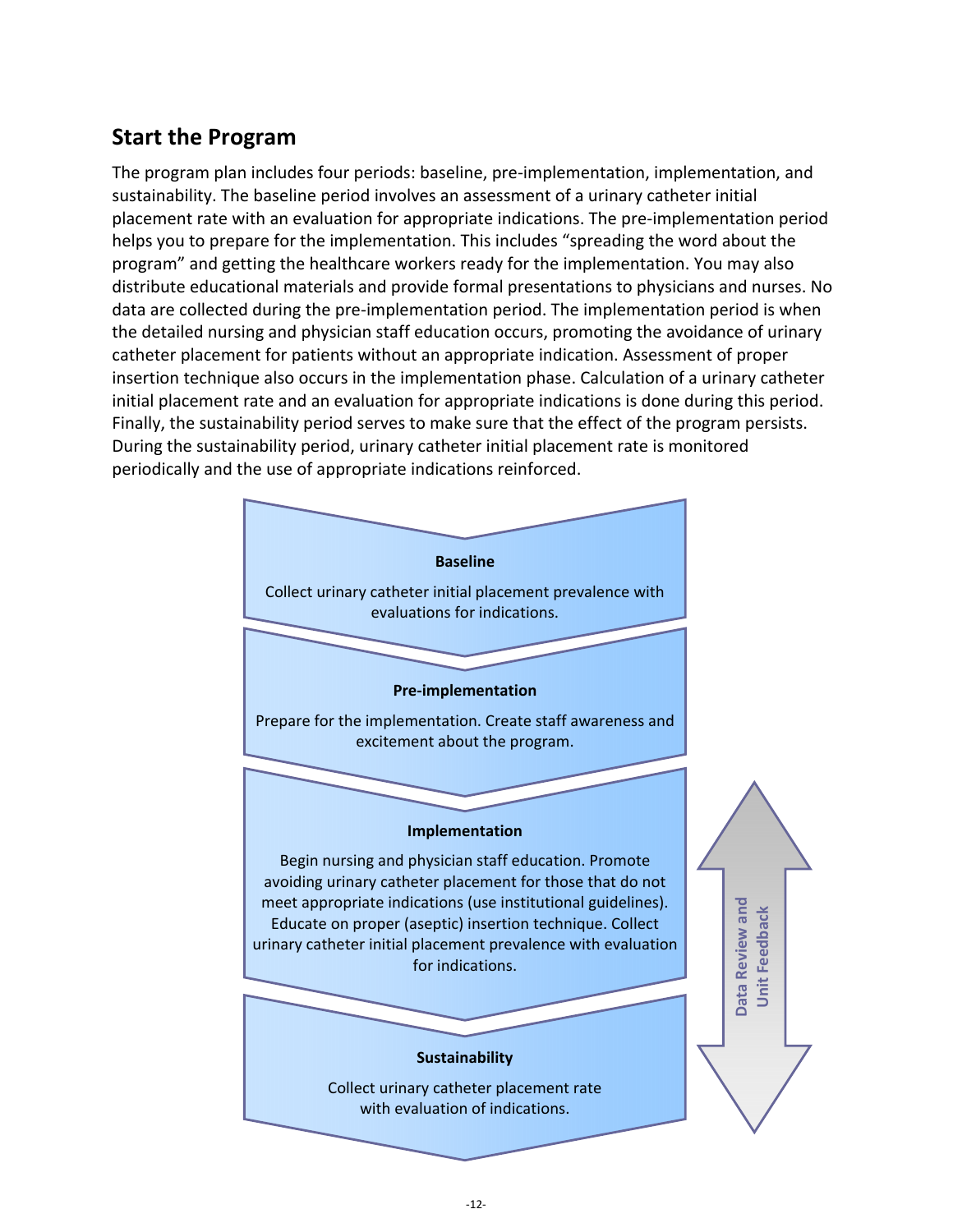#### **Detailed description of the four periods:**

*\*Please note that we do not suggest the duration for each period, nor did we suggest the number of days for data collection. This may be decided by the groups that are leading the initiative. The sustainability period, however, will be less of a data collection burden.*

**Baseline period**: For baseline data, collect the urinary catheter placement rate. We suggest you count all patients admitted through the ED, check if they had a urinary catheter placed, and list the reason for placement.

**Pre‐implementation**: During this period, we suggest preparing for the implementation and arranging for both physician and nurse education. Make sure that all healthcare workers are aware of the program, and get them ready for the implementation. By this period, your institutional guidelines (other than HICPAC guidelines) should have been developed and approved. We suggest devising a plan to disseminate the information to all ED staff physicians, physicians‐in‐training, and mid‐level providers (physician assistants and nurse practitioners). You may start with distributing the educational material.

**Implementation**: The implementation addresses both physicians and nurses. Both groups will be educated regarding the appropriate indications for urinary catheter placement, the proper insertion techniques, and alternatives to the indwelling urinary catheter. Formal lectures or presentations to both groups related to the appropriate indications for urinary catheter placement may be given. Potential educational tools include pocket cards, posters, lectures, and algorithms describing the appropriate indications for urinary catheter placement. For implementation, collect urinary catheter placement rate. Include all patients admitted through the ED, if they had a urinary catheter placed, and the reason for placement.

#### *Physicians*:

The physicians are educated about the guidelines for urinary catheter placement in the ED (this may be started during pre‐implementation). The physician champion will play an important role in encouraging physicians to comply with the institutional guidelines. Physicians are informed about the appropriate indications for urinary catheter placement based on institutional and HICPAC guidelines. If other criteria for placement are agreed upon per institutional guidelines, they are clearly documented. Physicians rarely place urinary catheters in the ED. If they are involved in placement of urinary catheters, then formal education regarding compliance with proper insertion procedures, including aseptic insertion technique, is recommended. Alternatives to indwelling urinary catheterization are described. These include using bladder scanners to evaluate patients where urinary retention is suspected. Institutions may consider having bladder scanners available in the ED. Another alternative to the indwelling catheter is the condom catheter for men that require fluid monitoring. The condom catheter may be used to reduce the risk of urethral trauma (compared to an indwelling urinary catheter). Condom catheters are not used in cases of urinary retention. Finally, intermittent catheterization may be considered in patients with non‐obstructive urinary retention. Examples include patients with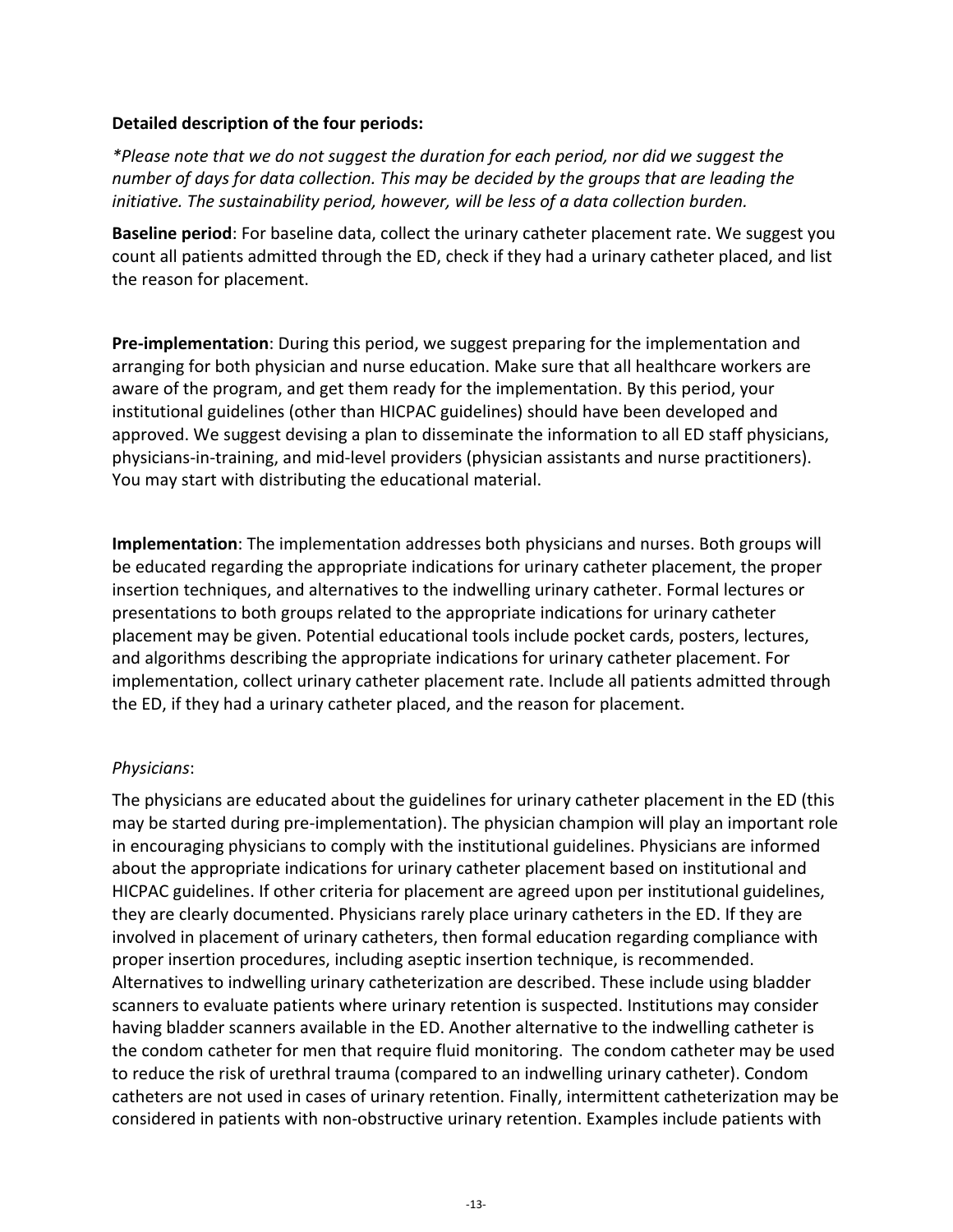#### neurogenic bladder.

#### *Nurses*:

The established guidelines for urinary catheter placement are shared with the ED nurses. Feedback on the institutional guidelines for urinary catheter placement is encouraged. ED nursing leadership support for the institutional guidelines is also important. The nurse champion's role is to promote the use of appropriate indications for placement and proper insertion technique. The goals of the program and the potential benefits to patients are discussed with nurses. Nursing staff are educated about the appropriate indications for urinary catheter placement and insertion procedures. Printed educational materials, lectures, posters, and pocket cards are useful tools. The importance of obtaining a physician order before placing the catheter is emphasized.

The three main areas of focus for the nurses include: education about the appropriate indications, proper insertion technique, and alternatives to catheterization. Nurses are informed about the appropriate indications for urinary catheter placement. Placement of urinary catheters for inappropriate reasons is discouraged. Alternatives to indwelling urinary catheterization are promoted. Emphasize avoiding unnecessary urinary catheterization. For example, a bladder scanner may be used in cases where urinary retention is suspected, or to evaluate if the patient has any urine volume in the bladder. Condom catheters may be considered in men that require fluid monitoring, which reduces the risk of urethral trauma (compared to an indwelling urinary catheter). Condom catheters are not used in cases of urinary retention. Finally, intermittent catheterization may be considered in patients with non‐ obstructive urinary retention. Examples include patients with neurogenic bladder. For patients who have an appropriate indication for urinary catheterization, the proper insertion technique should be followed.

**Sustainability**: Feedback to the ED regarding urinary catheter placement rate and appropriateness of utilization is important. To evaluate whether the program led to sustainable results, obtain urinary catheter placement data and appropriateness periodically. The results are then shared with the ED. If no improvement is seen, then the unit is evaluated for barriers to implementation. Re‐education or re‐implementation of the program may be needed.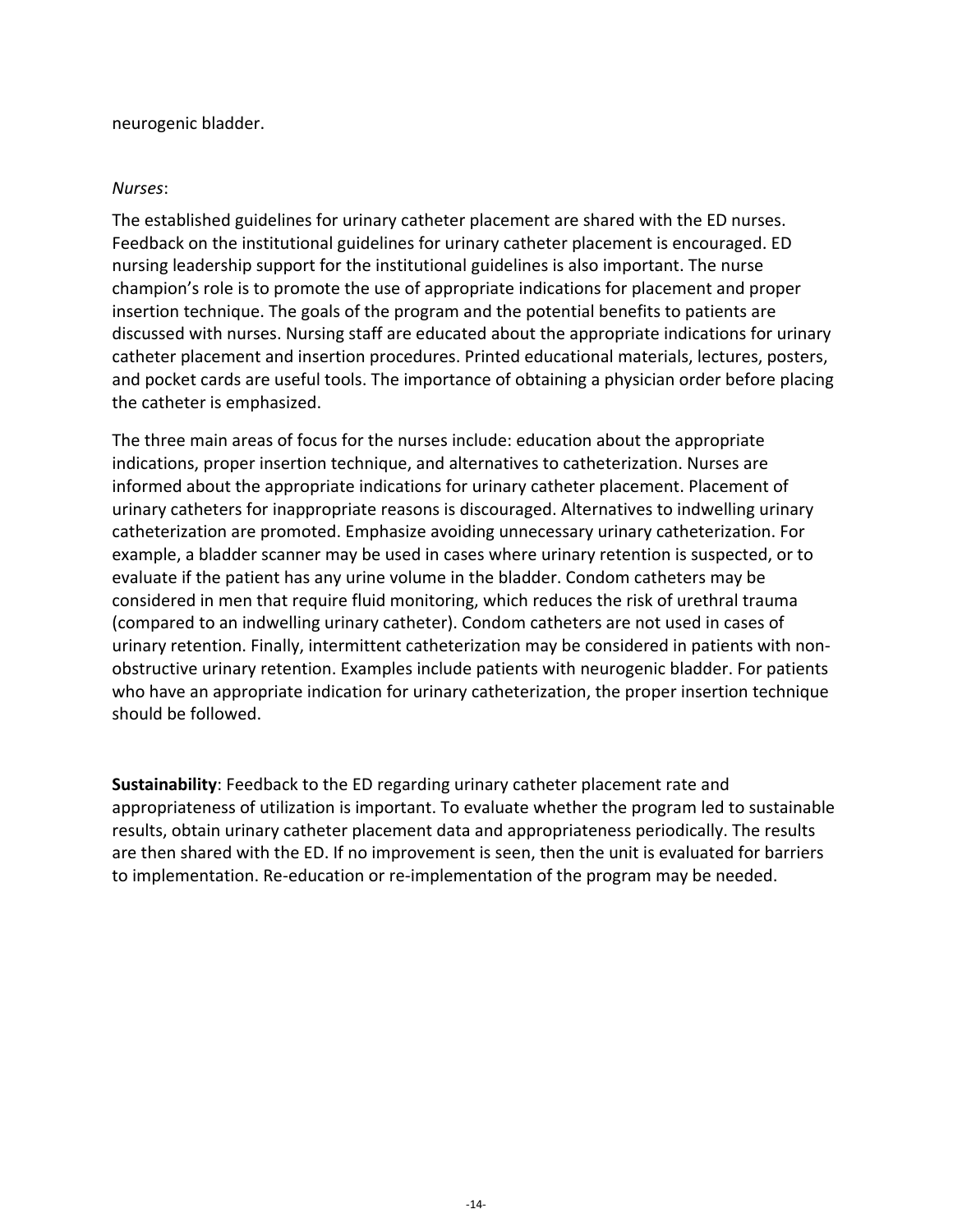# **Data Collection in the Emergency Department**

During both the baseline and implementation periods, the ED will complete designated forms when the decision is made to admit a patient to any hospital unit (i.e., regular wards or intensive care units). The baseline form (see Figure 1) will not distinguish appropriate from inappropriate reasons on the data collection tool, as doing so may have an impact on urinary catheter placement. The implementation form (see Figure 2), in contrast, will assist RNs in identifying inappropriate urinary catheters. The transferring ED nurse documents on both forms whether the patient has a urinary catheter. The number of sheets collected per day should equal the number of patients admitted to the hospital (one form per patient). An example of a data collection forms are shown below:

#### **Figure 1**

ED Urinary Catheter Baseline Collection Tool for Patients **Admitted to the Hospital**:

| Patient #                              | Date:        |      |
|----------------------------------------|--------------|------|
| Urinary (Foley) catheter placed in ED: | $\Box$ Yes   | ∏ No |
| If yes, physician order present:       | $\sqcap$ Yes | ∃ No |

If placed in ED, select only one reason:

|    | Reason for Urinary Catheter Placement (please select only one option).                                                                                                                                                                                              |  |  |  |  |
|----|---------------------------------------------------------------------------------------------------------------------------------------------------------------------------------------------------------------------------------------------------------------------|--|--|--|--|
| П  | Urinary flow obstruction or retention (e.g., prostatic hypertrophy, hematuria with clots, urethral<br>stricture, trauma to urethra, neurogenic bladder, including paraplegia/quadriplegia if unable to<br>straight catheterize).                                    |  |  |  |  |
| □  | Perioperative use in selected surgeries (e.g., urologic procedures, surgeries contiguous to<br>genitourinary tract, emergency surgery with anticipated large fluid resuscitation or extended<br>duration, or if needed for intraoperative urine output monitoring). |  |  |  |  |
| П  | Need for immobilization because of trauma with multiple fractures (e.g., pelvic fractures, hip<br>fractures with risk of displacement) or unstable spine.                                                                                                           |  |  |  |  |
| ΙI | Incontinence                                                                                                                                                                                                                                                        |  |  |  |  |
| L  | Morbid obesity                                                                                                                                                                                                                                                      |  |  |  |  |
| L  | Immobility not related to trauma                                                                                                                                                                                                                                    |  |  |  |  |
| L  | Dementia/chronic confusion                                                                                                                                                                                                                                          |  |  |  |  |
| □  | Debility (very frail patients)                                                                                                                                                                                                                                      |  |  |  |  |
| □  | Monitoring fluids in critically ill patients                                                                                                                                                                                                                        |  |  |  |  |
|    | Assist healing of sacral and perineal wounds in those with incontinence                                                                                                                                                                                             |  |  |  |  |
|    | Monitoring fluids in non-critically ill patients                                                                                                                                                                                                                    |  |  |  |  |
| LI | Urine specimen collection                                                                                                                                                                                                                                           |  |  |  |  |
| L  | Patient request                                                                                                                                                                                                                                                     |  |  |  |  |
| L  | To improve comfort for end of life care (e.g., hospice, palliative care, comfort care)                                                                                                                                                                              |  |  |  |  |
|    | If other, please state:                                                                                                                                                                                                                                             |  |  |  |  |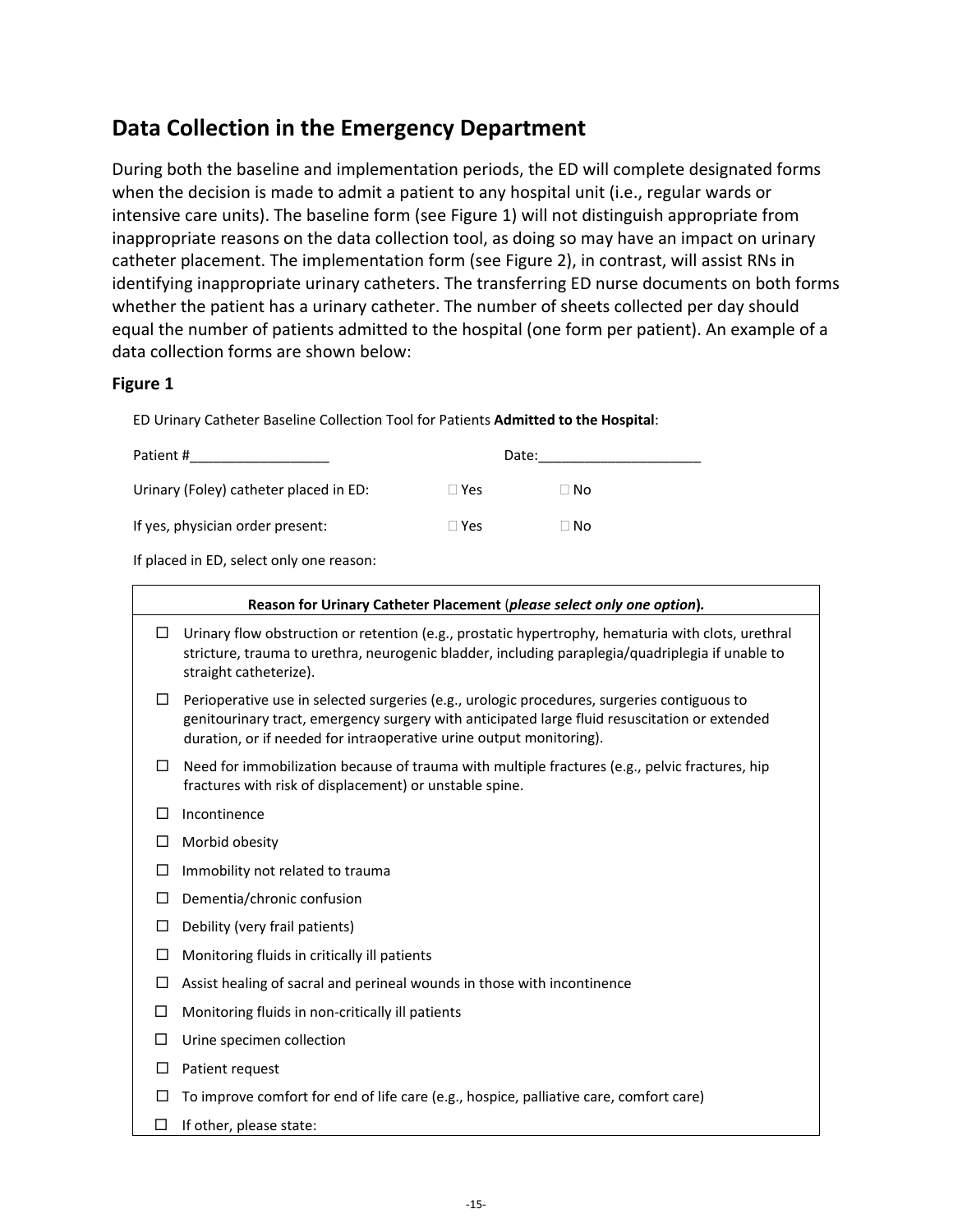### **Figure 2**

ED Urinary Catheter Implementation Collection Tool for Patients **Admitted to the Hospital**:

| Patient #                              | Date:        |      |
|----------------------------------------|--------------|------|
| Urinary (Foley) catheter placed in ED: | $\sqcap$ Yes | ∃ No |
| If yes, physician order present:       | $\Box$ Yes   | ⊟ No |

If placed in ED, select only one reason:

|        | <b>Appropriate Indication</b>                                                                                                                                   | <b>Inappropriate Reasons for Placement</b>                                |
|--------|-----------------------------------------------------------------------------------------------------------------------------------------------------------------|---------------------------------------------------------------------------|
| □      | Urinary flow obstruction or retention (e.g.,                                                                                                                    | П<br>Incontinence                                                         |
|        | prostatic hypertrophy, hematuria with clots,<br>urethral stricture, trauma to urethra,                                                                          | □<br>Morbid obesity                                                       |
|        | neurogenic bladder, including<br>paraplegia/quadriplegia if unable to straight<br>catheterize).                                                                 | П<br>Immobility not related to trauma                                     |
|        |                                                                                                                                                                 | Dementia/chronic confusion<br>□                                           |
| $\Box$ | Perioperative use in selected surgeries (e.g.,                                                                                                                  | □<br>Debility (very frail patients)                                       |
|        | urologic procedures, surgeries contiguous to                                                                                                                    | □<br>Monitoring fluids in non-critically ill patients                     |
|        | genitourinary tract, emergency surgery with<br>anticipated large fluid resuscitation or                                                                         | □<br>Urine specimen collection                                            |
|        | extended duration, or if needed for                                                                                                                             | □<br>Patient request                                                      |
|        | intraoperative urine output monitoring).                                                                                                                        | If other, please state reason:<br>П                                       |
| П.     | Need for immobilization because of trauma<br>with multiple fractures (e.g., pelvic fractures,<br>hip fractures with risk of displacement) or<br>unstable spine. |                                                                           |
| □      | Monitoring fluids in critically ill patients                                                                                                                    |                                                                           |
| □      | Assist healing of sacral and perineal wounds<br>in those with incontinence                                                                                      | If selected reason is inappropriate, was the<br>urinary catheter removed? |
| □      | To improve comfort for end of life care (e.g.,<br>hospice, palliative care, comfort care)                                                                       | $\square$ Yes<br>$\square$ No                                             |
| □      | Acceptable conditions per institutional<br>guidelines:                                                                                                          |                                                                           |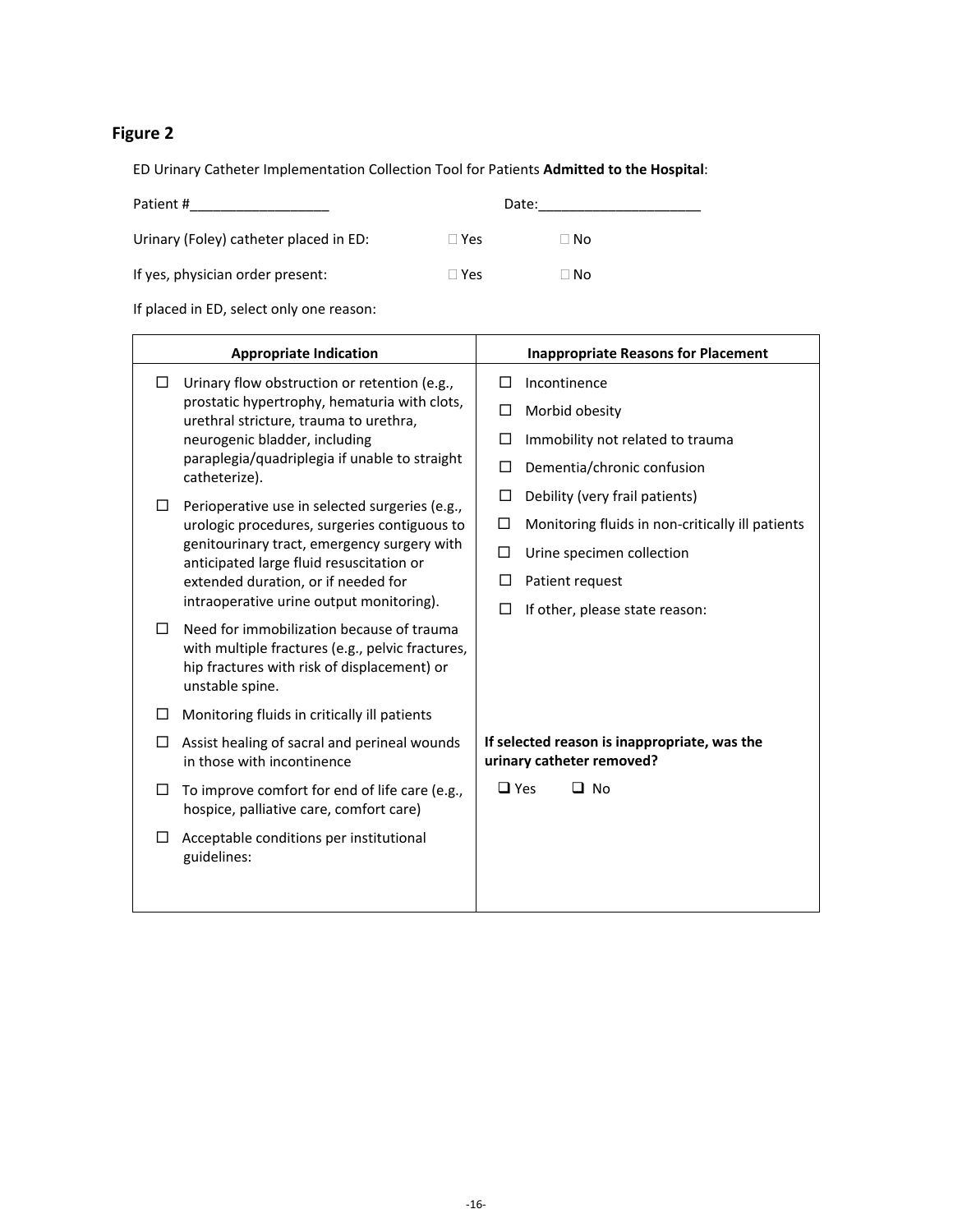#### **Data Collection in the Emergency Department: Advantages and Disadvantages**

The advantages of collecting the data in the ED include having prospective data collected on indications and documentation of physician order. In addition, only one unit/department is involved in the data collection (the ED). Feedback on utilization will be more accepted because it is collected by the ED staff. On the other hand, the disadvantages include multiple people collecting data, which may lead to inconsistencies. **It is important to ensure that data collection is accurate**.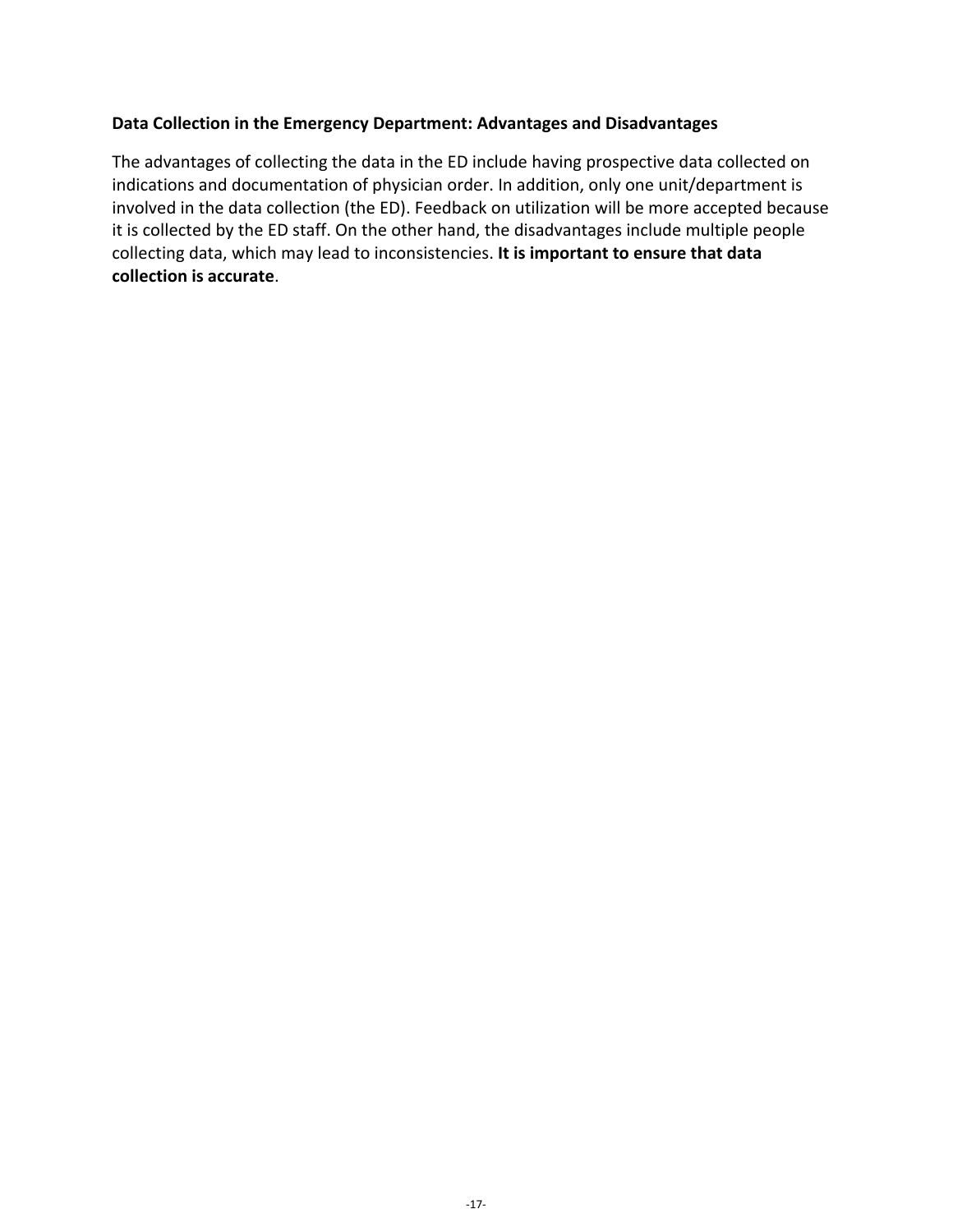# **Proper Insertion Technique**

Nurses commonly place urinary catheters in the ED. It is important to reinforce proper insertion practice. Some EDs utilize nurse aides or emergency medical technicians to place the urinary catheters under nurses' supervision. It is essential to include this group in the educational efforts, and to have appropriate delegation and oversight of this procedure by nurses. Proper insertion technique includes compliance with aseptic insertion in addition to using the smallest catheter possible, thus reducing the risk of trauma. Suggestions to improve compliance with proper insertion procedures include:

- 1. Establishing a policy for proper insertion technique,
- 2. Ensuring the necessary components for insertion are available in the placement kit; and
- 3. Periodically assessing compliance with aseptic insertion technique.

An example of a "Simplified Insertion Technique Checklist" is included below:

| <b>Components of Checklist</b>                                                                                  |     | Compliant                |
|-----------------------------------------------------------------------------------------------------------------|-----|--------------------------|
|                                                                                                                 | Yes | Yes, after<br>correction |
| Hand hygiene before and after procedure                                                                         |     |                          |
| Sterile gloves, drapes, sponges, aseptic sterile solution for cleaning, and<br>single use packet lubricant used |     |                          |
| Aseptic insertion technique (no contamination during placement)                                                 |     |                          |
| Proper securement of urinary catheter post-procedure                                                            |     |                          |
| Closed drainage system and bag below patient post-procedure                                                     |     |                          |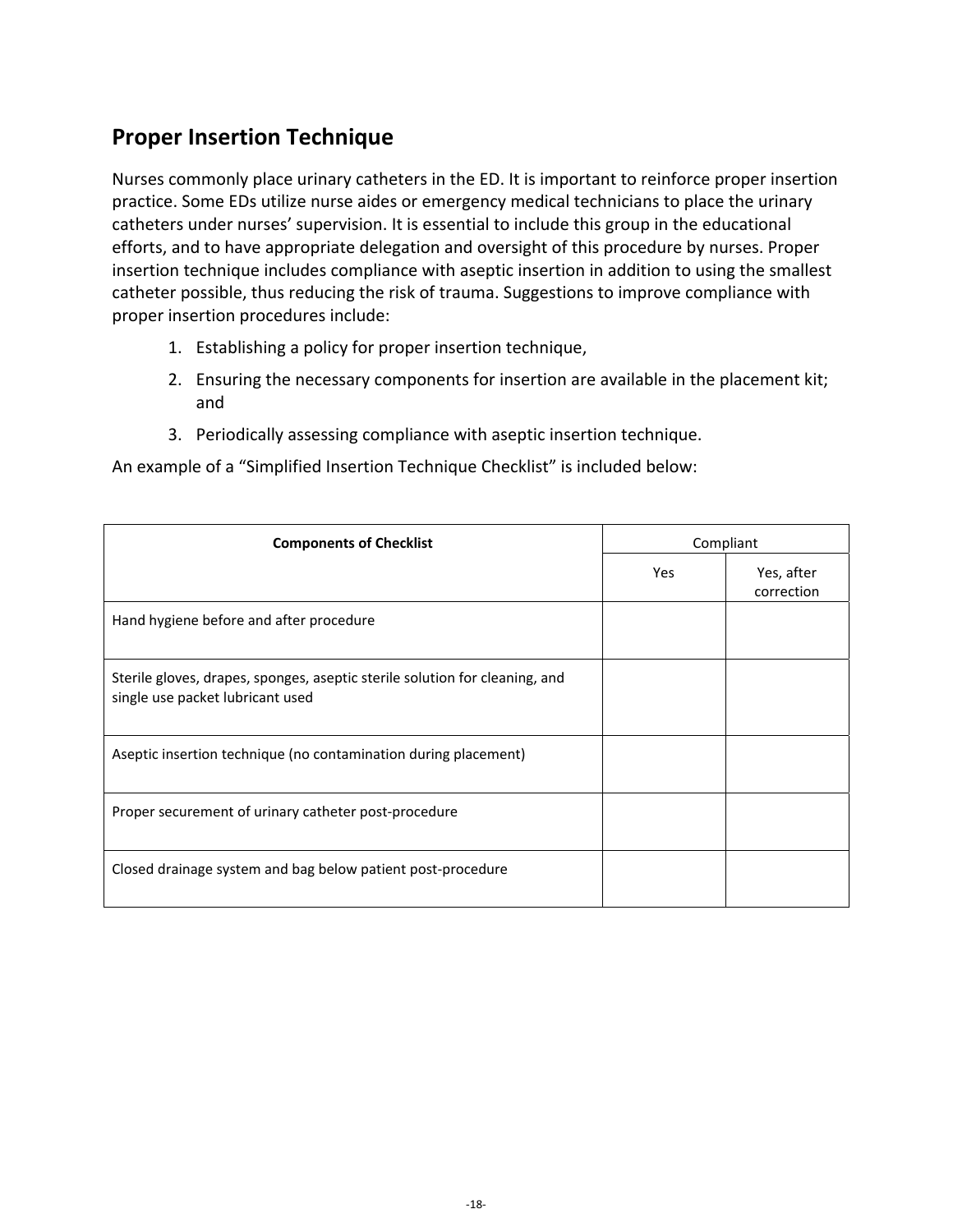# **Program Evaluation**

For the baseline and implementation periods, both the rate of urinary catheters placed for admitted patients in addition to the rate of those who had a urinary catheter placed with an inappropriate reason are calculated. The baseline will provide a good assessment of the proportion of those urinary catheters placed that are based on the HICPAC guidelines, those that fit the additional institutional guidelines, and those that are considered inappropriately placed. With implementation, you will be able to assess whether the placement of urinary catheters has dropped, and whether the proportion of urinary catheters placed inappropriately has been reduced. During the sustainability period, a continued or sustained reduction in placement rate will reflect whether the program effect persists.

#### **What Measurements to Use?**

Urinary catheter placement rate is the simplest measurement to calculate for evaluating the effect of the implementation. Other measurements include inappropriate placement rate and physician order presence. The inappropriate placement rate depends on the institutional guidelines for placement and may not accurately show the effect of your intervention. Calculating physician order presence may be helpful to review if suboptimal improvement occurred during implementation to differentiate whether it was a physician or nurse issue. Below is a list of the calculations for all 3 measurements.

| <b>Measurement</b>                         | <b>Calculation</b>                                      |  |
|--------------------------------------------|---------------------------------------------------------|--|
| Urinary catheter placement rate            | Number of urinary catheters placed x100                 |  |
|                                            | Total number of patients admitted                       |  |
| Inappropriately placed urinary catheters % | Number of inappropriately placed urinary catheters x100 |  |
|                                            | Total number of urinary catheters placed                |  |
| Rate of physician order present %          | Number of urinary catheters placed with order x100      |  |
|                                            | Total number of urinary catheters placed                |  |

#### **Outcome Measurements**

We suggest using a population‐based CAUTI rate to measure outcomes. The population‐based rate is defined as symptomatic catheter‐associated urinary tract infections (CAUTI) per 10,000 patient days. It is easy to capture, looking at all CAUTIs over one period of time and comparing them to CAUTIs over another time period (i.e., before and after implementation). Use patient days as the denominator (available via hospital administrative data). This evaluation may bypass the process measures which are proxy measures for the outcome (CAUTI). The population CAUTI rate takes into consideration the NHSN CAUTI rate and the catheter utilization ratio. Population CAUTI rate can also be calculated as "NHSN CAUTI Rate x Catheter Utilization Ratio x 10."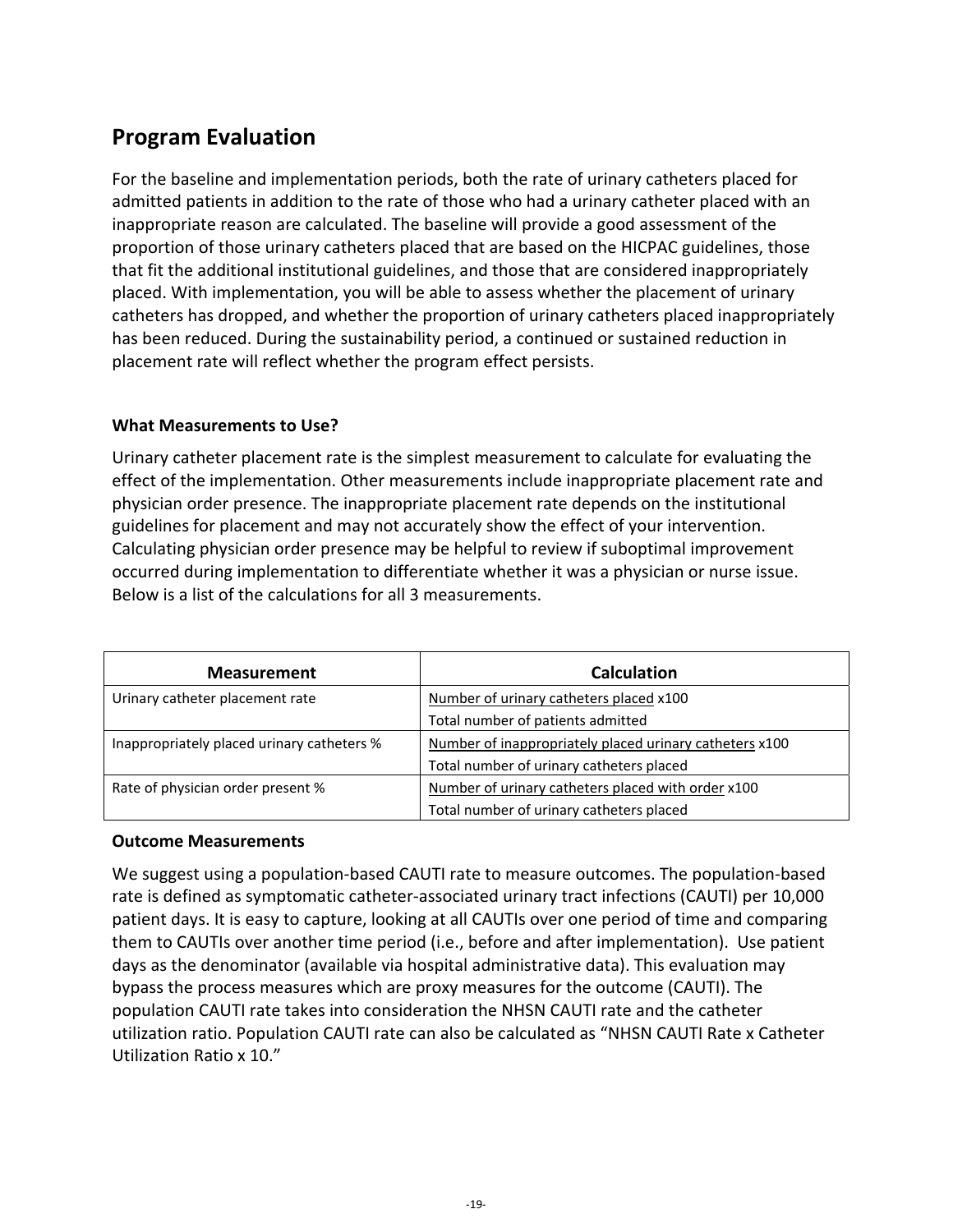# **D. ENGAGING PHYSICIANS AND NURSES**

- 1. Physician Component
- 2. Nursing Component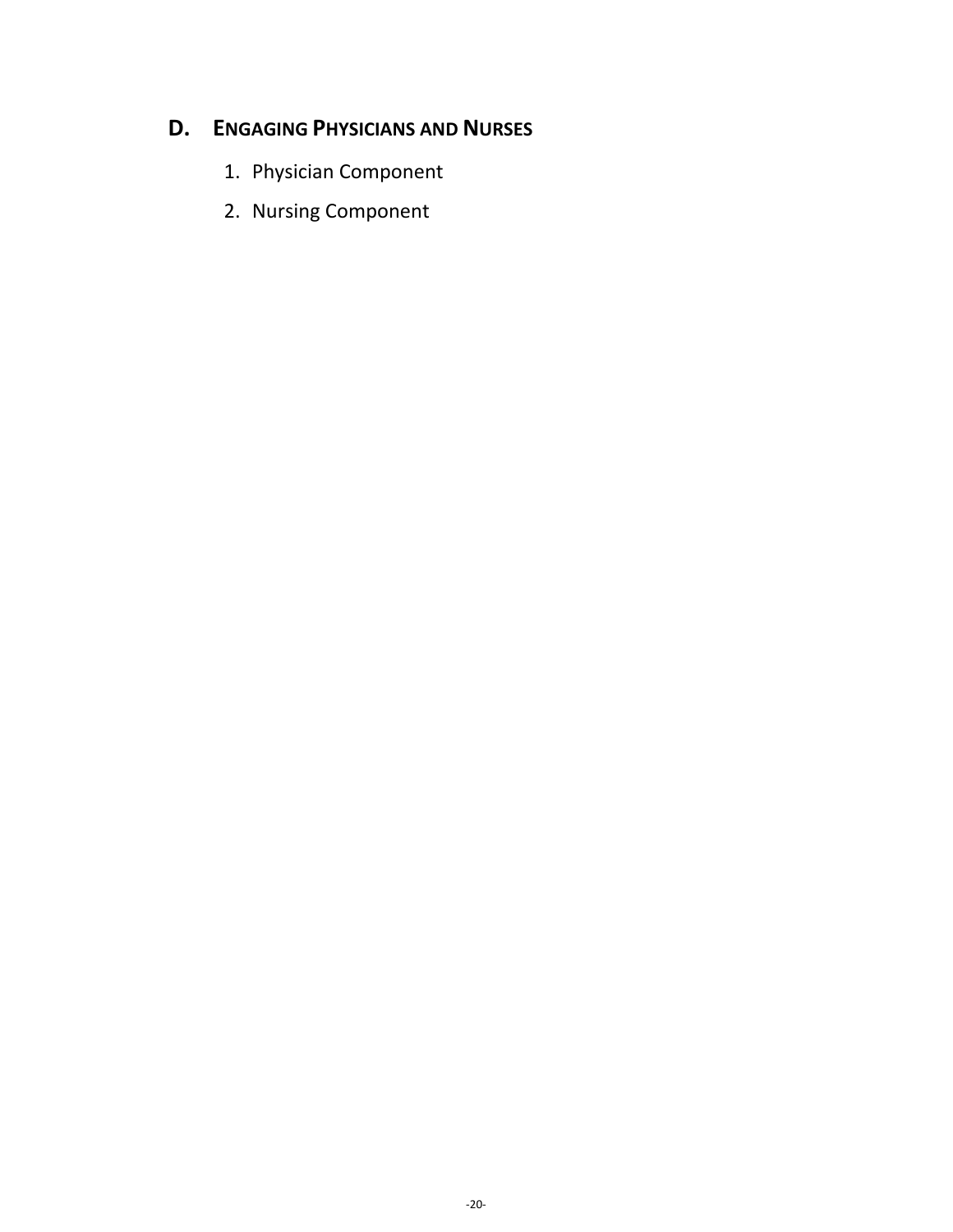# **Engaging Physicians in the Emergency Department**

Emergency department (ED) physicians are essential to the program's implementation. Every patient with a urinary catheter placed in the ED should have a physician order. To improve the compliance with appropriate urinary catheter placement in the ED, physicians need to be informed of the acceptable indications for utilization and agree to adopt them.

Before starting the program, identify a physician champion to lead the effort with physicians. The physician champion will initially present the case to the other ED physicians regarding the importance of placing urinary catheters *only* based on appropriate indications. A discussion of the guidelines and their implementation in the ED is encouraged with all the emergency department staff. The appropriate indications are based on the Healthcare Infection Control Advisory Committee (HICPAC) 2009 guidelines. After review of the HICPAC guidelines, the ED may consider some local factors and develop its own institutional guidelines. It is encouraged, however, that the ED adheres to the HICPAC guidelines. If other criteria—in addition to HICPACappropriate indications—for placement are agreed upon per institutional guidelines, they should be clearly documented.

After establishing the institutional guidelines, all ED physicians are expected to adopt them. Education of ED physician staff, resident physicians, physician assistants and nurse practitioners is performed. Educational materials include posters, pocket cards, and algorithms that describe appropriate indications for urinary catheter placement. The physician champion may also provide formal education (e.g., lectures) to the staff and resident physicians, and physician extenders. The education includes the appropriate indications for urinary catheter placement, common situations where the urinary catheter is placed without appropriate reason, and tools to avoid unnecessary placement of the urinary catheter. Alternatives to urinary catheter use include the use of a bladder scanner to evaluate for urinary retention and the use of condom catheters if there is a need for fluid monitoring.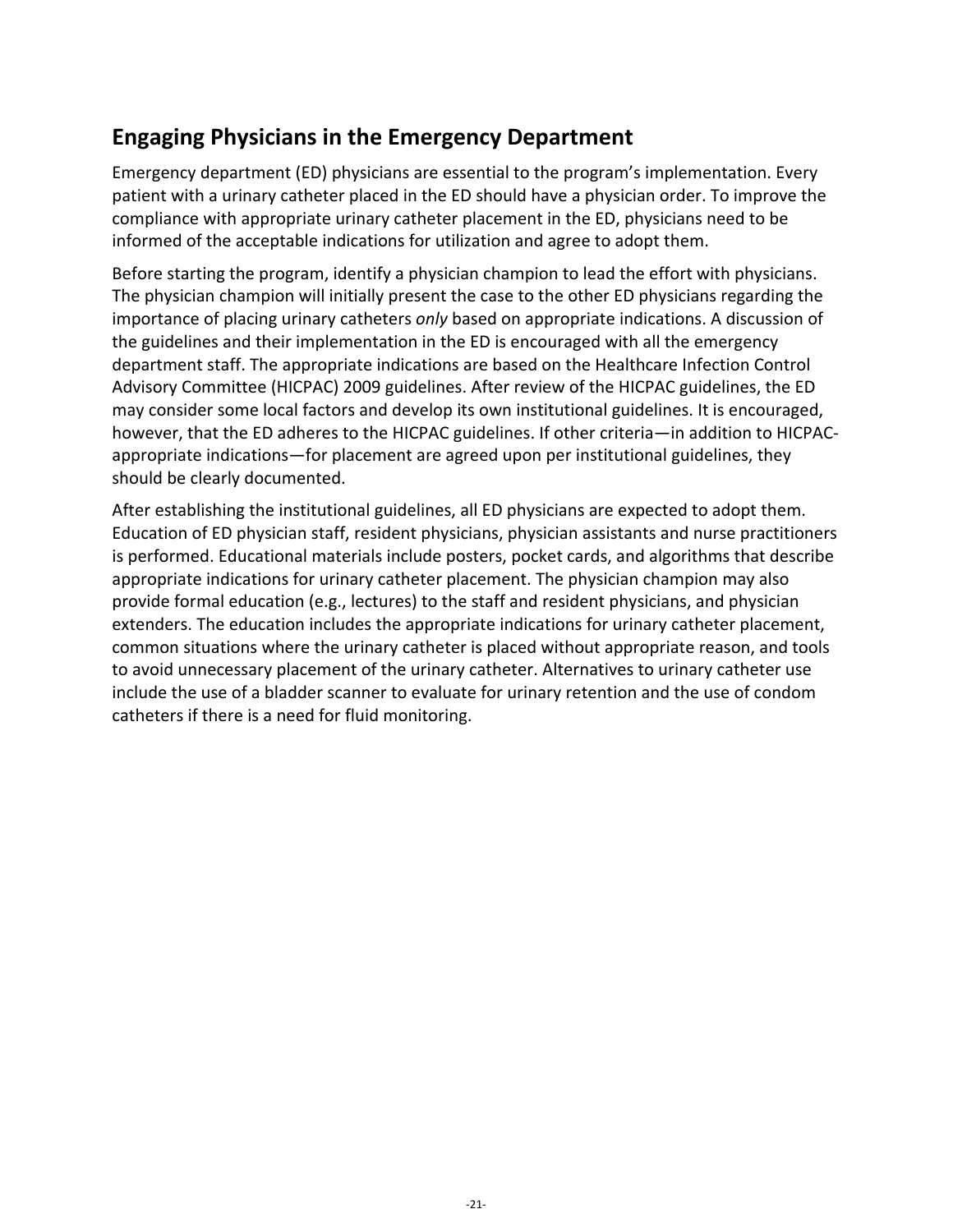**Steps to implement the process with emergency department (ED) physicians**

- Identify an ED physician champion to lead the effort.
- Obtain physician leadership support for the program.
- Physician champion discusses the program and the need to establish institutional guidelines for urinary catheter placement in the ED with the ED physician staff.
- ED physicians establish and adopt institutional guidelines for urinary catheter placement.
- Educate all ED staff and resident physicians, and physician extenders.
- Physician champion reinforces the need for compliance with the guidelines with the ED physicians periodically.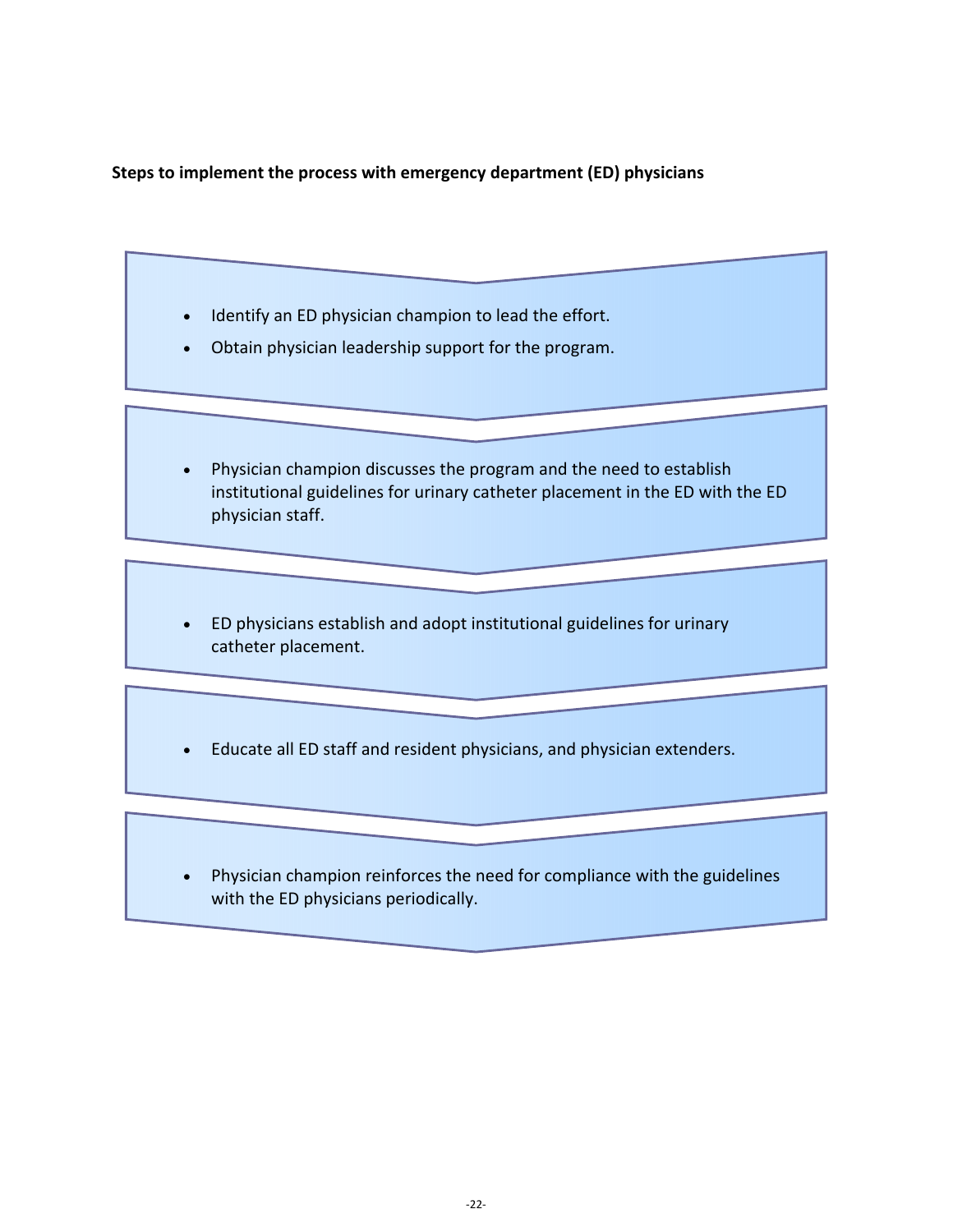# **Engaging Nurses in the Emergency Department**

Emergency department (ED) nurses also play an important role in the program's implementation. Many of the urinary catheters placed in the ED *do not have* a physician order. In order to improve the compliance with appropriate urinary catheter placement in the ED, nurses need to be informed of the acceptable indications for utilization and agree to adopt them. In addition, a urinary catheter should only be placed with a physician order.

Before starting the program, identify a nurse champion to lead the effort with nurses. The nurse champion will also be initially involved in the discussions with the ED staff regarding the establishment of institutional guidelines. Nursing leadership support is also essential prior to starting the program.

After establishing the institutional guidelines, the nurse champion will share with the nurses the guidelines for urinary catheter placement in the ED. Nurses are encouraged to provide feedback regarding the institutional guidelines for urinary catheter placement. Concerns and perceived barriers to implementation are addressed. Placement of urinary catheters for unacceptable (inappropriate) reasons is discouraged. Education of ED nursing staff, and if applicable, nurse aides, and emergency medical technicians is performed. Educational materials include posters, pocket cards, and algorithms describing appropriate indications for urinary catheter placement. The nurse champion may also provide formal education (e.g., lectures [*example included in the "Nursing Education Module" in the "Care and Removal Bundle"*]). The education incorporates the appropriate indications for urinary catheter placement, common situations where the urinary catheter is placed without appropriate reason, and tools to avoid placement of the urinary catheter. Alternatives to urinary catheter use include the use of a bladder scanner to evaluate for urinary retention, programmed toileting for incontinence, and the use of condom catheters if there is a need for fluid monitoring.

In addition to focusing on placing a urinary catheter only when based on an appropriate indication, compliance with proper (aseptic) insertion technique is emphasized and training is provided if needed.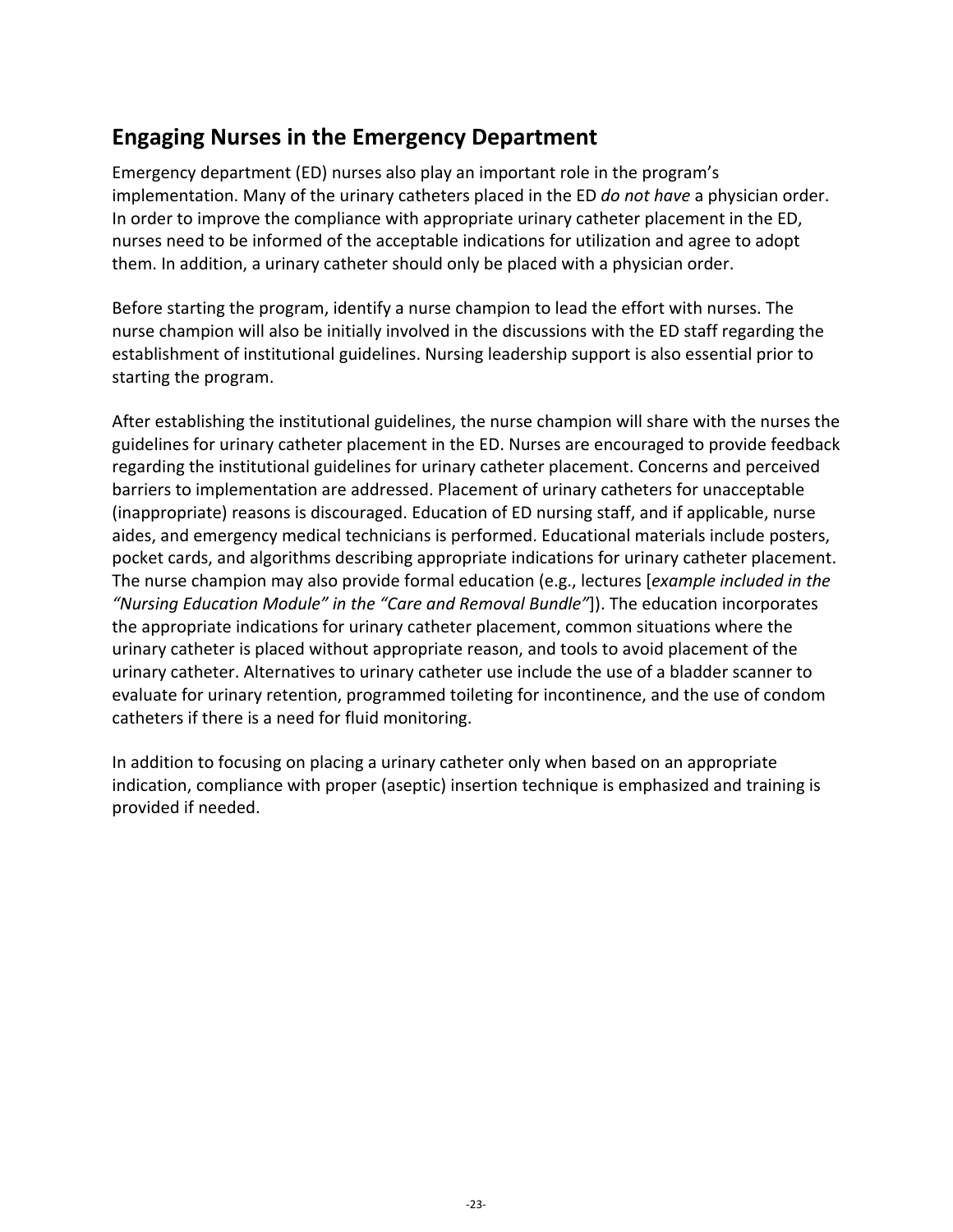**Steps to implement the process with emergency department (ED) nurses:**

- Identify an ED nurse champion to lead the effort.
- Obtain nursing leadership support for the program.
- Nurse champion will present the institutional guidelines to the nurses and discuss any concerns or perceived barriers.
- Formal education, in addition to distributing educational materials to all nurses, is done. Focus on appropriate indications, alternatives to the urinary catheter, and compliance with aseptic insertion technique.
- Emphasize the necessity of a physician order prior to placement, and compliance with appropriate indications.
- Nurse champion to reinforce the need of compliance with the guidelines with the ED nurses periodically. This may be done with feedback on performance (e.g., lack of physician order with placement).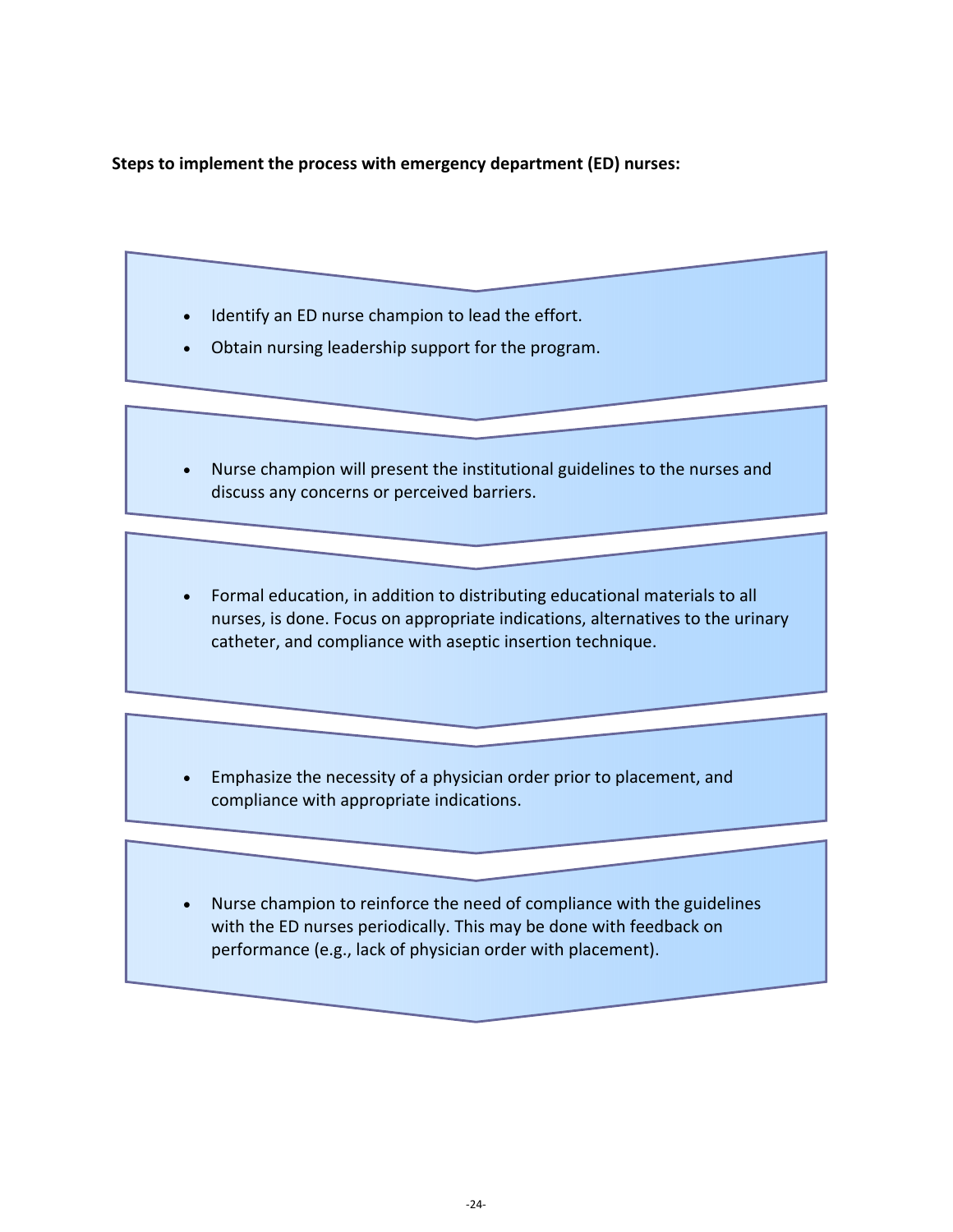# **E. DATA COLLECTION AND MEASUREMENTS**

- 1. Process and Outcome Measures
- 2. Description of the Data Collection Process
- 3. Baseline Data Collection Tool
- 4. Implementation/Sustainability Data Collection Tool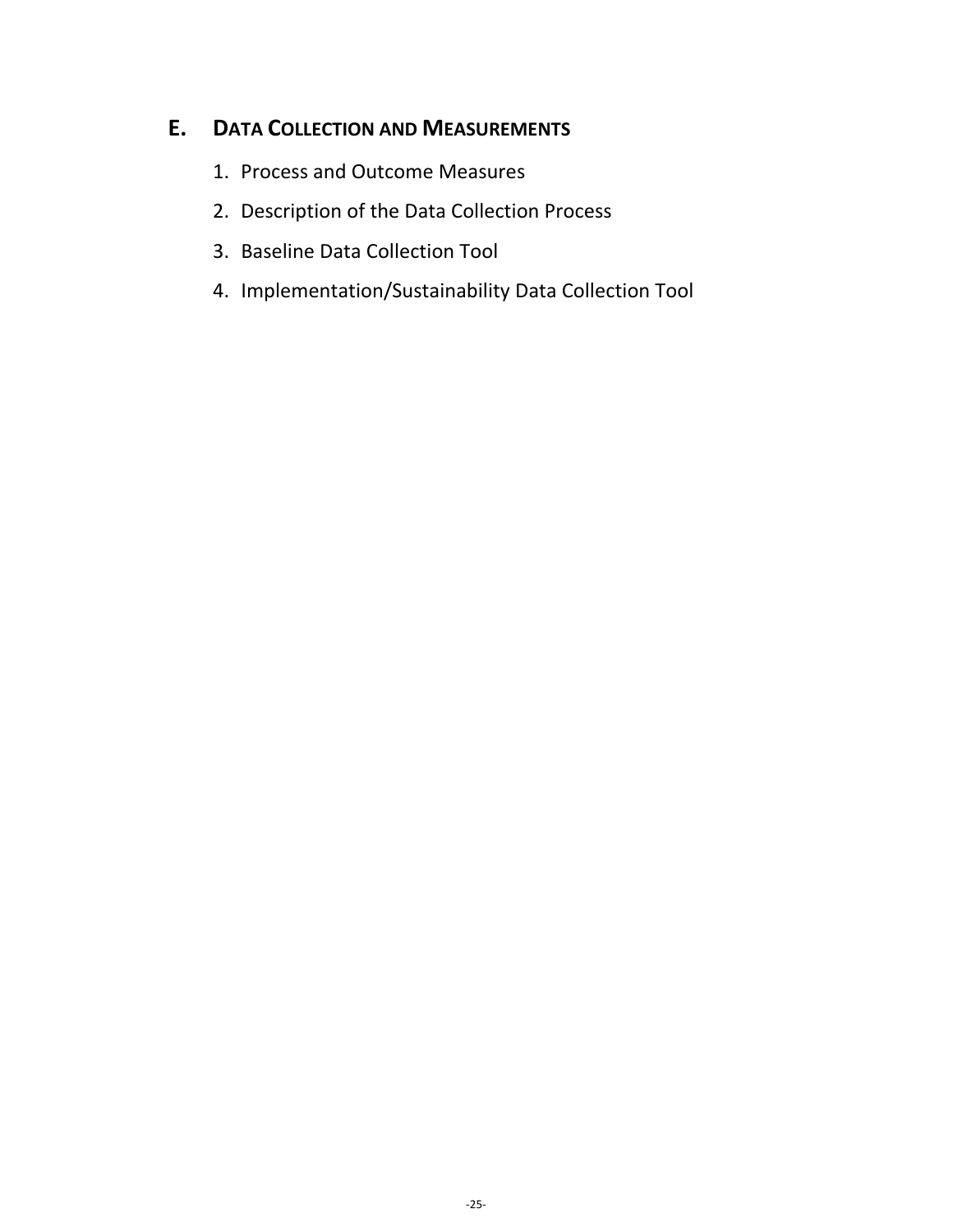# **Process and Outcome Measures**

The following process and outcome measures may be calculated with the program implementation in the emergency department (ED).

#### **Process measures:**

Process measures will evaluate whether the program has led to a process improvement, assuming that an improvement in the process may result in an improvement in the outcome.

- 1. Urinary catheter placement rate = (Number of urinary catheters placed/Total number of patients admitted) x 100
- 2. Inappropriately placed urinary catheter % = (Number of inappropriately placed urinary catheters/Total number of urinary catheters placed) x 100
- 3. Rate of physician order present = (Number of patients with urinary catheter placed with order/Total number of patients with urinary catheter placed) x 100

#### **Outcome Measures:**

Outcome measures will evaluate whether the program has led to an improvement in the final outcome, which includes symptomatic urinary tract infections. We use *patient* days as a denominator. Patient days may better reflect interventions that focus on prevention of urinary catheter placement. The population-based CAUTI $<sup>1</sup>$  $<sup>1</sup>$  $<sup>1</sup>$  rate accounts for both the NHSN<sup>[2](#page-29-1)</sup> CAUTI rate</sup> and the catheter utilization ratio. The population‐based measure is easier to calculate than the NHSN measure and requires identification of the number of symptomatic CAUTIs and the number of patient days during the same period (available via hospital administrative data).

Symptomatic population‐based CAUTI rate (using patient days)

= (Number of symptomatic catheter‐associated urinary tract infections/Number of patient days) x 10,000

= NHSN CAUTI rate x Catheter utilization ratio x 10

<span id="page-29-0"></span> $1$  CAUTI: Catheter-associated urinary tract infection

<span id="page-29-1"></span><sup>&</sup>lt;sup>2</sup> NHSN: National Healthcare Safety Network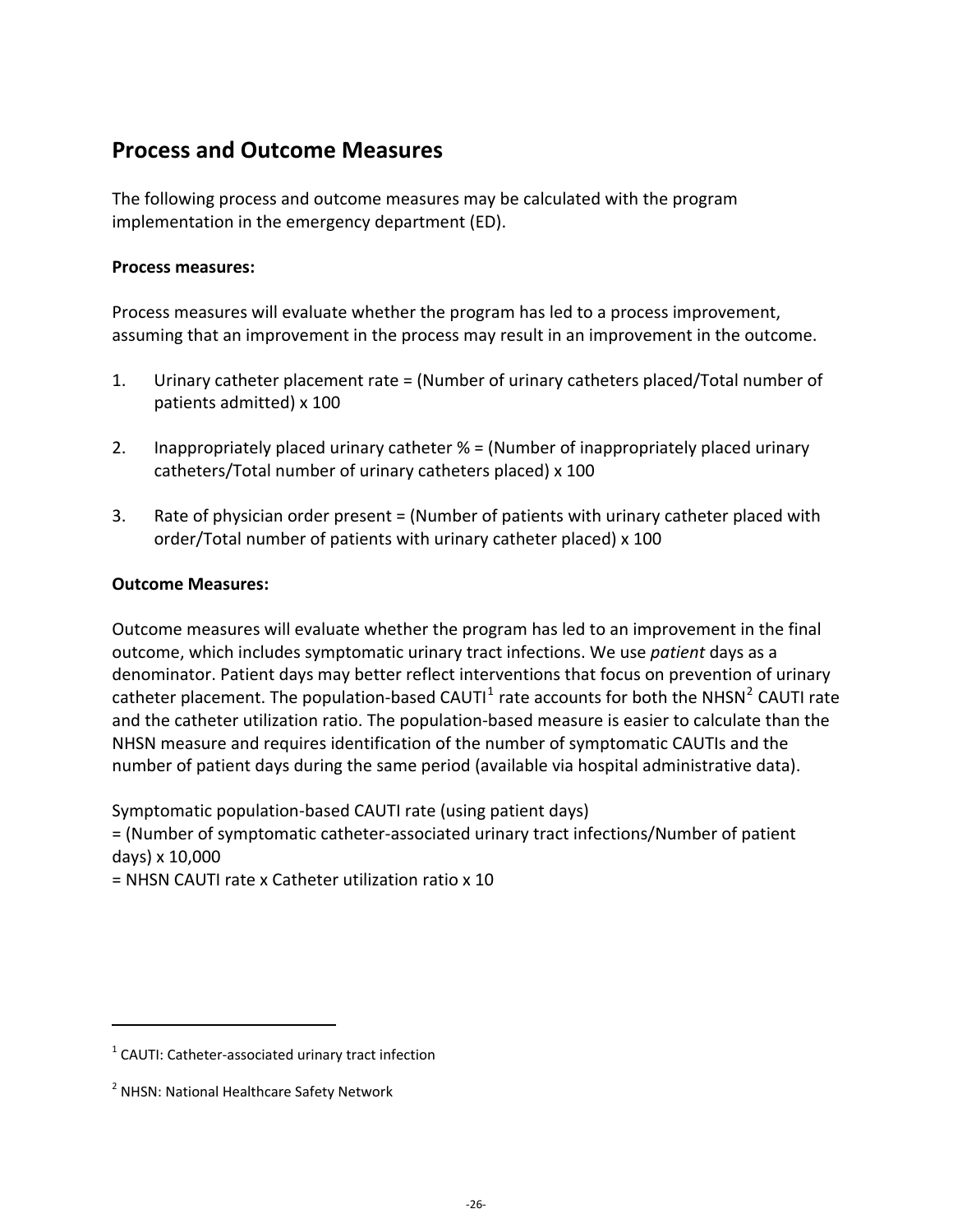# **Data Collection in the Emergency Department**

The program-related data is captured in the emergency department (ED) before the patient is admitted to the hospital. This entails evaluating all patients before transfer to different hospital units for urinary catheter presence and placement reason.

In order to collect the data, a mechanism where there is notification from the emergency department to the different hospital units of the admission needs to be in place. The evaluation of the presence or absence of the urinary catheter is done at the time of notifying the accepting unit of the admission.

- 1. During baseline and implementation, ED nurses document whether a urinary catheter was placed in the emergency department, and, if so, the reason for placement using the appropriate form (see Baseline and Implementation Data Collection Tools at the end of this section).
- 2. The forms are completed on all patients, regardless of urinary catheter presence. The nurse who is calling in report is responsible for completing the form.
- 3. The number of sheets collected per day should equal the number of patients admitted to the hospital.
- 4. The forms are used to document whether the urinary catheter was placed, a physician order present, and reasons for placement.
	- a. For baseline collection, the form will *not* differentiate appropriate versus inappropriate indications, as doing so may impact the baseline rate.
	- b. The implementation form, however, will include a list of the HICPAC appropriate indications, the accepted indications based on the institutional guidelines, and the common reasons where placement is unacceptable.<sup>[\\*](#page-30-0)</sup>

#### **Data Collection in the Emergency Department: Advantages**

- 1. Data collection on indications is prospective and documentation of physician orders is maintained.
- 2. Only one unit/department is involved in data collection: the emergency department.
- 3. The data collected will reflect the impact of the ED on the whole hospital, without the need to collect the data on every unit in the hospital.
- 4. Feedback on utilization is more accepted because it is collected by the ED staff.

<span id="page-30-0"></span><sup>\*</sup> Note: An additional component may be added when the nurse calls report and evaluates the reason for catheter placement. If there is no appropriate indication for placement, the nurse may trigger the process of discontinuation of the catheter with a physician order. This step can be added starting from the implementation period.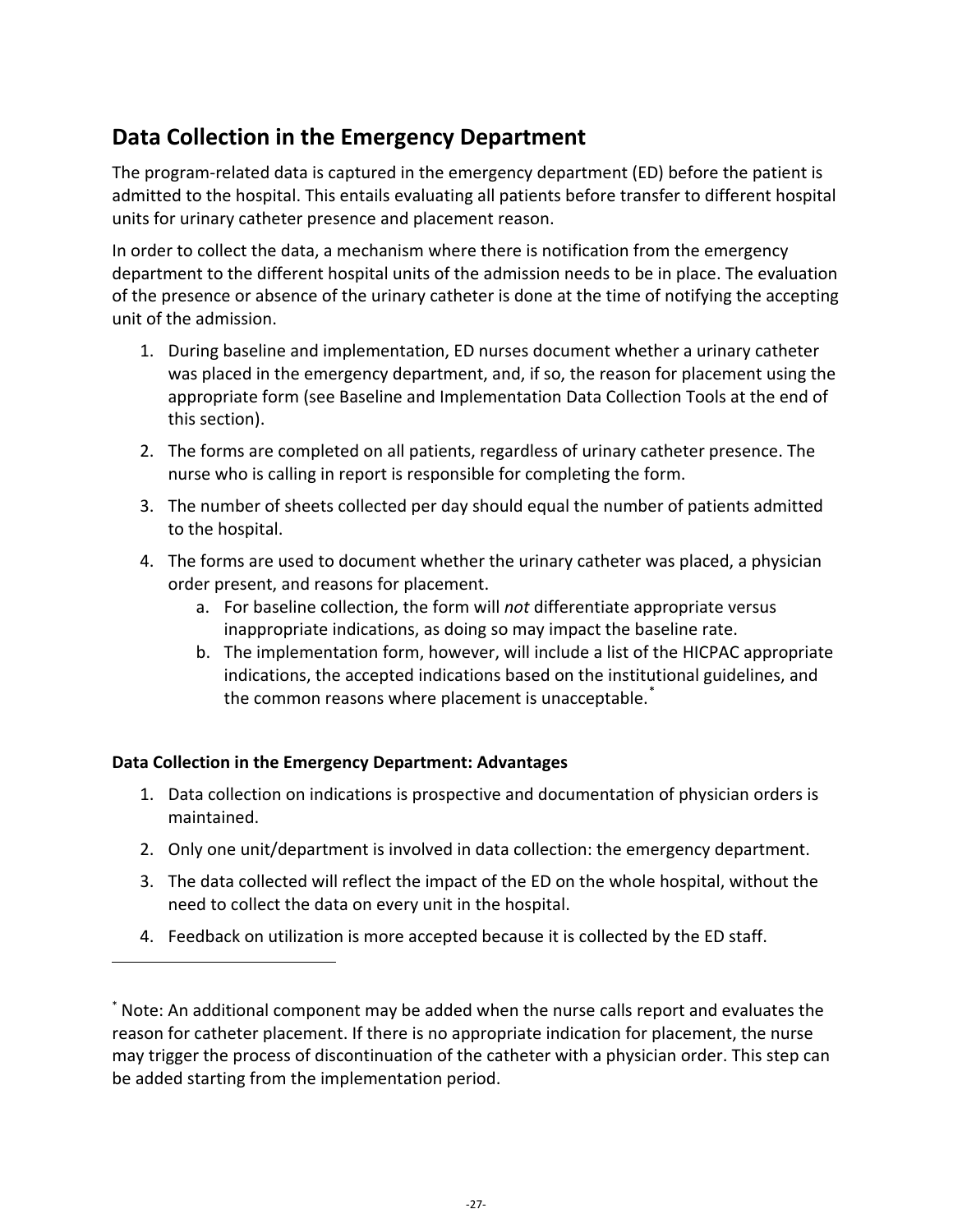#### **Data Collection in the Emergency Department: Disadvantages**

- 1. Multiple people are collecting data, which could negatively affect its accuracy.
- 2. Ensuring the data is collected prospectively may be challenging. This may be offset, however, by the beneficial effects of concurrent evaluations for urinary catheter presence and need.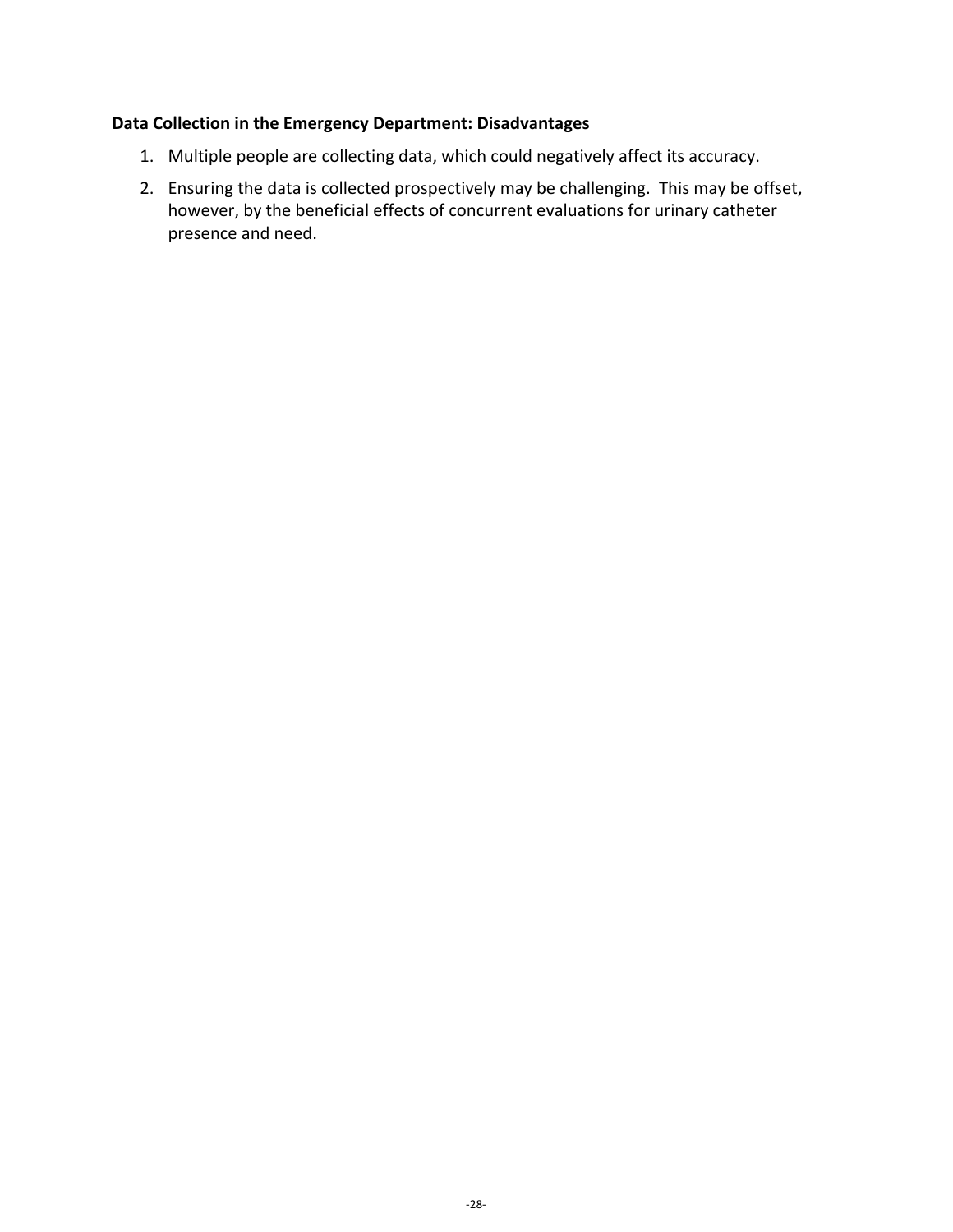#### **Process to collect the data in the emergency department (ED):**

- The patient is evaluated in the ED and the ED Staff decides to admit.
- During treatment in the ED, the patient may or may not have a urinary catheter placed.
- The patient is ready to be admitted to a hospital unit.
- At the time of transfer to a hospital unit, the ED nurse communicates with the receiving hospital unit nurse, evaluating whether the patient has a urinary catheter or not.
- For all patients admitted to the hospital, the ED nurse documents on a form whether a urinary catheter was placed, a physician order was present (optional), and reason for placement.
- For implementation and sustainability periods, the assessment form showing an inappropriate reason for placement will trigger an evaluation for removal.
- Patients presenting to the ED with a chronic urinary catheter are considered patients who *did not* have a urinary catheter initially placed in the ED, even if the urinary catheter was changed in the ED.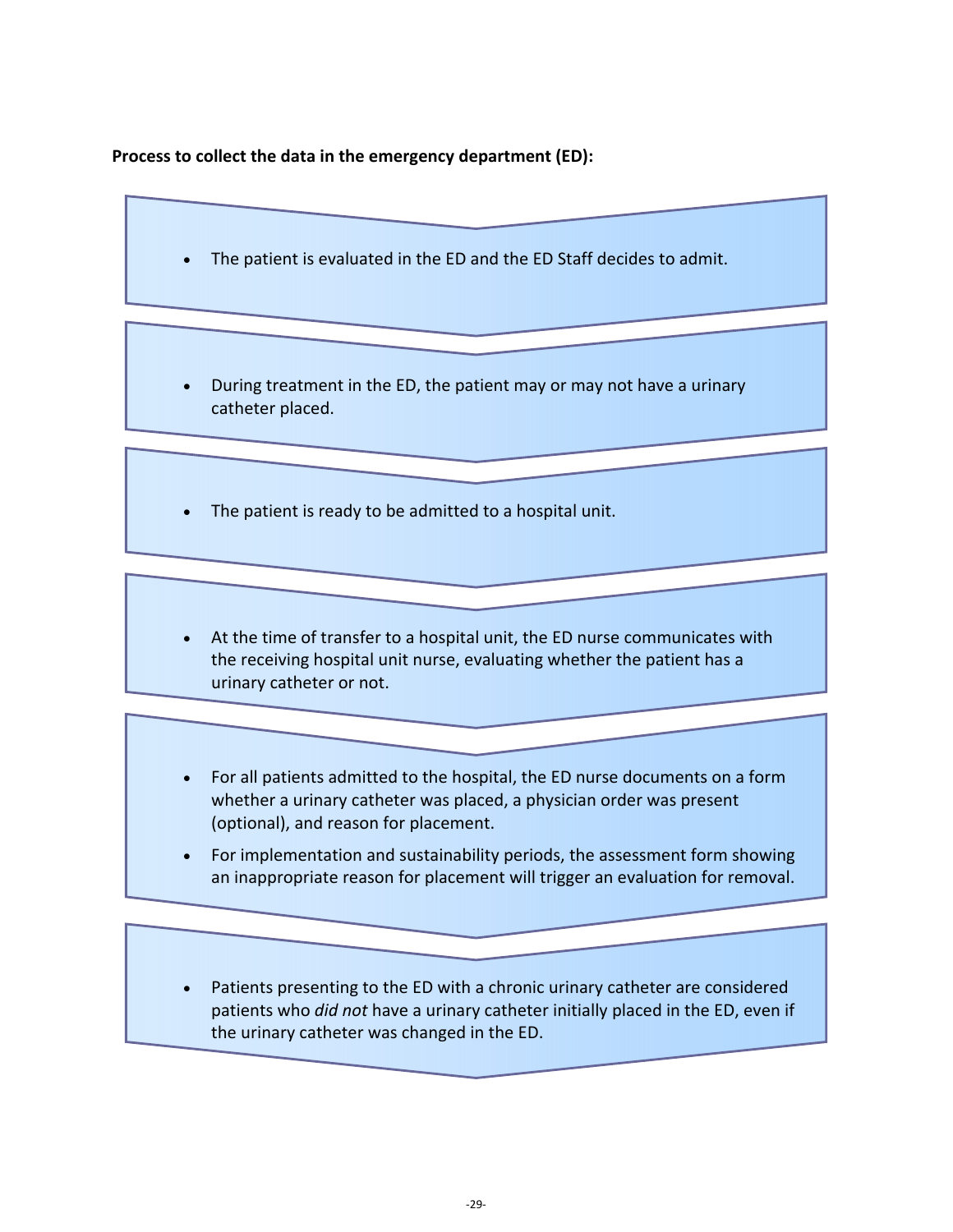ED Urinary Catheter Baseline Collection Tool for Patients **Admitted to the Hospital**:

| Patient #                                            | Date:      |      |
|------------------------------------------------------|------------|------|
| Urinary (Foley) catheter placed in ED <sup>*</sup> : | $\Box$ Yes | ∏ No |
| If yes, physician order present:                     | $\Box$ Yes | ∏ No |

If placed in ED, reason:

|                                                  | Reason for Urinary Catheter Placement (please select only one option).                                                                                                                                                                                 |
|--------------------------------------------------|--------------------------------------------------------------------------------------------------------------------------------------------------------------------------------------------------------------------------------------------------------|
|                                                  | Urinary flow obstruction or retention (e.g., prostatic hypertrophy, hematuria with<br>clots, urethral stricture, trauma to urethra, neurogenic bladder, including<br>paraplegia/quadriplegia if unable to straight catheterize).                       |
| monitoring).                                     | Perioperative use in selected surgeries (e.g., urologic procedures, surgeries<br>contiguous to genitourinary tract, emergency surgery with anticipated large fluid<br>resuscitation or extended duration, or if needed for intraoperative urine output |
| $\Box$                                           | Need for immobilization because of trauma with multiple fractures (e.g., pelvic<br>fractures, hip fractures with risk of displacement) or unstable spine.                                                                                              |
| Incontinence                                     |                                                                                                                                                                                                                                                        |
| Morbid obesity                                   |                                                                                                                                                                                                                                                        |
| Immobility not related to trauma                 |                                                                                                                                                                                                                                                        |
| Dementia/chronic confusion                       |                                                                                                                                                                                                                                                        |
| Debility (very frail patients)                   |                                                                                                                                                                                                                                                        |
| Monitoring fluids in critically ill patients     |                                                                                                                                                                                                                                                        |
|                                                  | Assist healing of sacral and perineal wounds in those with incontinence                                                                                                                                                                                |
| Monitoring fluids in non-critically ill patients |                                                                                                                                                                                                                                                        |
| Urine specimen collection                        |                                                                                                                                                                                                                                                        |
| Patient request                                  |                                                                                                                                                                                                                                                        |
|                                                  | To improve comfort for end of life care (e.g., hospice, palliative care, comfort care)                                                                                                                                                                 |
| If other, please state:<br>□                     |                                                                                                                                                                                                                                                        |

<span id="page-33-0"></span><sup>\*</sup> A chronic indwelling urinary catheter present on admission to the ED will not be counted as "placed in the ED" (even if the catheter is changed there).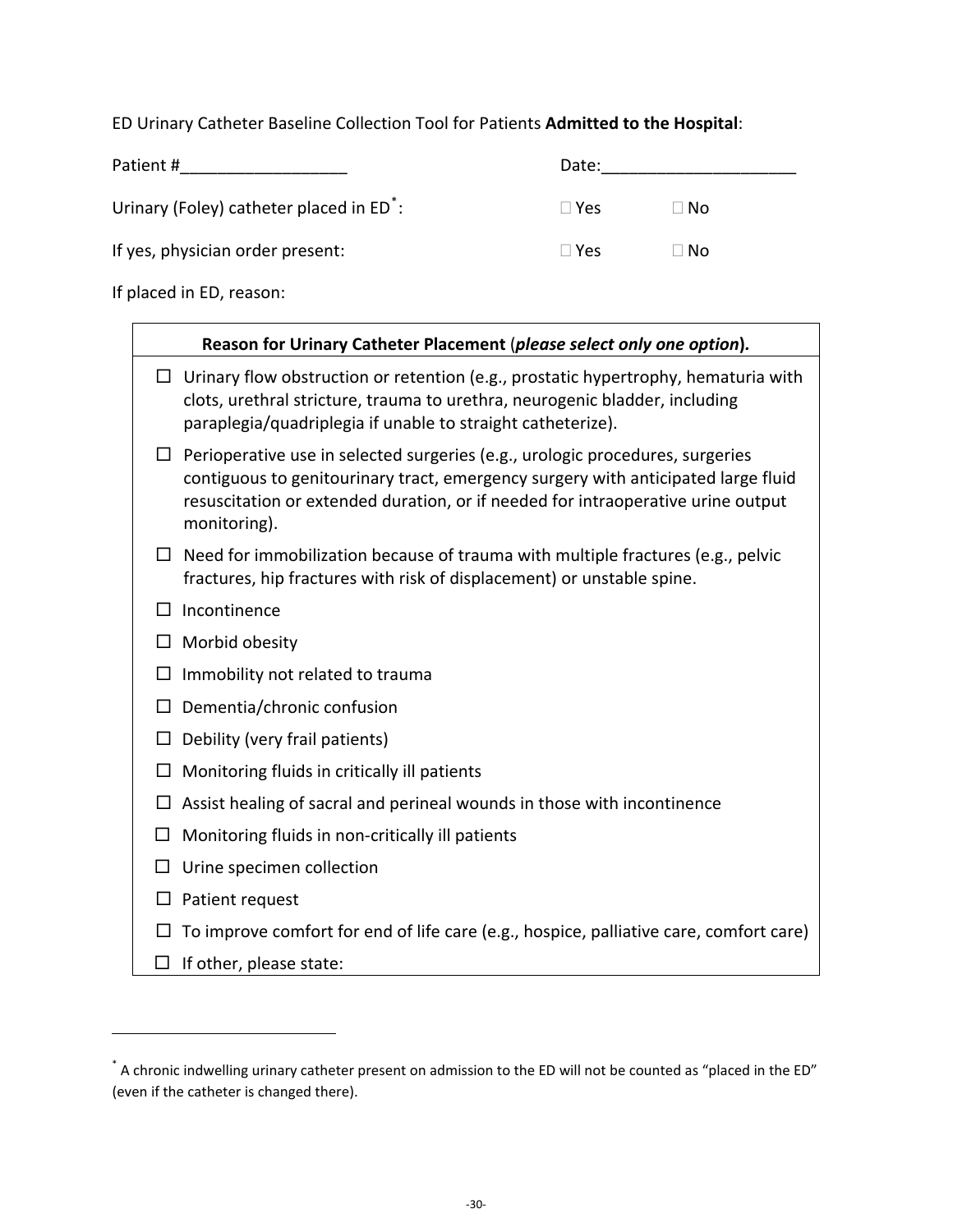ED Urinary Catheter Implementation/Sustainability Collection Tool for All Patients **Admitted to the Hospital**:

Patient #\_\_\_\_\_\_\_\_\_\_\_\_\_\_\_\_\_\_ Date:\_\_\_\_\_\_\_\_\_\_\_\_\_\_\_\_\_\_\_\_\_

Urinary (Foley) catheter placed in ED<sup>[\\*](#page-34-0)</sup>:

If yes, physician order present:  $\Box$  Yes  $\Box$  No

|        | Date:      |           |
|--------|------------|-----------|
| ٠<br>٠ | $\Box$ Yes | $\Box$ No |

If placed in ED, reason:

|                  | <b>Appropriate Indications</b>                                                                                                                                                                                                                                                                           | <b>Unacceptable Reasons for</b>                                                                                                                                                      |
|------------------|----------------------------------------------------------------------------------------------------------------------------------------------------------------------------------------------------------------------------------------------------------------------------------------------------------|--------------------------------------------------------------------------------------------------------------------------------------------------------------------------------------|
|                  |                                                                                                                                                                                                                                                                                                          | <b>Placement</b>                                                                                                                                                                     |
| $\Box$           | Urinary flow obstruction or retention (e.g.,<br>prostatic hypertrophy, hematuria with<br>clots, urethral stricture, trauma to urethra,<br>neurogenic bladder including paraplegia/<br>quadriplegia if unable to straight<br>catheterize)                                                                 | Incontinence<br>$\Box$<br>Morbid obesity<br>$\Box$<br>Immobility not related to trauma<br>$\Box$<br>Dementia/chronic confusion<br>$\Box$<br>Debility (very frail patients)<br>$\Box$ |
| □<br>П.          | Perioperative use in selected surgeries<br>(e.g., urologic procedures, surgeries<br>contiguous to genitourinary tract,<br>emergency surgery with anticipated large<br>fluid resuscitation or duration or if need<br>for intraoperative urine output<br>monitoring)<br>Need for immobilization because of | Monitoring fluids in non-critically ill<br>$\Box$<br>patients<br>Urine specimen collection<br>□<br>Patient request<br>□                                                              |
|                  | trauma with multiple fractures (e.g., pelvic<br>fractures, hip fracture with risk of<br>displacement) or unstable spine                                                                                                                                                                                  | If other, please state:<br>$\Box$                                                                                                                                                    |
| $\Box$<br>$\Box$ | Monitoring fluids in critically ill patients<br>Assist healing of sacral and perineal<br>wounds in those with incontinence                                                                                                                                                                               | If selected reason is inappropriate, was the<br>urinary catheter removed?                                                                                                            |
| $\Box$<br>$\Box$ | To improve comfort for end of life care<br>(e.g., hospice, palliative care, comfort care)<br>Acceptable conditions per institutional                                                                                                                                                                     | $\Box$ Yes<br>□ No                                                                                                                                                                   |
|                  | guidelines:                                                                                                                                                                                                                                                                                              |                                                                                                                                                                                      |

<span id="page-34-0"></span><sup>\*</sup> A chronic indwelling urinary catheter present on admission to the ED will not be counted as "placed in the ED" (even if the catheter is changed there).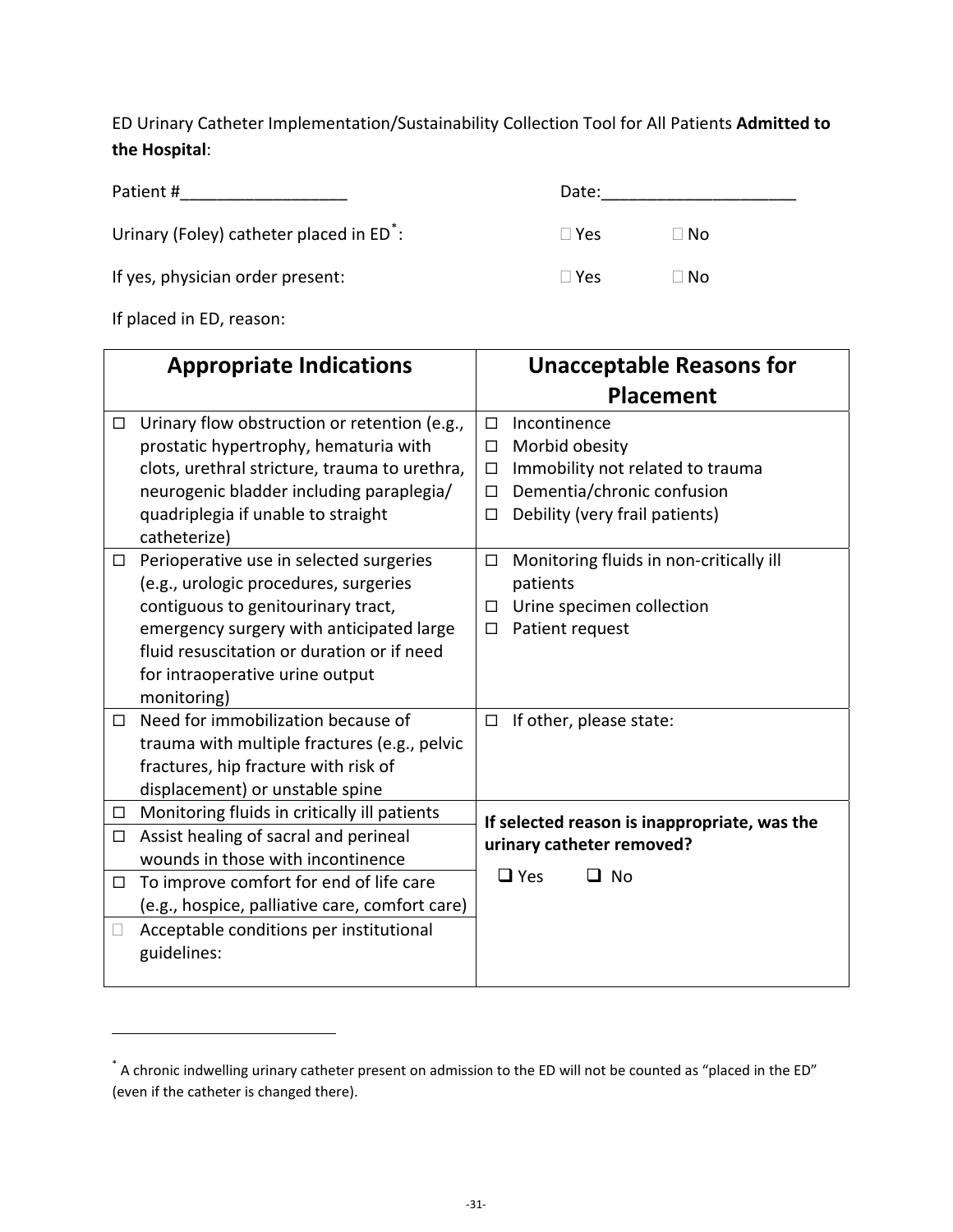# **F. PROPER INSERTION TECHNIQUE OF URINARY CATHETERS**

- 1. Promoting Compliance with Aseptic Insertion
- 2. Procedural Steps for Insertion
- 3. Simplified Urinary Catheter Insertion Checklist for Audits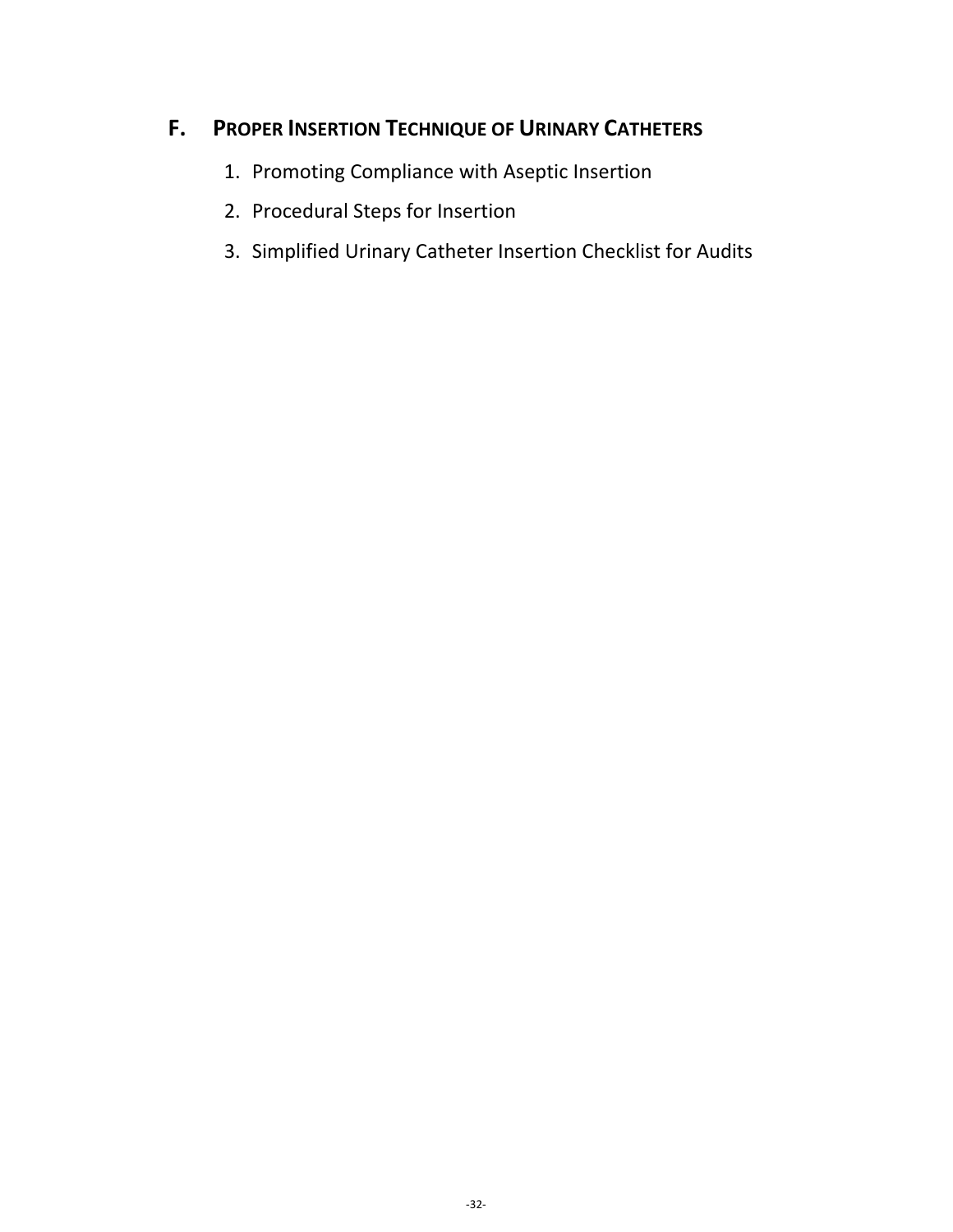### **Promoting Compliance with Aseptic Insertion**

Proper insertion technique includes compliance with aseptic insertion, in addition to using the smallest catheter possible to reduce the risk of trauma to the patient. Promoting compliance with aseptic insertion of indwelling urinary catheters should reduce the risk for introducing microorganisms into the urinary bladder during the procedure. We suggest three actions to optimize the compliance with the aseptic insertion of the urinary catheter.

- 1. Check if a written hospital policy exists that describes the steps for indwelling urinary catheter placement. If none available, establish a policy. Work with advanced practice nurses, educators, and nurse clinicians to create/revise the catheter insertion policy so that the steps for placement are clear and useful in your organization. If a policy exists, ensure that it includes the steps listed in the detailed checklists for females and males (see example checklists provided).
- 2. Check if all necessary components needed for placement are present in the urinary catheter placement kit. We recommend that hospitals consider investing in an all‐ inclusive urinary catheter insertion kit, if not already available. Make sure that all the components needed to perform the procedure and comply with the aseptic technique are easily accessible.
- 3. Periodically assess compliance with placing the urinary catheter using aseptic technique (may use the simplified checklist). Include aseptic insertion technique as part of nurses' annual competency requirements.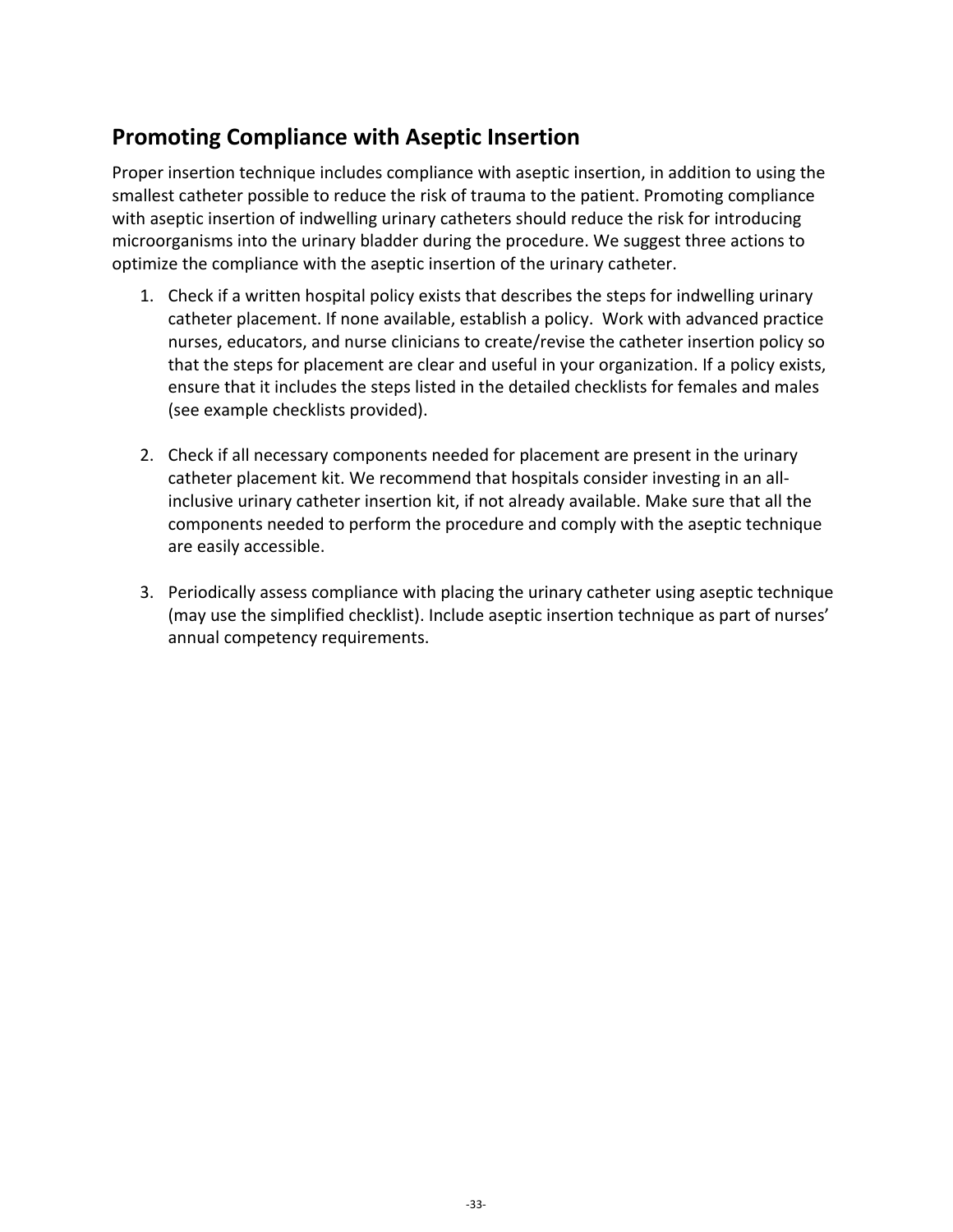|                                                                                                                          | <b>Procedural Steps</b>                                                         |
|--------------------------------------------------------------------------------------------------------------------------|---------------------------------------------------------------------------------|
| Determine if indwelling catheter insertion is appropriate:                                                               |                                                                                 |
| Yes                                                                                                                      |                                                                                 |
| No                                                                                                                       |                                                                                 |
| Gather supplies – use as small a size of catheter as possible.<br>Supply preparation -                                   |                                                                                 |
|                                                                                                                          | Inspect the sterile catheterization kit and remove it from its outer packaging. |
| Open the inner paper wrapping to form a sterile field.                                                                   |                                                                                 |
|                                                                                                                          | Form sterile field on bedside table or other flat surface but not patient bed.  |
| Patient preparation -<br>Explain procedure.                                                                              |                                                                                 |
| Place patient in supine position.                                                                                        |                                                                                 |
| Wash hands.<br>Provider preparation -                                                                                    |                                                                                 |
| Don sterile gloves.                                                                                                      |                                                                                 |
| Organize contents of tray on sterile field.                                                                              |                                                                                 |
|                                                                                                                          | Pour antiseptic solution over preparation swabs in tray compartment.            |
|                                                                                                                          | Squeeze some sterile catheter lubricant onto tray to lubricate catheter tip.    |
| Test balloon prior to insertion.                                                                                         |                                                                                 |
| Lubricate distal end of catheter with sterile jelly.                                                                     |                                                                                 |
| Use sterile drapes as desired.                                                                                           |                                                                                 |
| Catheter Insertion - Male                                                                                                | <b>Catheter Insertion - Female</b>                                              |
| Fully retract foreskin on uncircumcised male patient.                                                                    | - Using gloved non-dominant hand, identify the urethra by                       |
| Inject 10 - 15 ml. of viscous lidocaine into urethral<br>meatus with needle-less syringe.                                | spreading labia majora & minora.<br>- Use prepared swabs to clean.              |
| Grasp penile shaft using non-dominant hand, holding                                                                      | - Holding the catheter in the dominant hand, gently                             |
| penis taut and perpendicular to the plane of patient's                                                                   | introduce the catheter tip into meatus.                                         |
| body.                                                                                                                    | - Slowly advance catheter through the urethra into the                          |
| Cleanse the glans penis in a circular motion, using<br>cotton balls soaked in antiseptic.                                | bladder.<br>- If catheter is accidentally contaminated, it is discarded,        |
| Slowly advance catheter through the urethra into the                                                                     | and a new sterile catheter is obtained.                                         |
| bladder.                                                                                                                 | - If catheter is accidentally inserted into the vagina, leave                   |
| If substantial resistance is met, do not forcefully<br>advance catheter.                                                 | in place until a new sterile catheter is obtained and                           |
| The catheter is advanced to the level of the balloon                                                                     | inserted correctly.<br>- Once urine is observed in tubing, the catheter is      |
| inflation port.                                                                                                          | advanced another $3 - 5$ cm.                                                    |
| Foreskin is reduced to its anatomical position in<br>$\overline{\phantom{0}}$<br>uncircumcised males.                    |                                                                                 |
| Catheter insertion, common steps-                                                                                        |                                                                                 |
| - Balloon is inflated with entire contents of 10cc syringe of sterile water only after urine is observed in tubing. With |                                                                                 |
| balloon completely inflated, pull gently on catheter.                                                                    |                                                                                 |

- Secure catheter to medial thigh.
- Place drainage bag below level of bladder.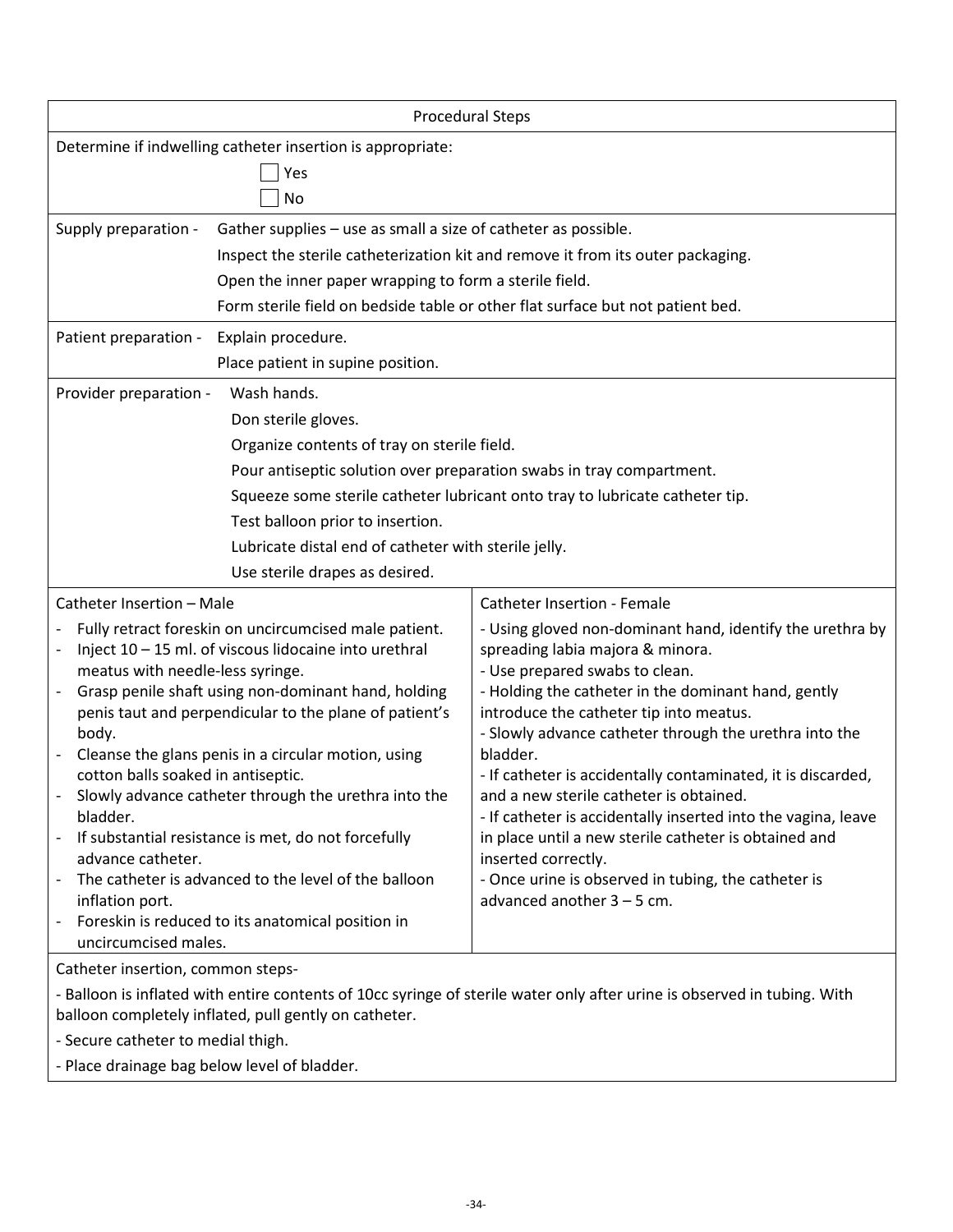Indwelling trans-urethral catheter insertion:

- Perform hand hygiene immediately before and after insertion.
- Use sterile gloves, drapes, sponges, and appropriate antiseptic or sterile solution for periurethral cleaning, and a single-use packet of lubricant jelly for insertion.

Indwelling trans-urethral catheter management:

- Nursing staff to discontinue the indwelling catheter when primary indications for insertion are resolved.
- If breaks in aseptic technique, disconnection, or leakage occur, replace the catheter and collecting system using aseptic technique and sterile equipment.
- Maintain unobstructed urine flow.
- Keep the collecting bag below the level of the bladder at all times.
- Do not rest the bag on the floor.
- Properly secure indwelling catheters after insertion to prevent movement or urethral traction.
- Routine hygiene with soap and water is appropriate.
- Do not flush indwelling catheters unless physician ordered.
- Obtain urine samples aseptically.
	- o If a small volume of fresh urine is needed for examination, aspirate the urine from the needleless sampling port with a sterile syringe/cannula adapter after cleaning the port with a disinfectant.
	- o Obtain large volumes of urine for special analyses aseptically from the drainage bag.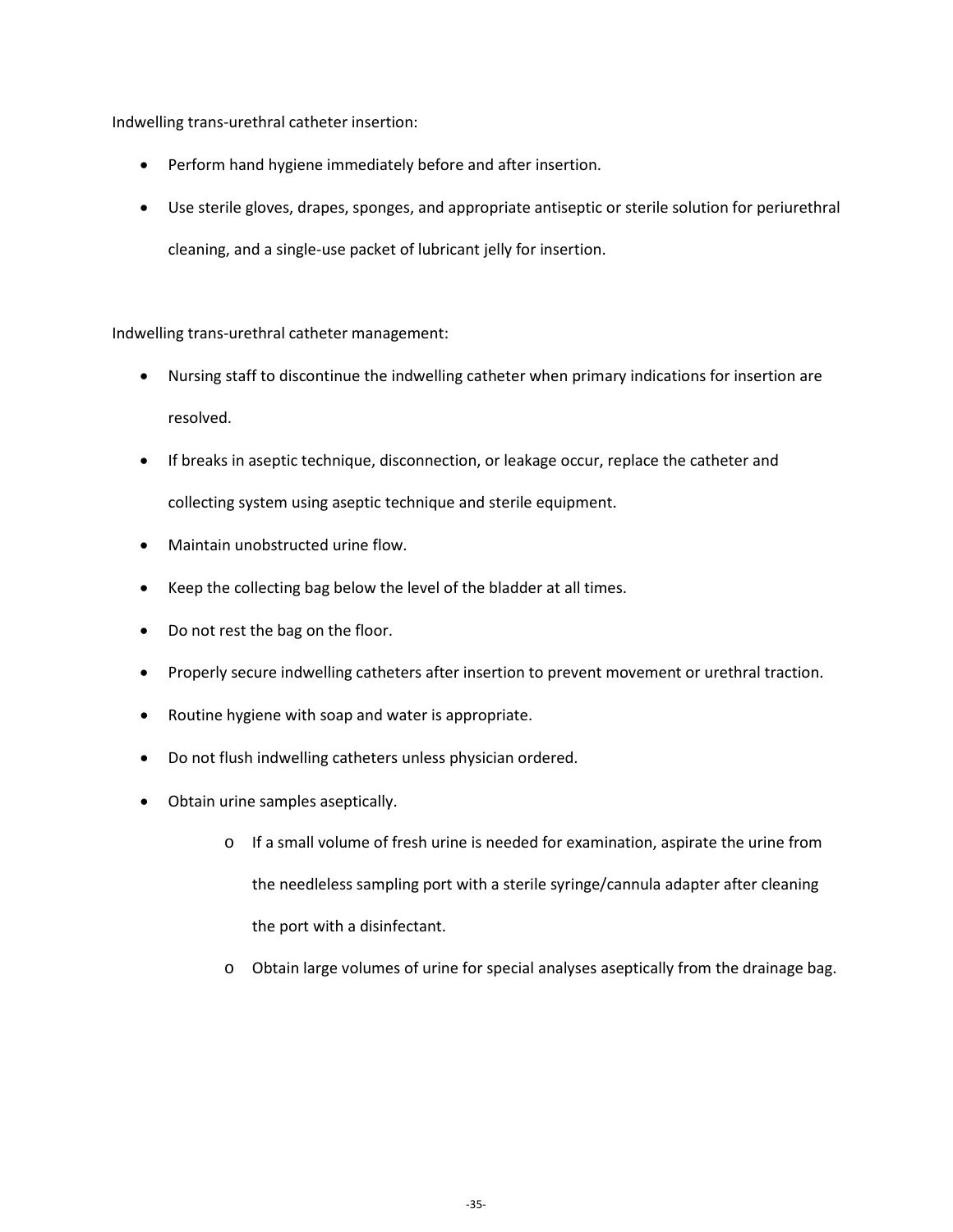Please use the correct **INSERTION TECHNIQUE CHECKLIST** and check "yes" or "no" or "NA" in each box:

| Procedural Steps for Female Patients                                                                                                            | Yes | No | NА |
|-------------------------------------------------------------------------------------------------------------------------------------------------|-----|----|----|
| Place patient in supine position.                                                                                                               |     |    |    |
| Inspect the sterile catheterization kit and remove it from its outer packaging.                                                                 |     |    |    |
| Open the inner paper wrapping to form a sterile field.                                                                                          |     |    |    |
| Form sterile field on bedside table or other flat surface but not patient bed.                                                                  |     |    |    |
| With washed hands, carefully retrieve the absorbent pad from the top of the kit.                                                                |     |    |    |
| Place absorbent pad beneath patient's buttocks, with plastic side down.                                                                         |     |    |    |
| Don sterile gloves.                                                                                                                             |     |    |    |
| Cover patient's abdomen and superior pubic region with fenestrated drape.                                                                       |     |    |    |
| Organize contents of the tray on the sterile field.                                                                                             |     |    |    |
| Pour antiseptic solution over the preparation swabs in the tray compartment.                                                                    |     |    |    |
| Squeeze some sterile catheter lubricant onto the tray to lubricate the catheter tip.                                                            |     |    |    |
| * Test balloon prior to insertion.                                                                                                              |     |    |    |
| Using gloved non-dominant hand, identify the urethra by spreading labia majora & minora.                                                        |     |    |    |
| Use the thumb and index finger to spread the inner labia with gentle traction and pulling<br>upward towards patient's head.                     |     |    |    |
| Non-dominant hand is not removed from this position.                                                                                            |     |    |    |
| Use an expanding circular motion to clean the opening with remaining swabs.                                                                     |     |    |    |
| Lubricate distal end of the catheter with the sterile jelly.                                                                                    |     |    |    |
| Holding the catheter in the dominant hand, gently introduce the catheter tip into meatus.                                                       |     |    |    |
| Slowly advance catheter through the urethra into the bladder.                                                                                   |     |    |    |
| If catheter is accidentally contaminated, it is discarded, and a new sterile catheter is<br>obtained.                                           |     |    |    |
| * If catheter is accidentally inserted into the vagina, it is left in place until a new sterile<br>catheter is obtained and inserted correctly. |     |    |    |
| Once urine is observed in tubing, the catheter is advanced another $3 - 5$ cm.                                                                  |     |    |    |
| Balloon is inflated with entire contents of 10cc syringe of sterile water only after urine is<br>observed in tubing.                            |     |    |    |
| With balloon completely inflated, pull gently on catheter.                                                                                      |     |    |    |
| Secure catheter to medial thigh.                                                                                                                |     |    |    |
| Place drainage bag below level of bladder.                                                                                                      |     |    |    |
| * Health care provider never turns his/her back on the sterile field.                                                                           |     |    |    |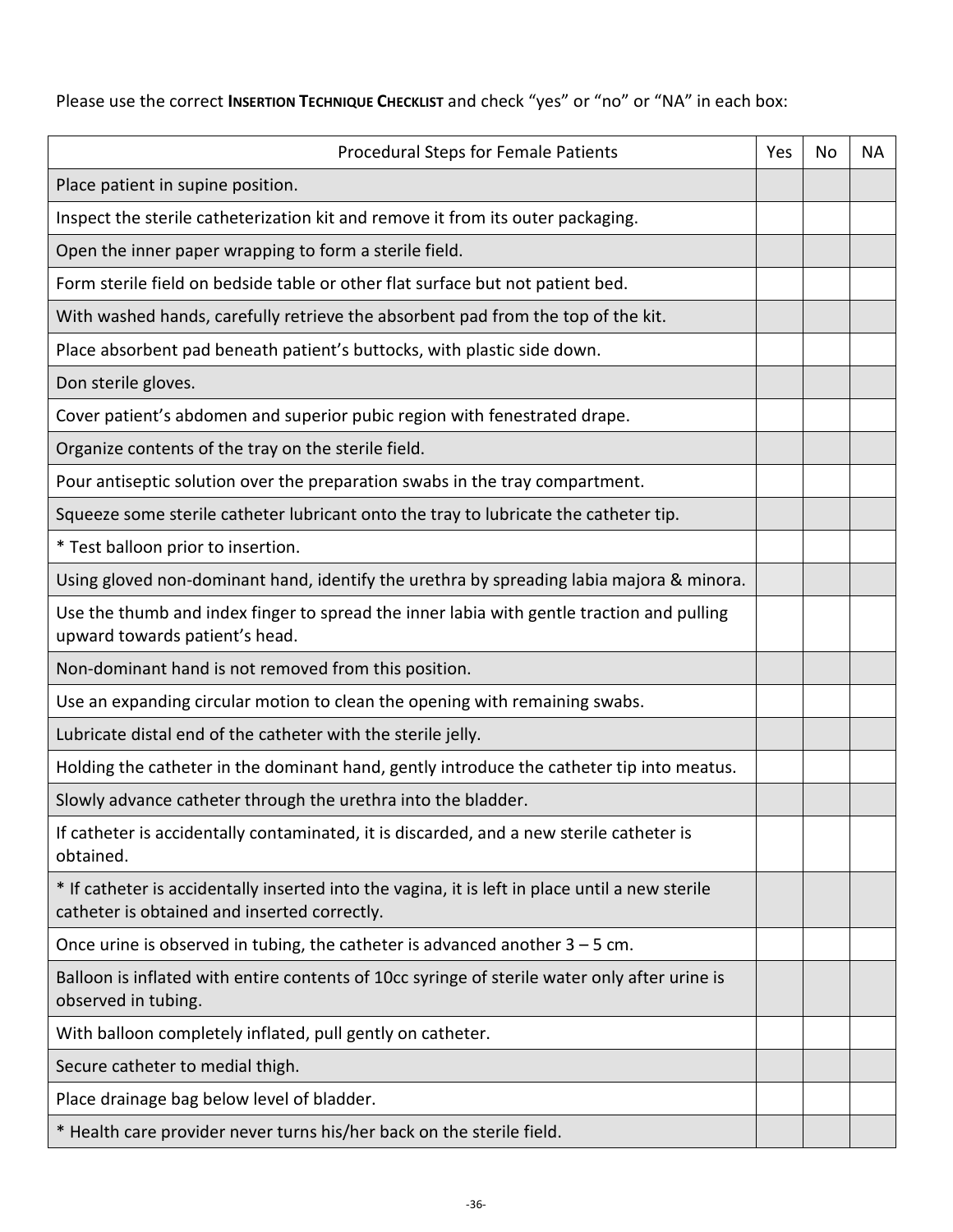#### **INSERTION TECHNIQUE CHECKLIST** for Male Patients

| <b>Procedural Steps for Male Patients</b>                                                                                                                                                       | Yes | No | NА |
|-------------------------------------------------------------------------------------------------------------------------------------------------------------------------------------------------|-----|----|----|
| Place patient in supine position.                                                                                                                                                               |     |    |    |
| Fully retract foreskin on uncircumcised male patient.                                                                                                                                           |     |    |    |
| Inject $10 - 15$ ml. of viscous lidocaine into urethral meatus with needle-less syringe.                                                                                                        |     |    |    |
| Pinch tip of penis for several minutes to retain lidocaine in urethra.                                                                                                                          |     |    |    |
| Inspect the sterile catheterization kit and remove it from its outer packaging.                                                                                                                 |     |    |    |
| Open the inner paper wrapping to form a sterile field.                                                                                                                                          |     |    |    |
| Form sterile field on bedside table or other flat surface but not patient bed.                                                                                                                  |     |    |    |
| Don sterile gloves.                                                                                                                                                                             |     |    |    |
| Organize contents of the tray on the sterile field.                                                                                                                                             |     |    |    |
| Pour antiseptic solution over the preparation swabs in the tray compartment.                                                                                                                    |     |    |    |
| Squeeze some sterile catheter lubricant onto the tray before insertion into the urethra.                                                                                                        |     |    |    |
| * Test balloon prior to insertion.                                                                                                                                                              |     |    |    |
| Drape pubic region and proximal thighs.                                                                                                                                                         |     |    |    |
| Grasp penile shaft using non-dominant hand, holding penis taut and perpendicular to the<br>plane of patient's body.                                                                             |     |    |    |
| Cleanse the glans penis in a circular motion, using cotton balls soaked in antiseptic.                                                                                                          |     |    |    |
| Lubricate the tip of the catheter with sterile jelly or viscous lidocaine before inserting it.                                                                                                  |     |    |    |
| If a coudé catheter is used, point the tip of the catheter upward, in the 12 o'clock position.                                                                                                  |     |    |    |
| Slowly advance catheter through the urethra into the bladder.                                                                                                                                   |     |    |    |
| If substantial resistance is met, do not forcefully advance catheter.                                                                                                                           |     |    |    |
| The catheter is advanced to the level of the balloon inflation port.                                                                                                                            |     |    |    |
| Balloon is inflated only after urine is observed in tubing. If no urine is observed, flush the<br>catheter with saline. Free return of saline and/or urine signifies that catheter is in place. |     |    |    |
| Balloon is inflated with entire contents of 10cc. syringe of sterile water.                                                                                                                     |     |    |    |
| With balloon completely inflated, pull gently on catheter.                                                                                                                                      |     |    |    |
| Foreskin is reduced to its anatomical position in uncircumcised males.                                                                                                                          |     |    |    |
| Secure catheter to medial thigh.                                                                                                                                                                |     |    |    |
| Place drainage bag below level of bladder.                                                                                                                                                      |     |    |    |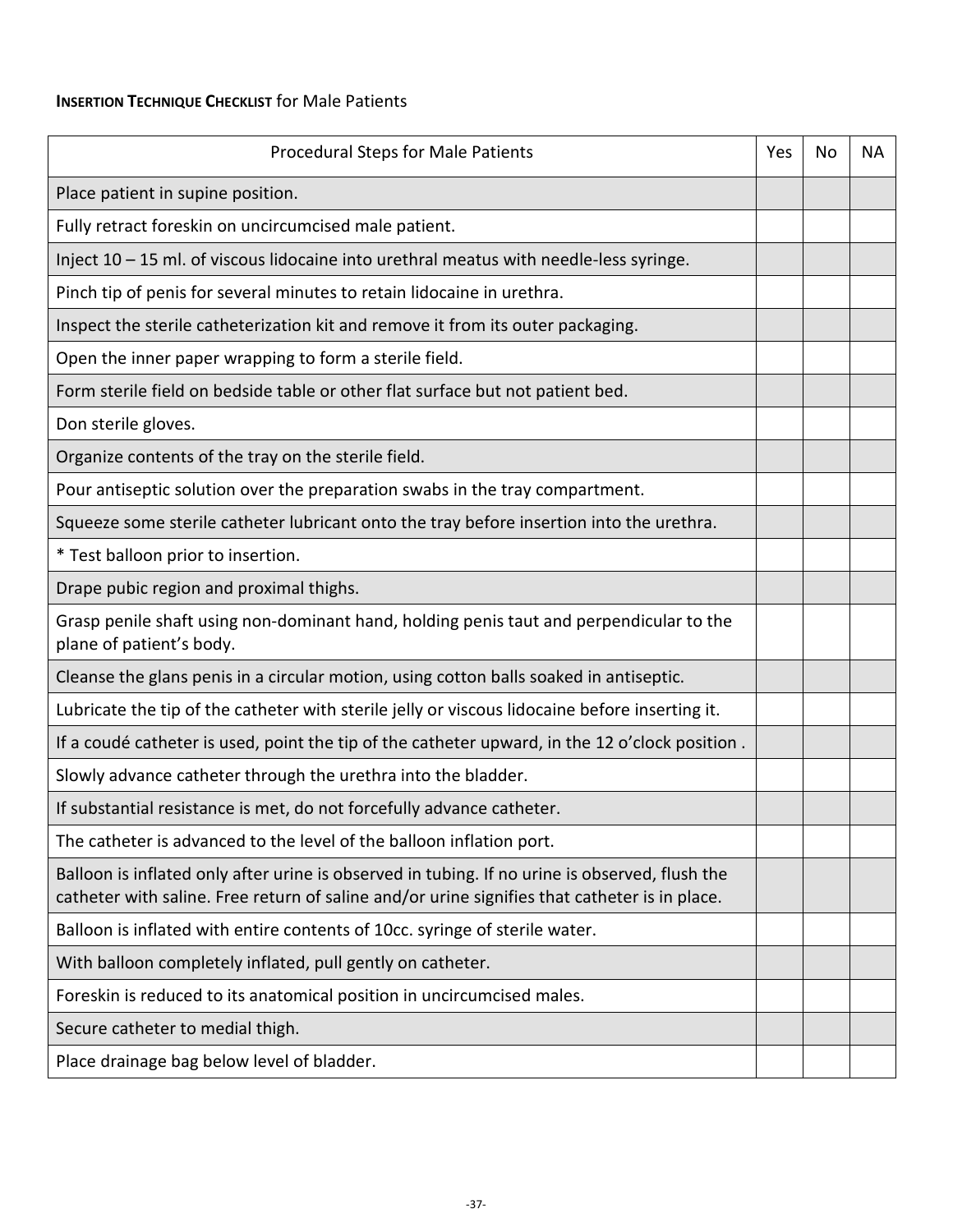### Urinary Catheter Insertion Checklist

| Components of checklist                                                                                         | Compliant |                         |
|-----------------------------------------------------------------------------------------------------------------|-----------|-------------------------|
|                                                                                                                 | Yes       | Yes, with<br>correction |
| Hand hygiene before and after procedure                                                                         |           |                         |
| Sterile gloves, drapes, sponges, aseptic sterile solution for cleaning,<br>and single use packet lubricant used |           |                         |
| Aseptic insertion technique (no contamination during placement)                                                 |           |                         |
| Proper securement of urinary catheter post-procedure                                                            |           |                         |
| Closed drainage system and bag below patient post-procedure                                                     |           |                         |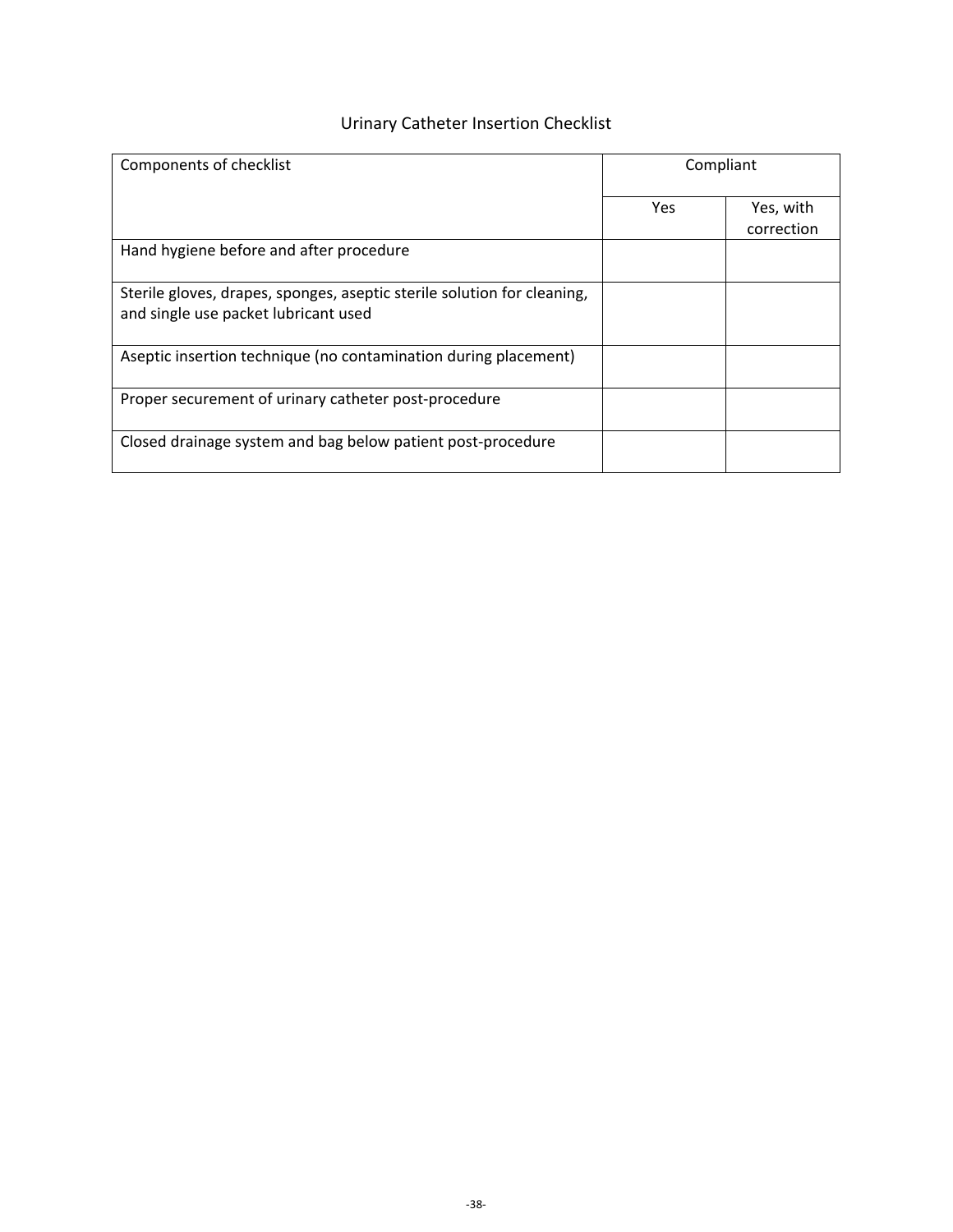### **G. EDUCATIONAL MATERIAL FOR IMPLEMENTATION**

- 1. "How to Implement the Program" Presentation
- 2. Urinary Catheter Algorithm for Placement
- 3. Urinary Catheter Placement Fact Sheet
- 4. Urinary Catheter Placement Fact Sheet, Option 2
- 5. Urinary Catheter Pocket Card
- 6. Urinary Catheter Poster
- 7. Urinary Catheter Poster, Option 2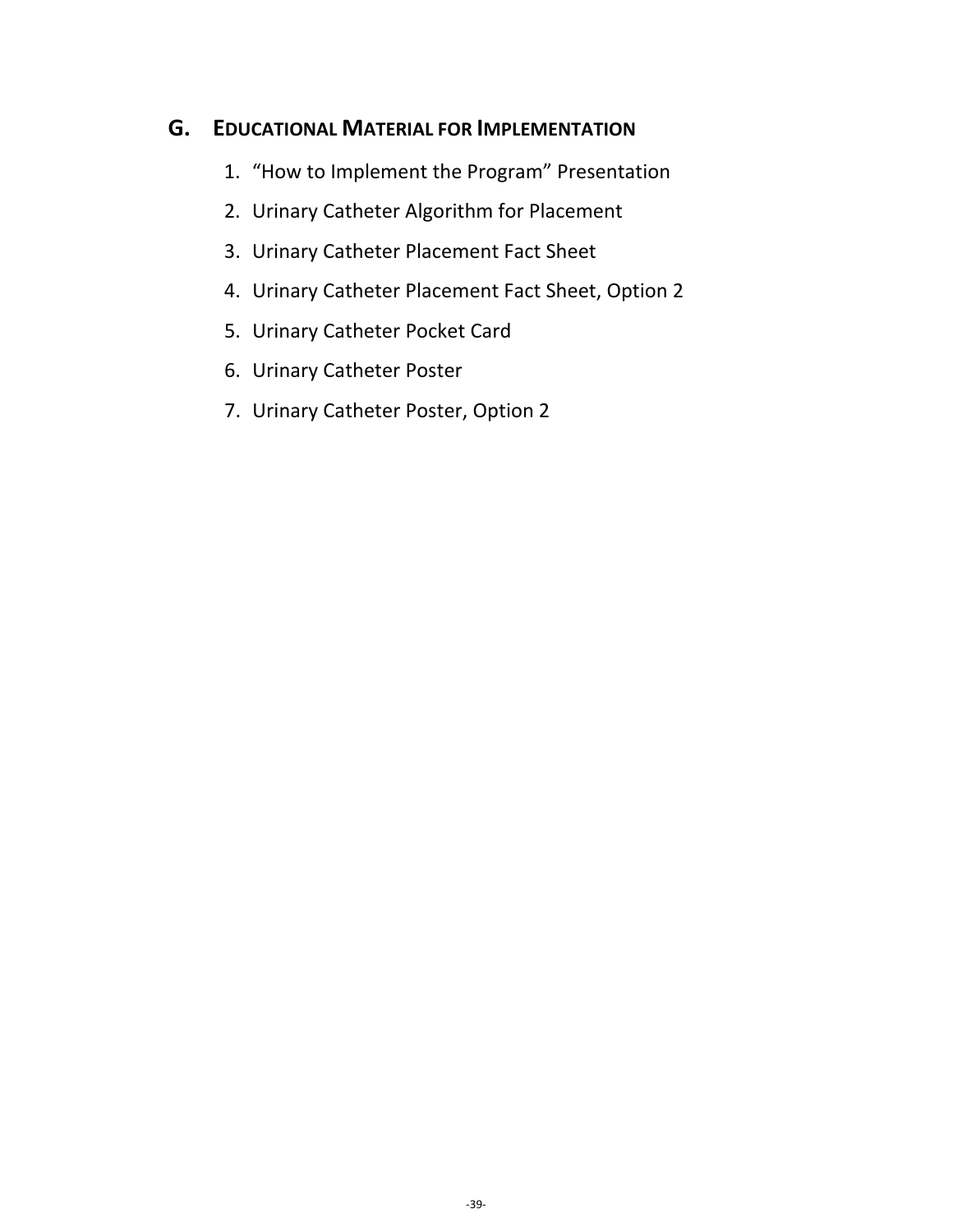

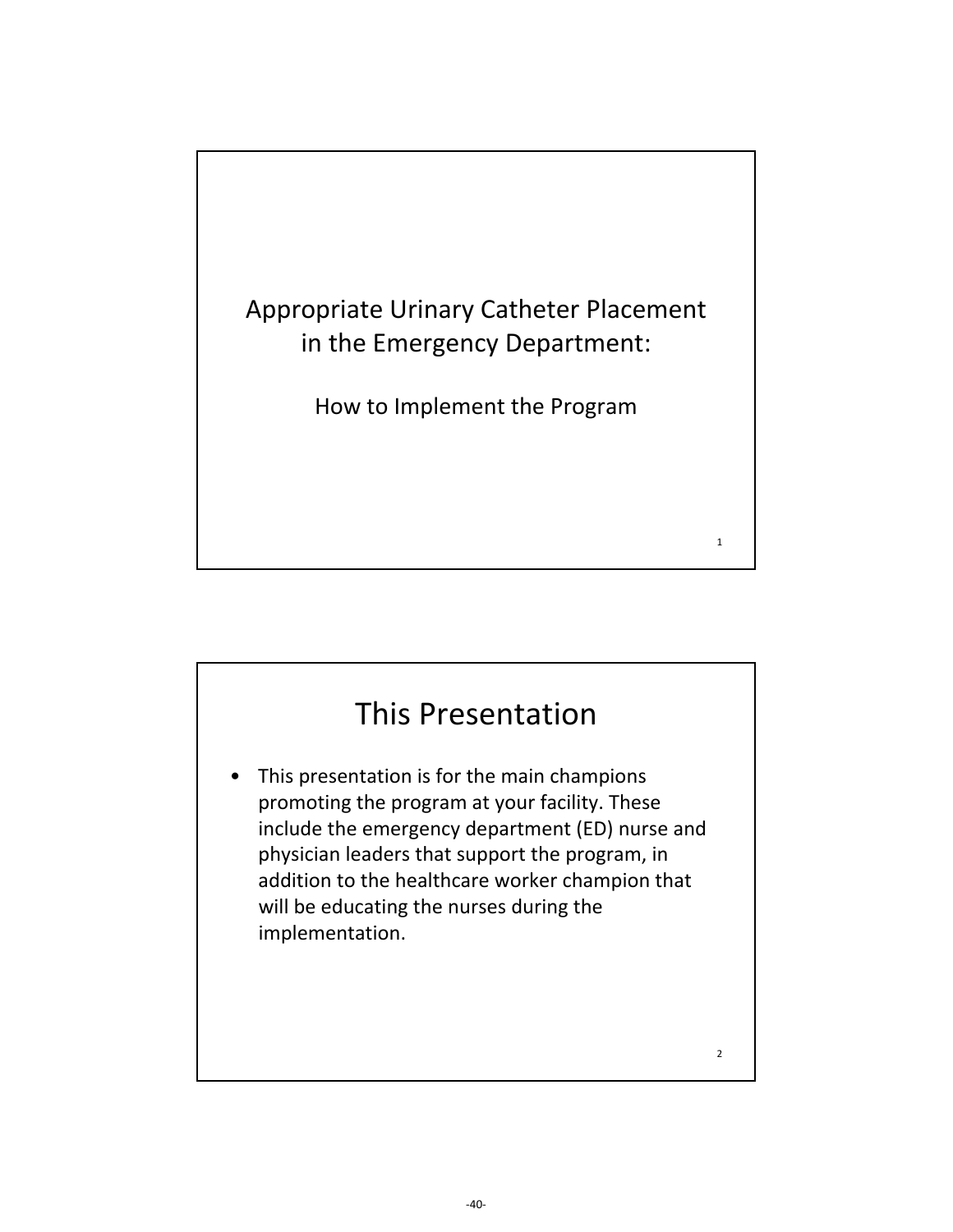

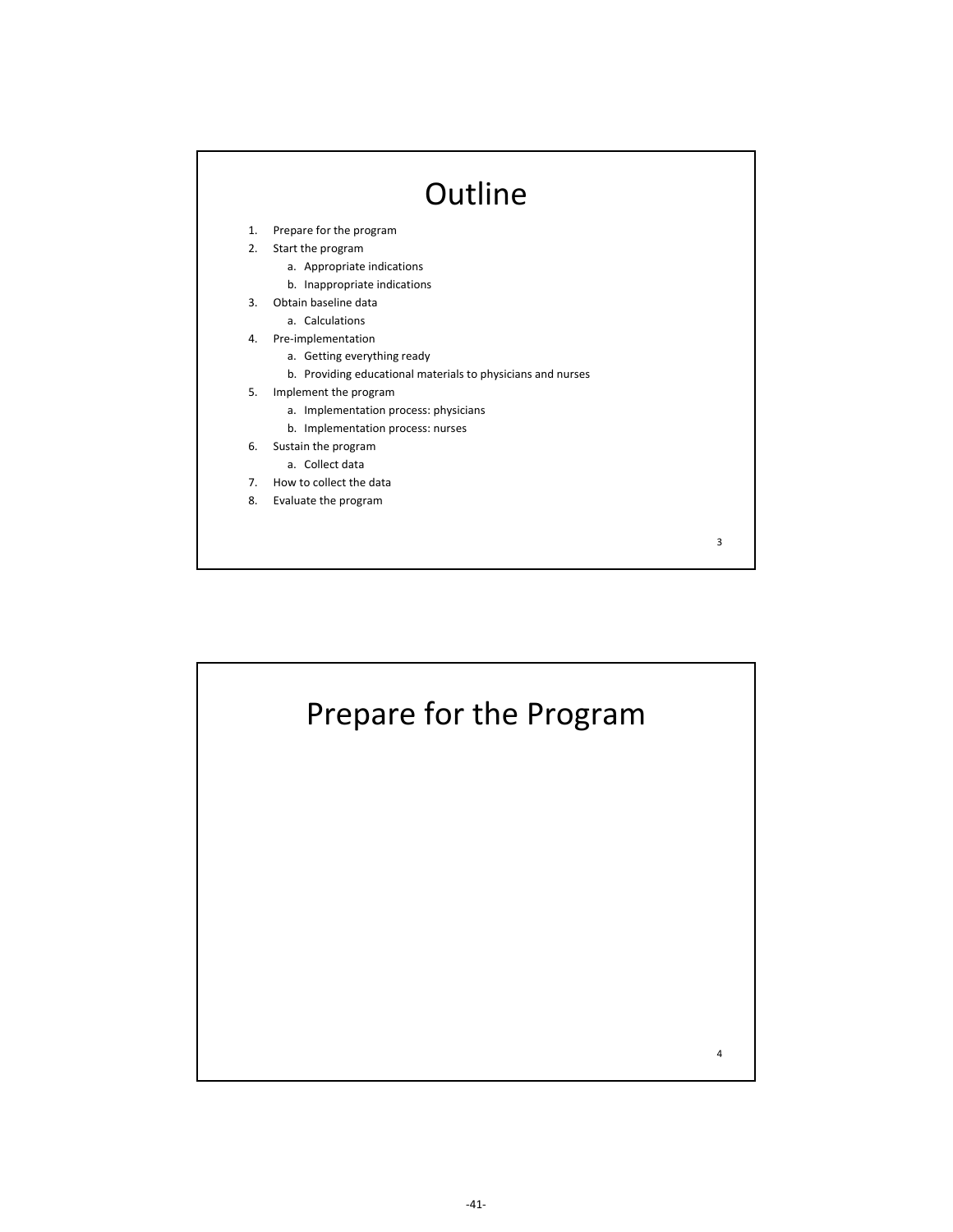

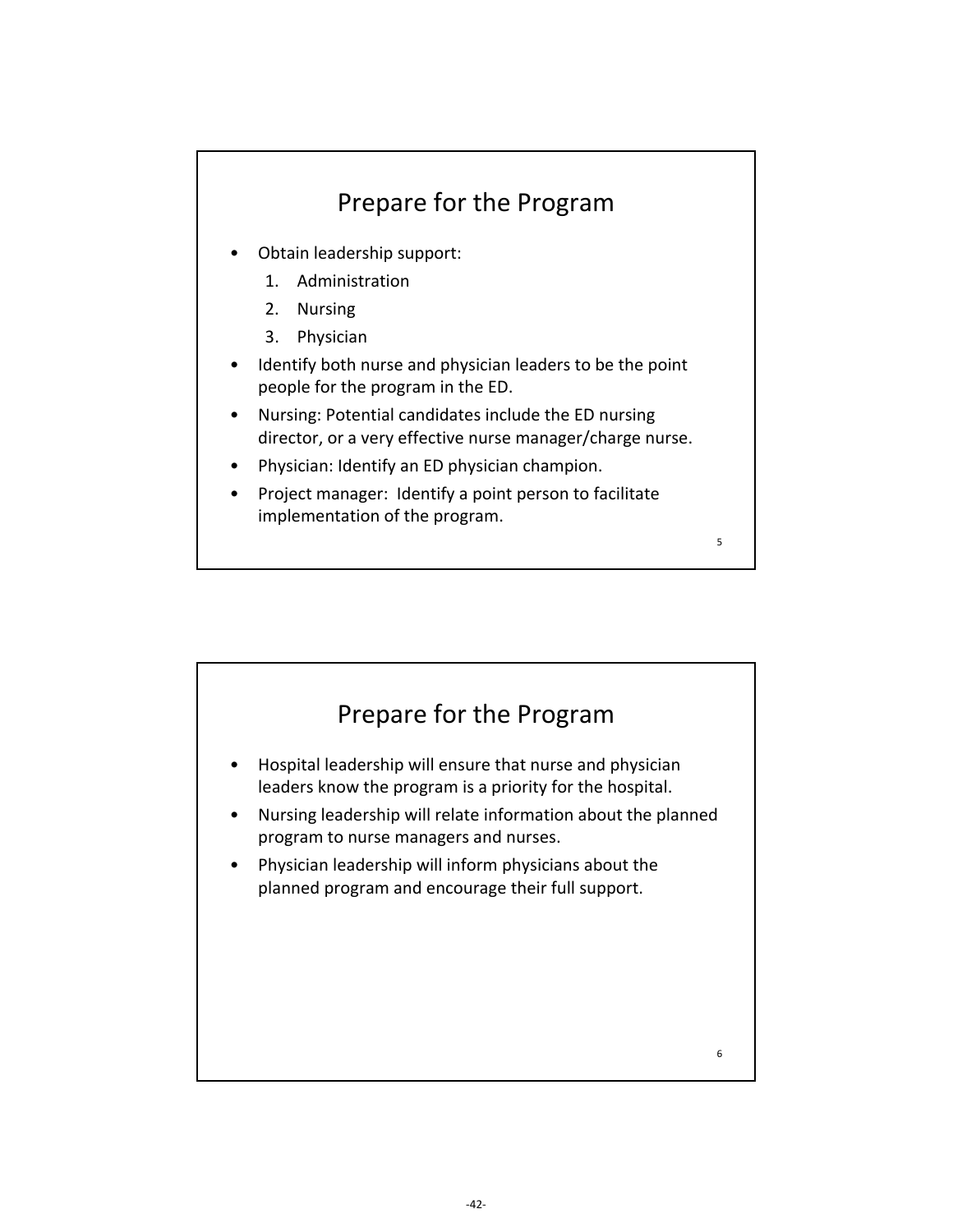



- Evaluate whether the ED has a high placement rate of unnecessary (inappropriate) urinary catheters.
- Calculate a one‐day urinary catheter placement rate in the ED.
- One day placement rate = (Number of urinary catheters placed/Number of patients admitted during 24 hours) x 100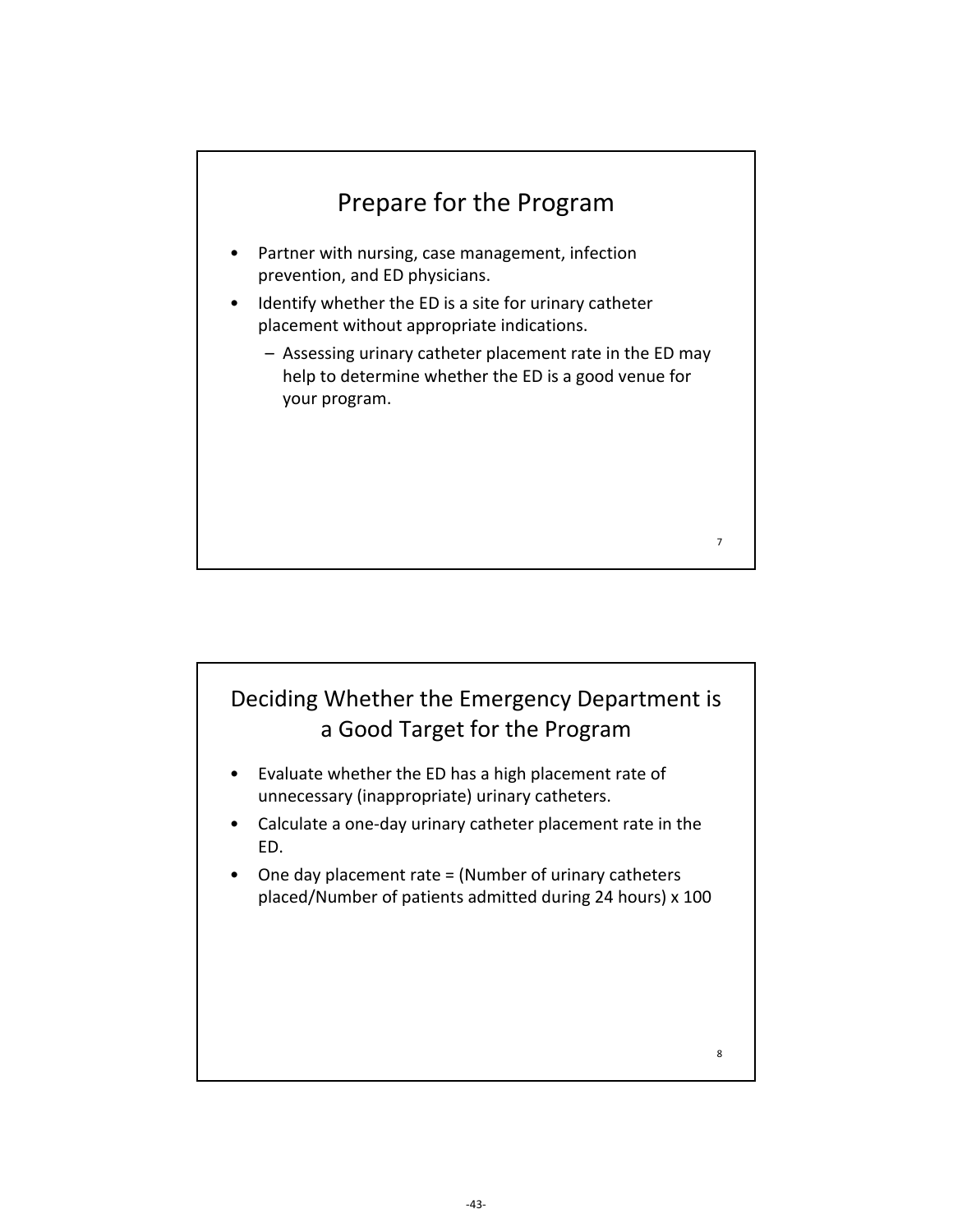|         | (HICPAC) indications.               | Placement Rate: Example<br>Look at ED patients admitted to the hospital for 24 hours and<br>calculate how many had a urinary catheter placed and<br>whether the indication for placement complies with the<br>2009 Healthcare Infection Control Advisory Committee |                              |                          |                                                                   |
|---------|-------------------------------------|--------------------------------------------------------------------------------------------------------------------------------------------------------------------------------------------------------------------------------------------------------------------|------------------------------|--------------------------|-------------------------------------------------------------------|
| Example | # of Urinary<br>Catheters<br>Placed | # of Urinary<br>Catheters<br>without<br>Appropriate<br>Indication                                                                                                                                                                                                  | # of<br>Patients<br>Admitted | Placement<br>Rate        | % of Urinary<br>Catheters<br>without<br>Appropriate<br>Indication |
| Day XX  | 10                                  | 4                                                                                                                                                                                                                                                                  | 56                           | (10/56) x<br>$100 = 18%$ | $(4/10) \times 100$<br>$= 40%$                                    |
|         |                                     |                                                                                                                                                                                                                                                                    |                              |                          | 9                                                                 |

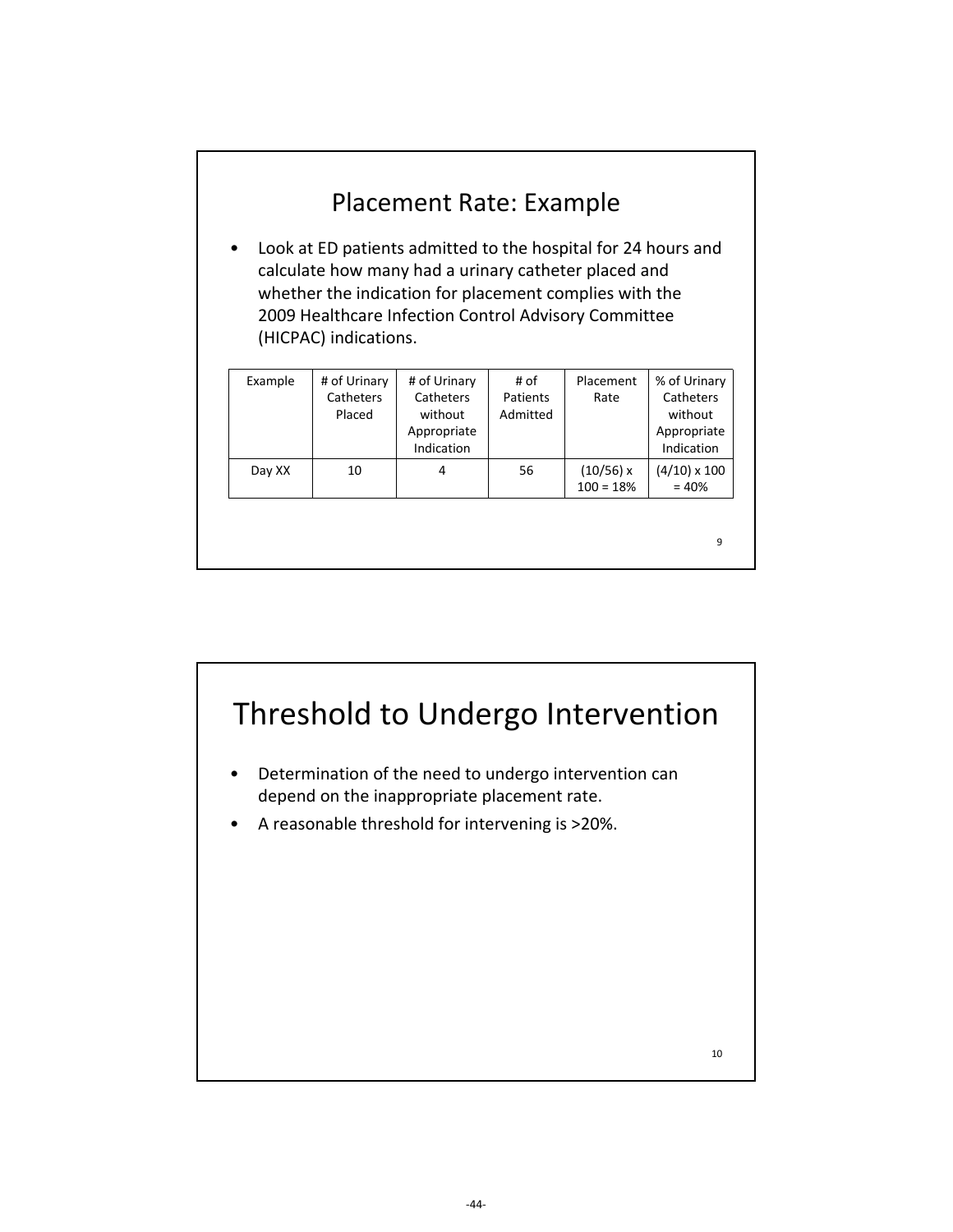

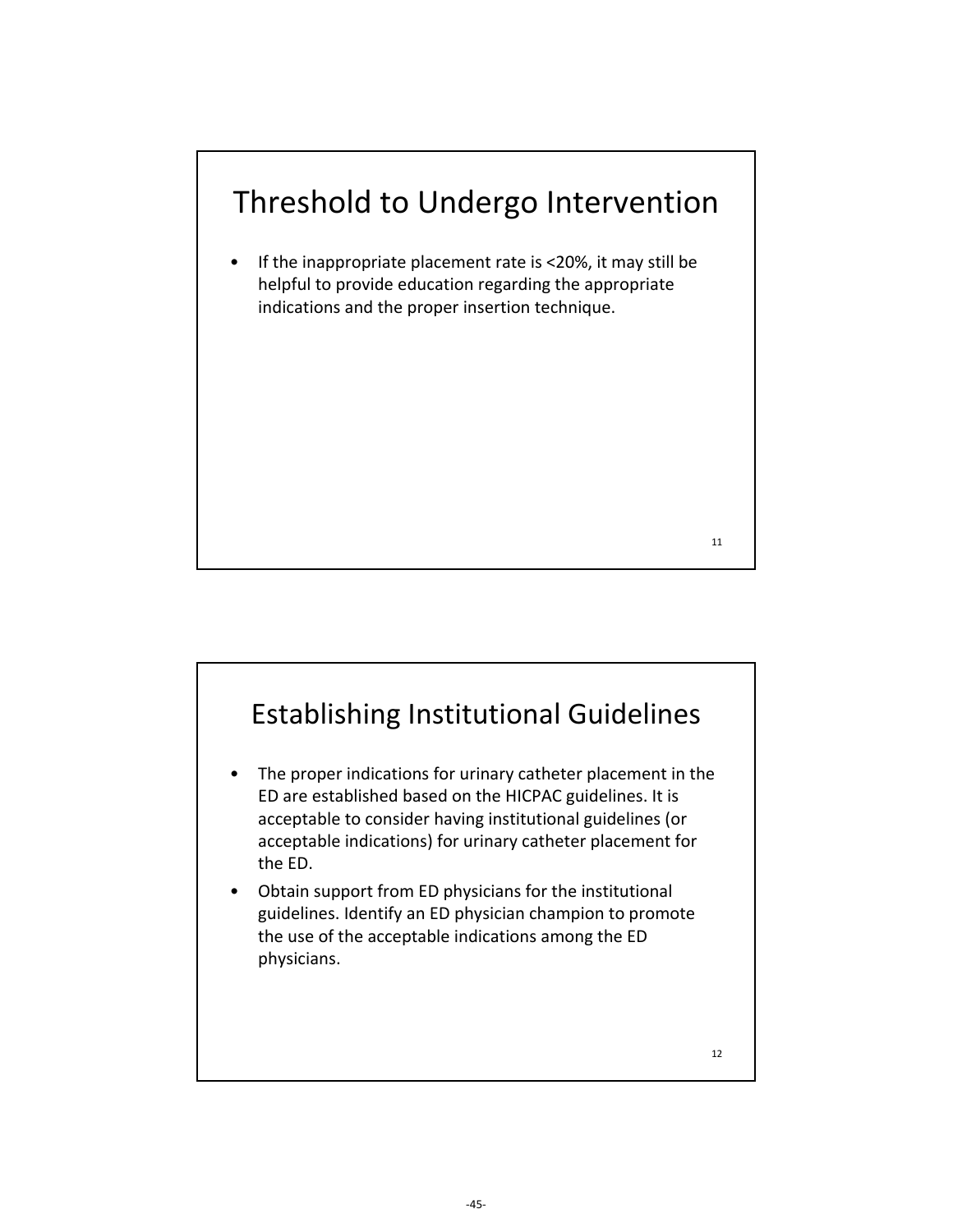

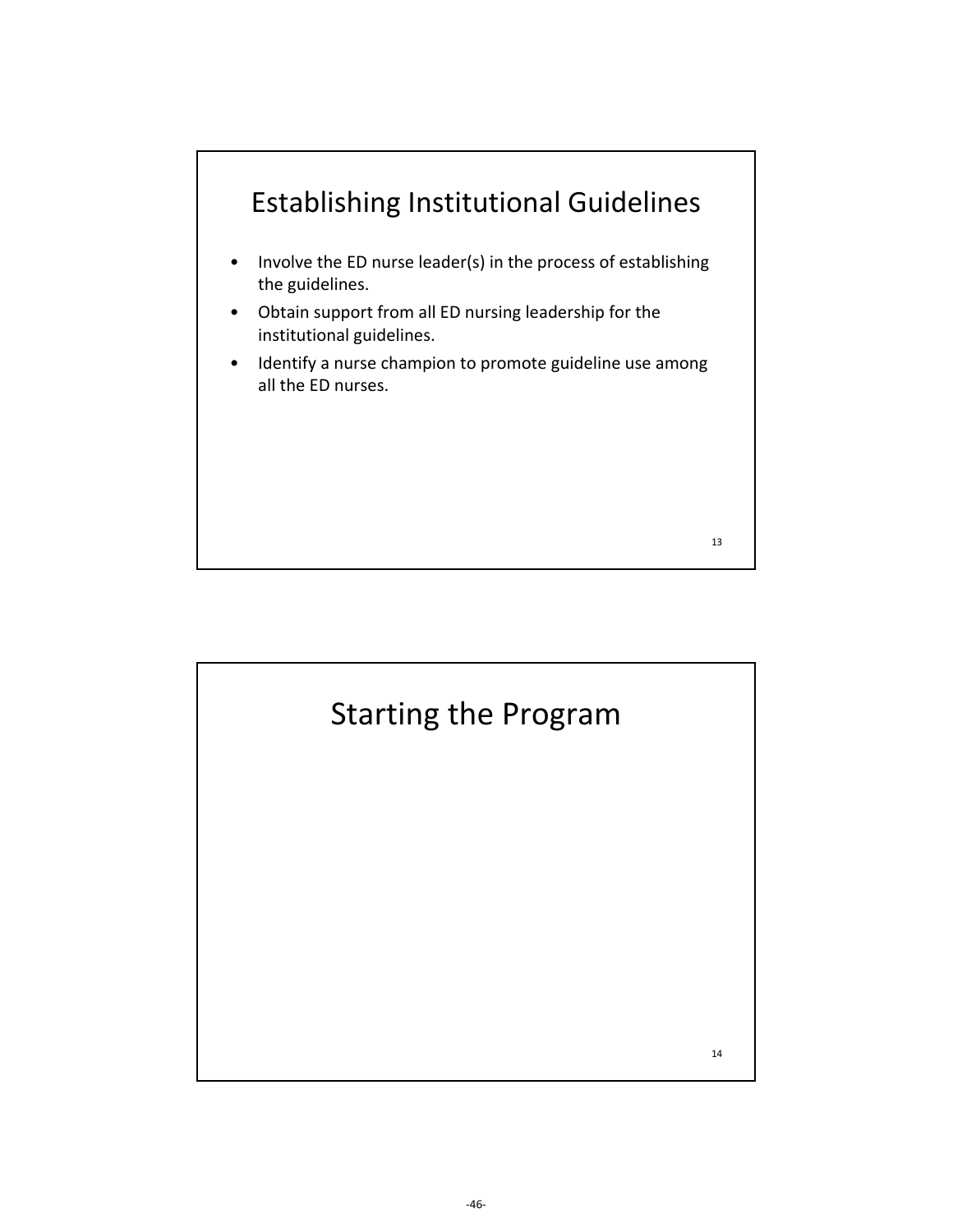

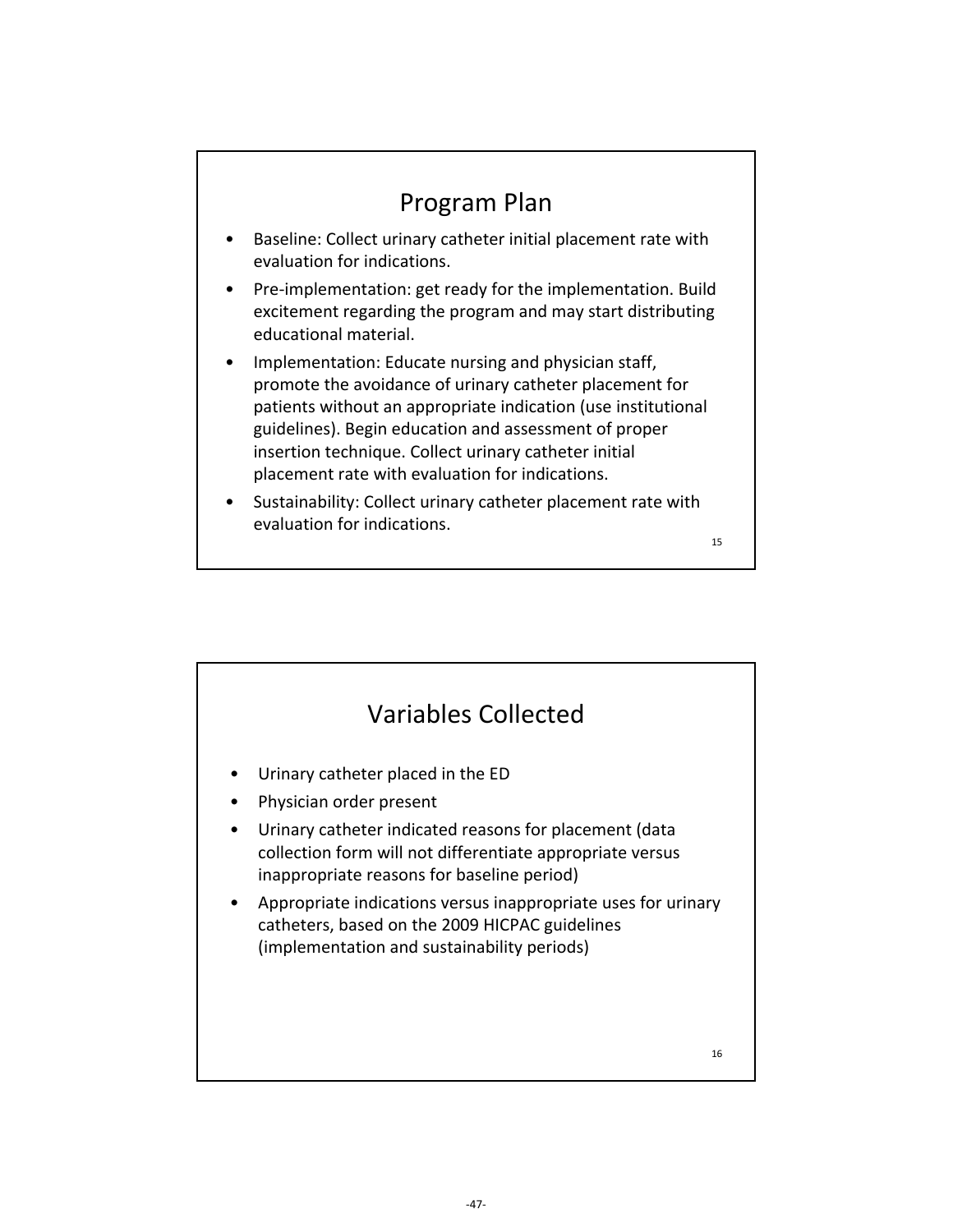

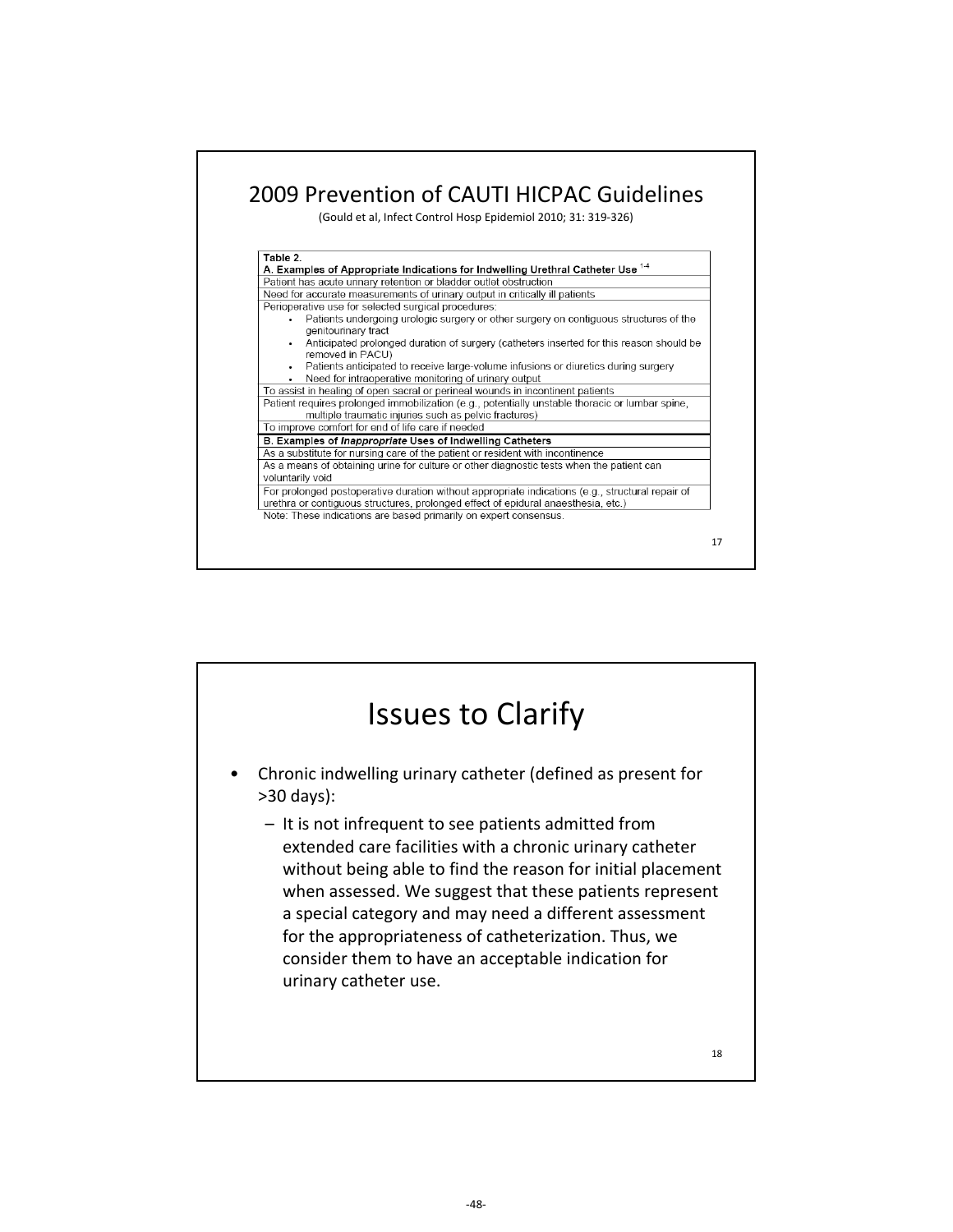# Issues to Clarify

- A chronic indwelling urinary catheter present on admission to the ED would not be counted as placed in the ED (even if the catheter is changed there).
- There are other conditions where patients have a urinary catheter on admission prior to presentation to the ED (for example, obstructive uropathy). Again, these are appropriate indications for utilization, but would not be counted as originally placed in the ED.

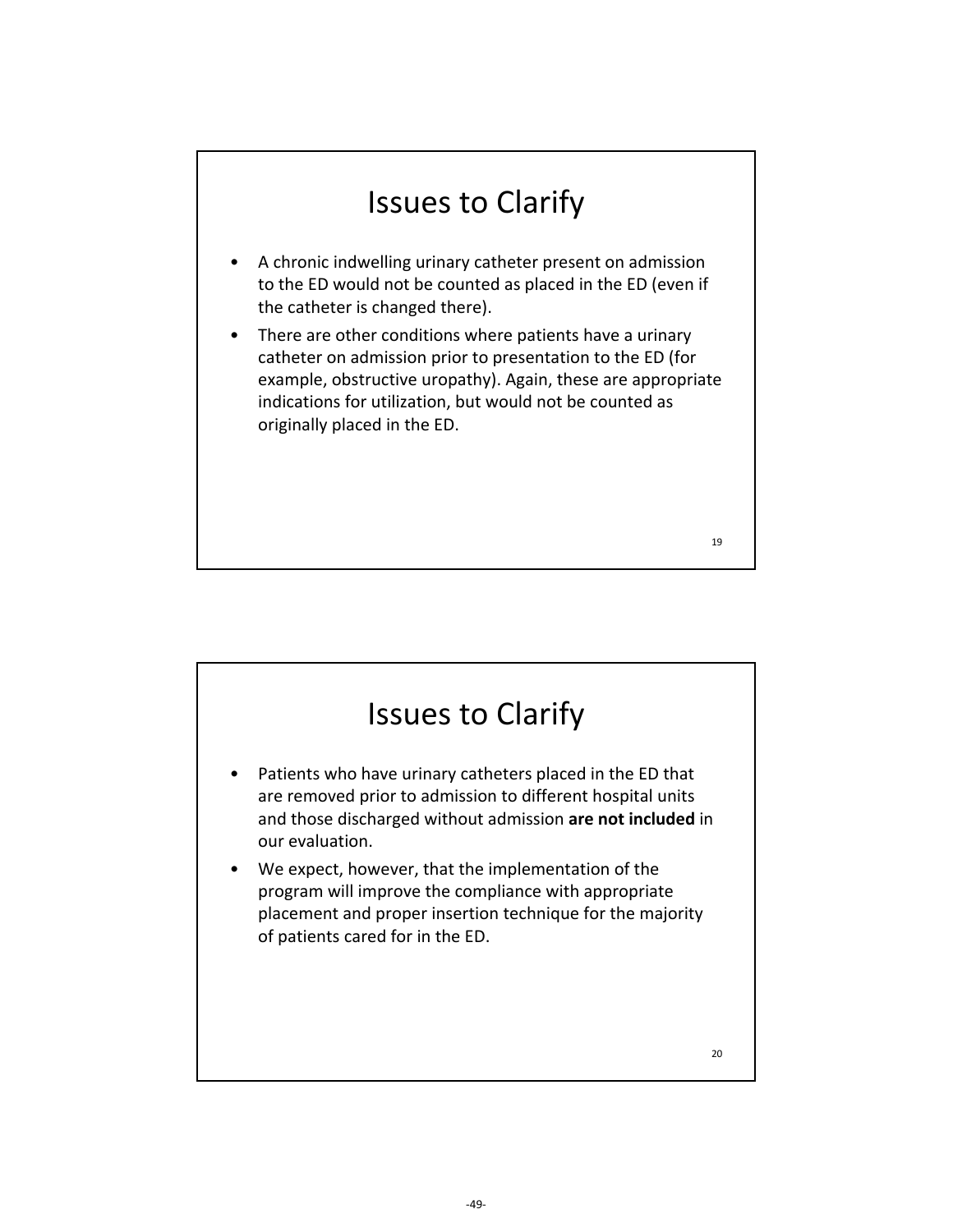### Label Variables: Acceptable Indications for Urinary Catheter Placement

- Acute urinary retention or obstruction
- Perioperative use in selected surgeries
- Assist healing of perineal and sacral wounds in incontinent patients
- Hospice/comfort/palliative care
- Required immobilization for trauma or surgery
- Accurate measurement of urinary output in the critically ill patients



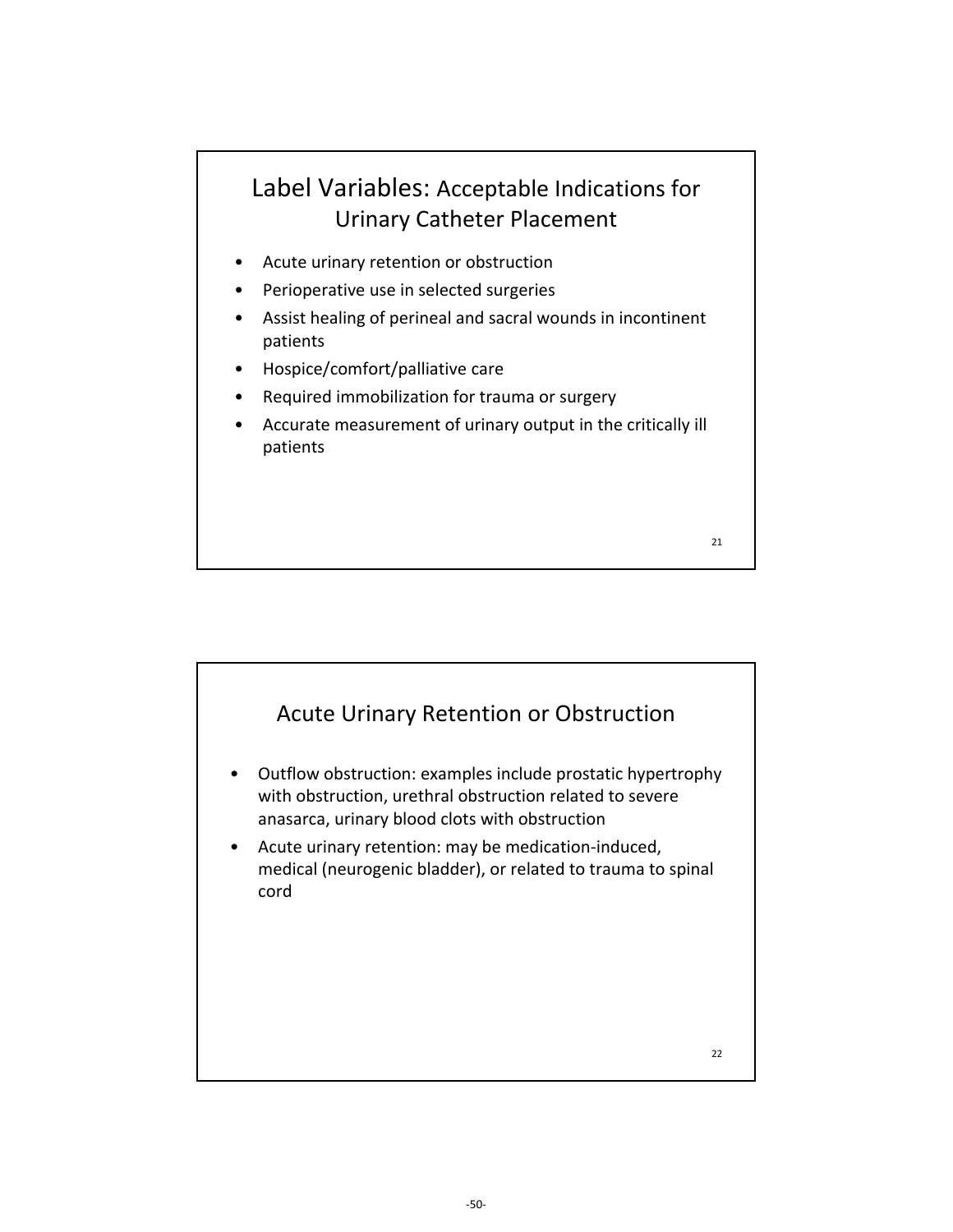

### Assist Healing of Perineal and Sacral Wounds in Incontinent Patients

This is an indication when there is concern that urinary incontinence is leading to worsening skin integrity in areas where there is skin breakdown.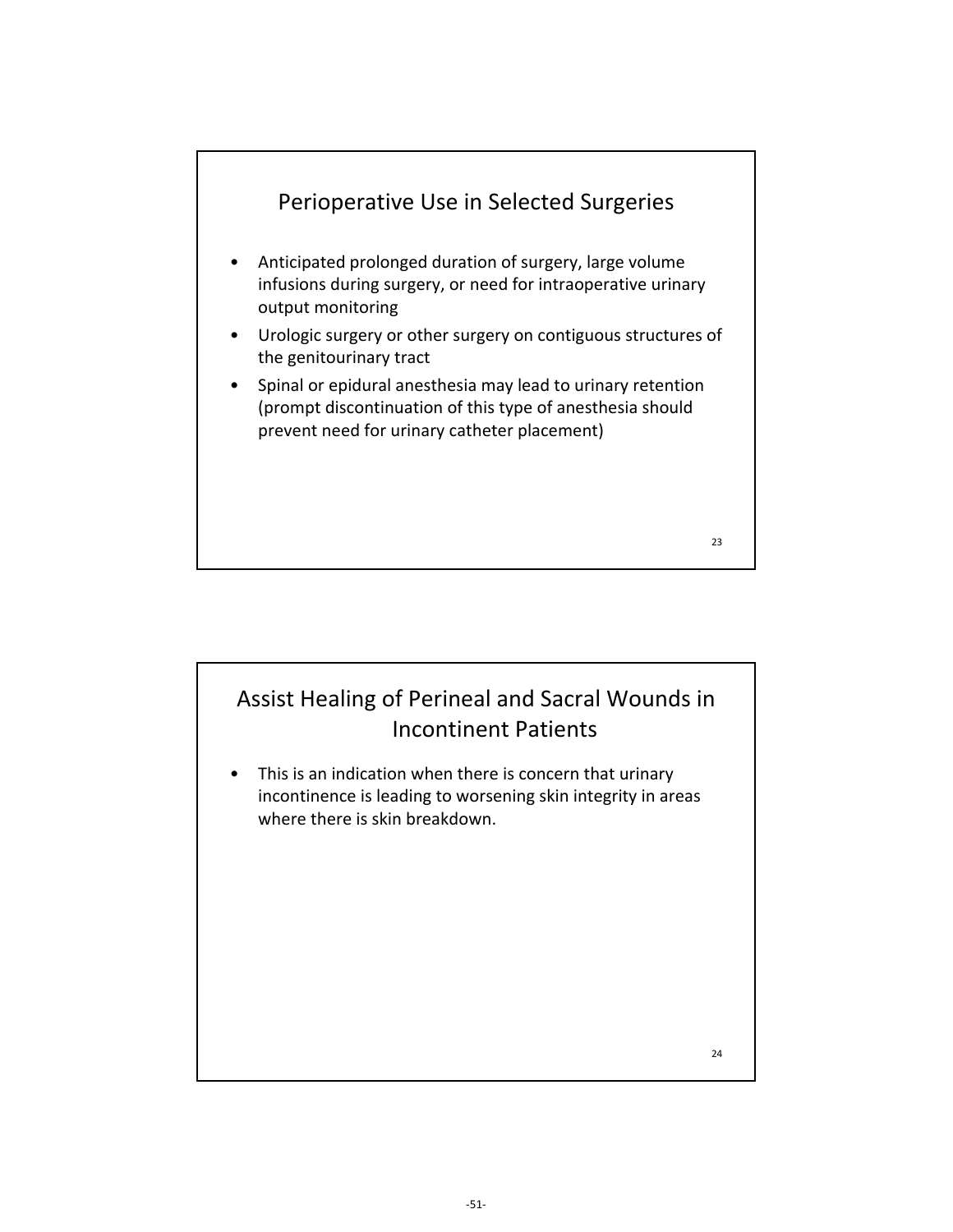



- Including:
	- 1. Unstable thoracic or lumbar spine
	- 2. Multiple traumatic injuries, such as pelvic fractures
	- 3. Acute hip fracture with risk of displacement with movement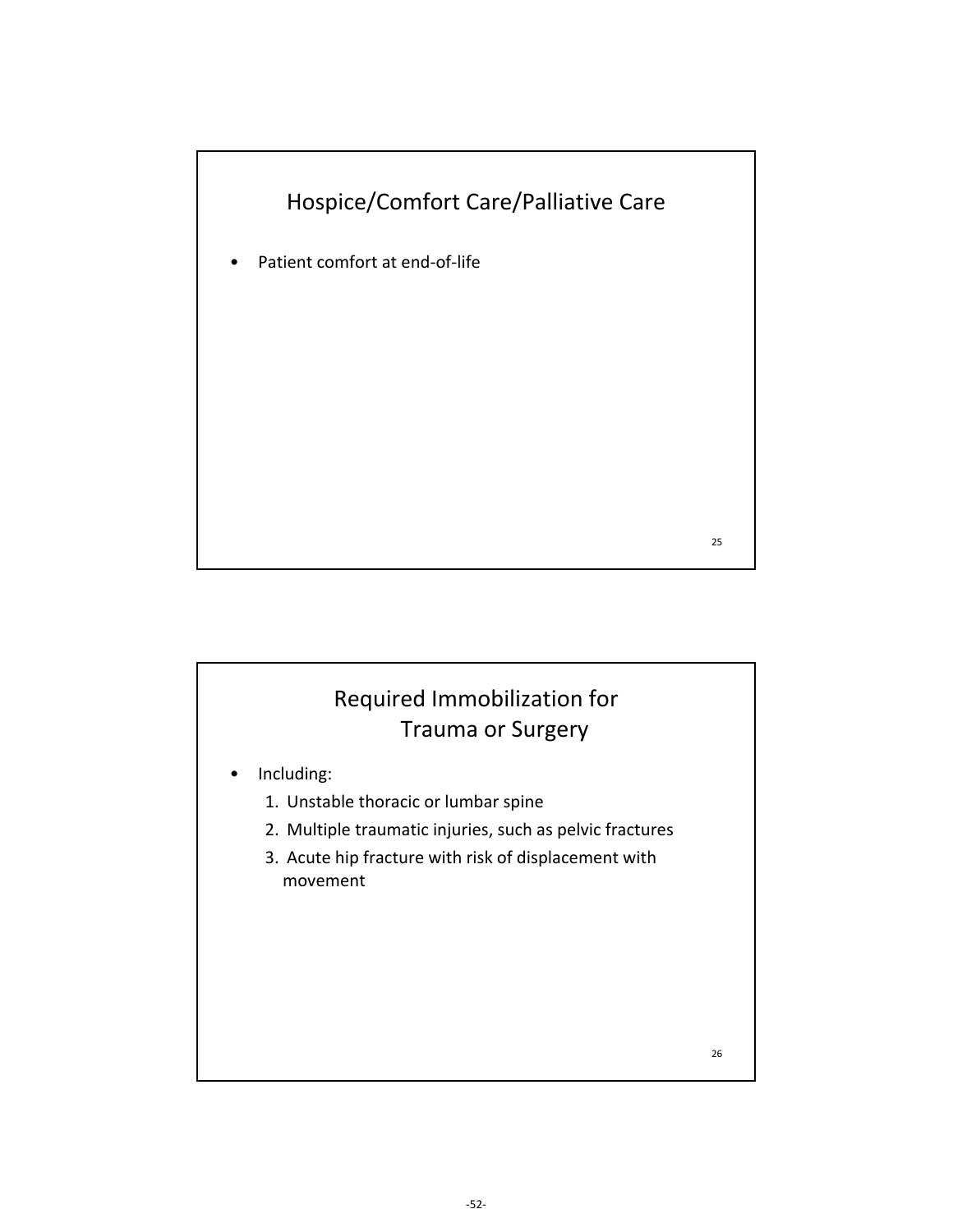

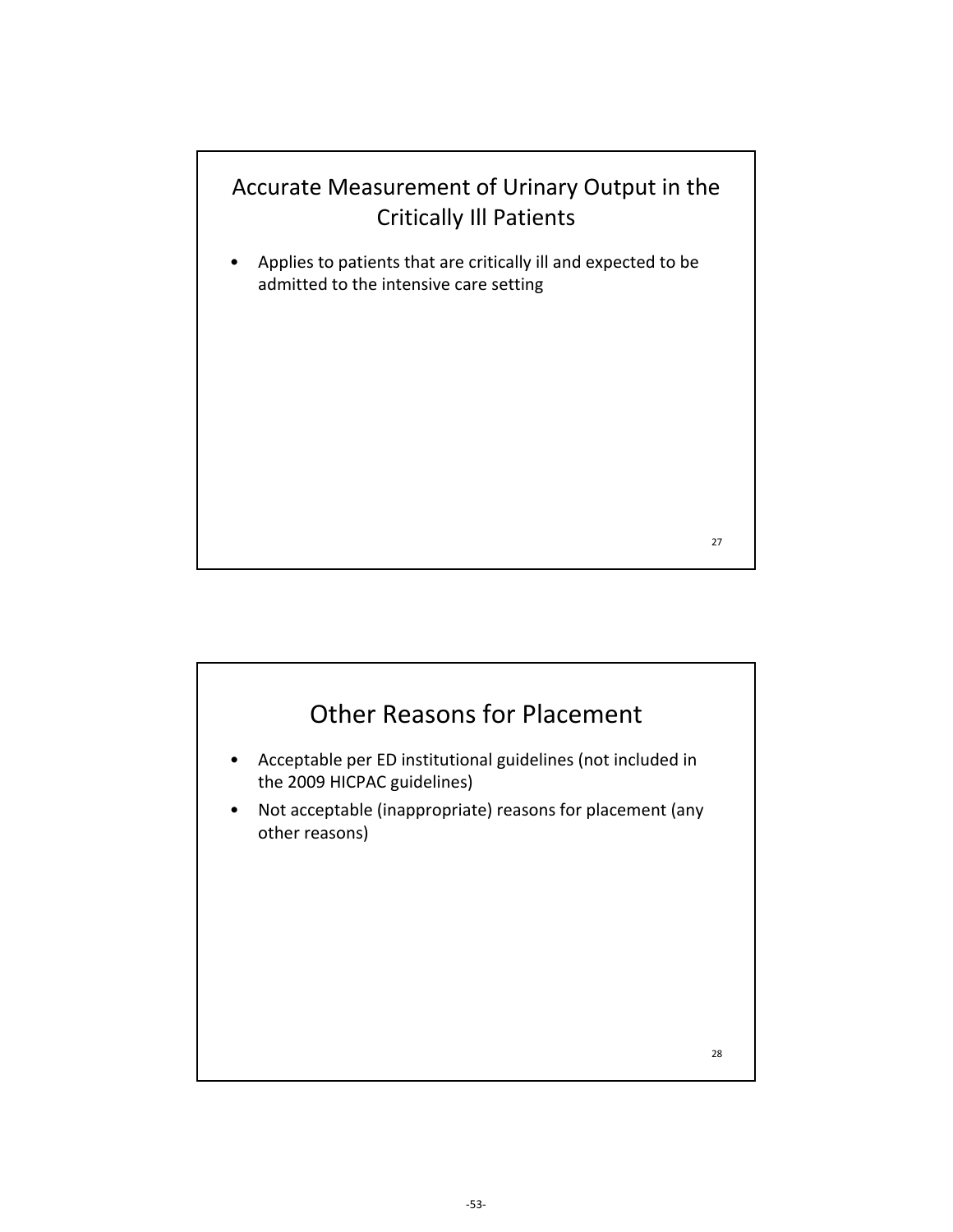

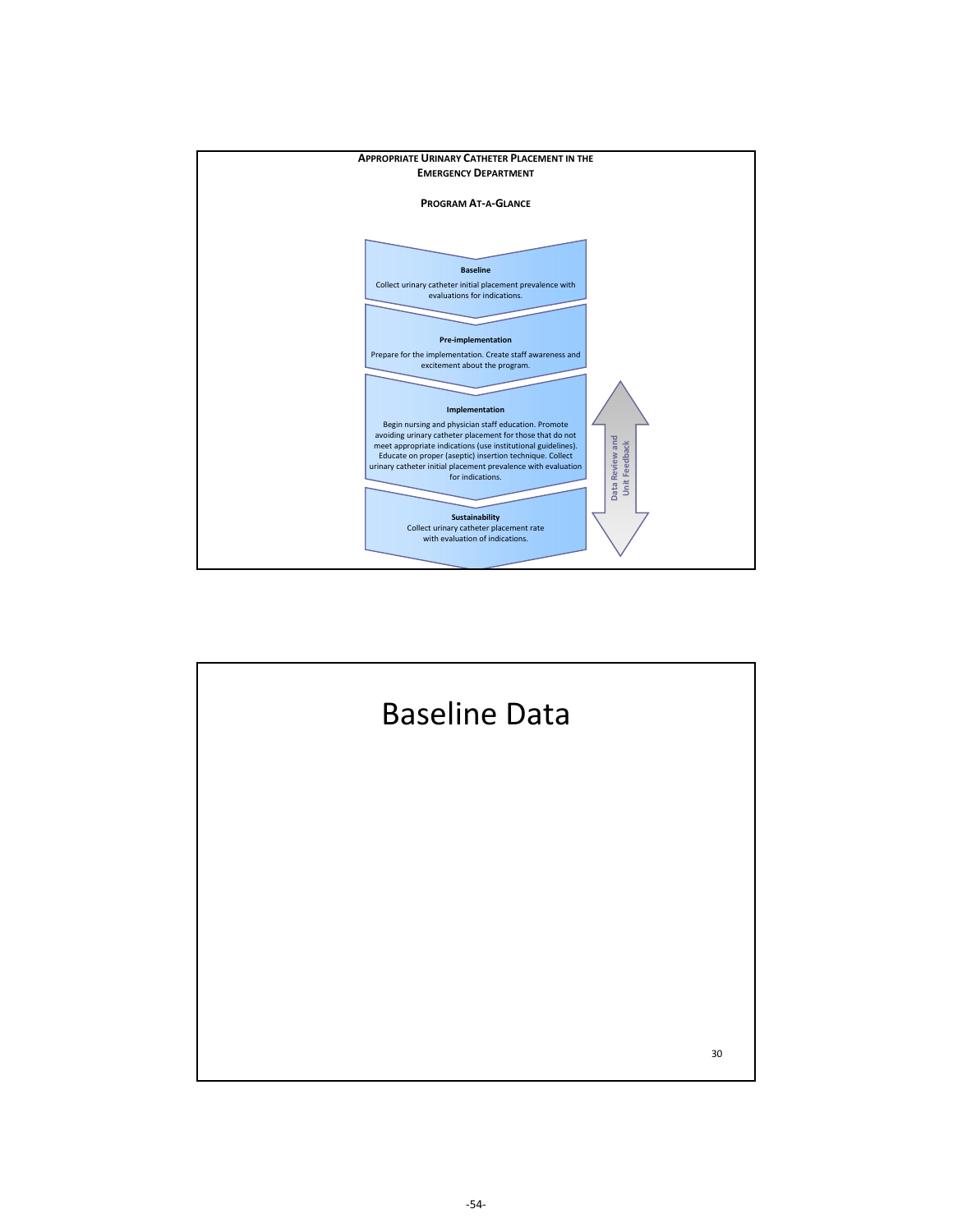### Baseline

- For baseline data, ED nurses will complete a Baseline Data Collection Tool for all patients admitted to the hospital.
- They will indicate on the form if the patient has a urinary catheter.
- Collect urinary catheter placement rate.
- The reason for placement will be indicated on the form (see Baseline Data Collection Tool in the Data Collection section).

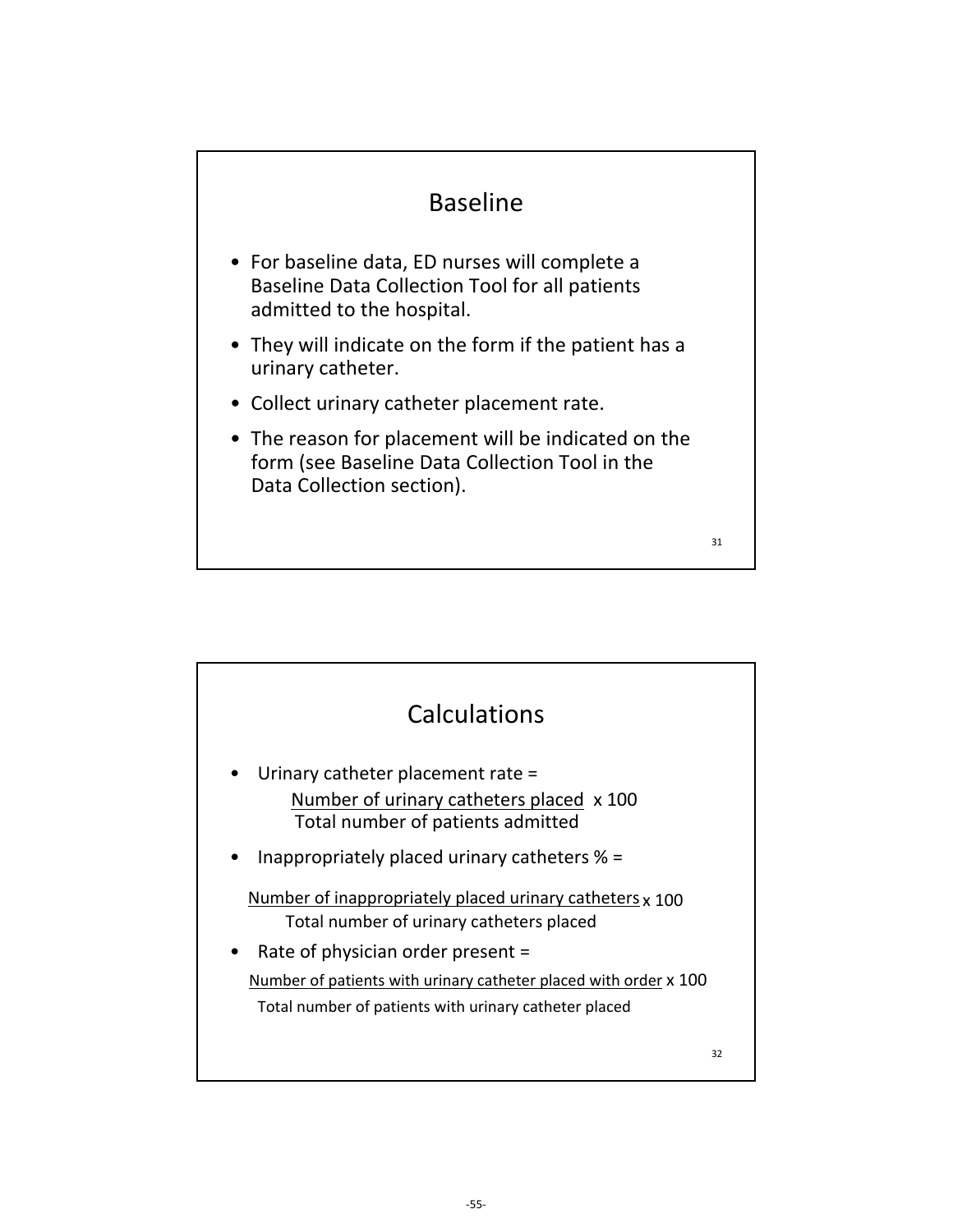

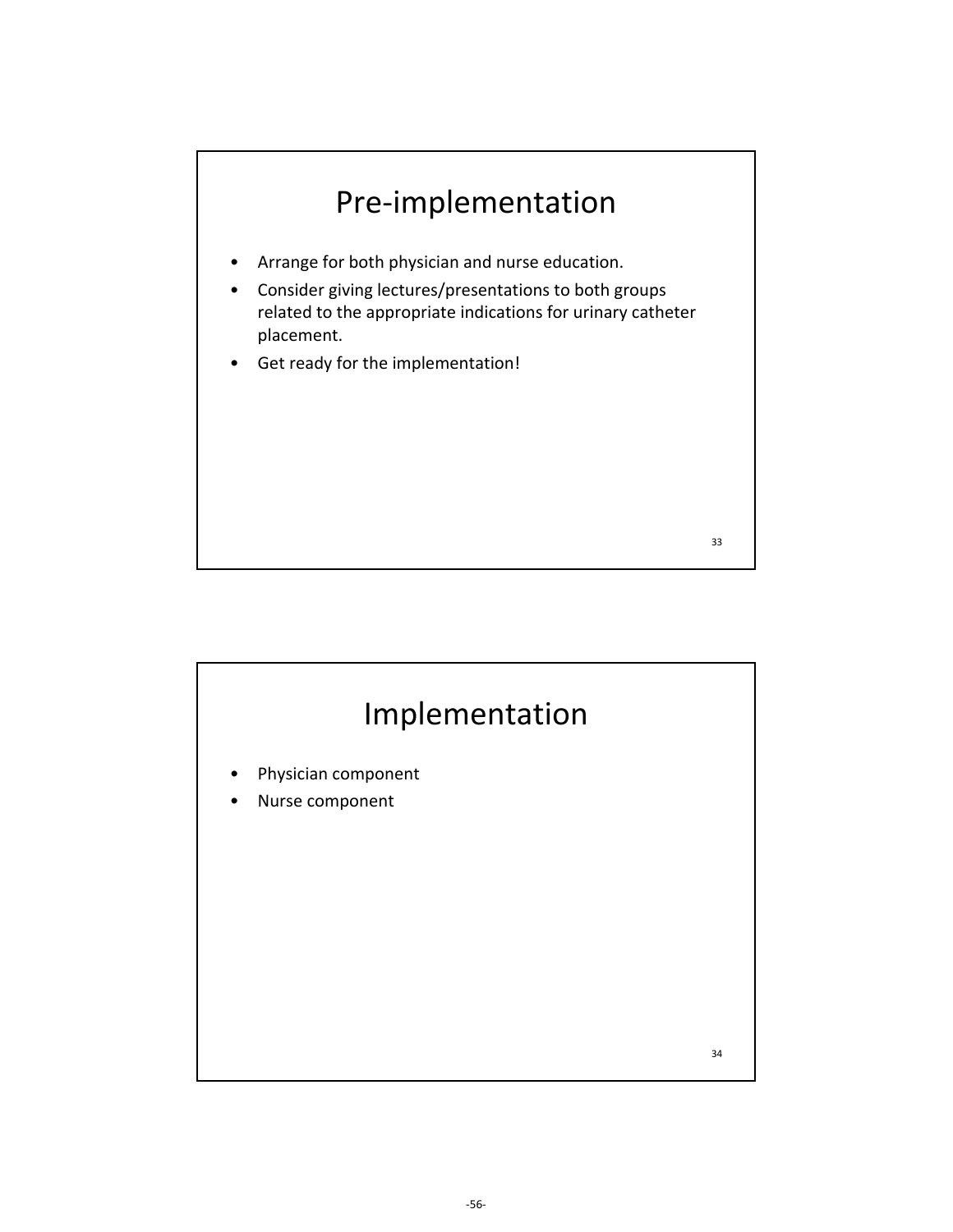

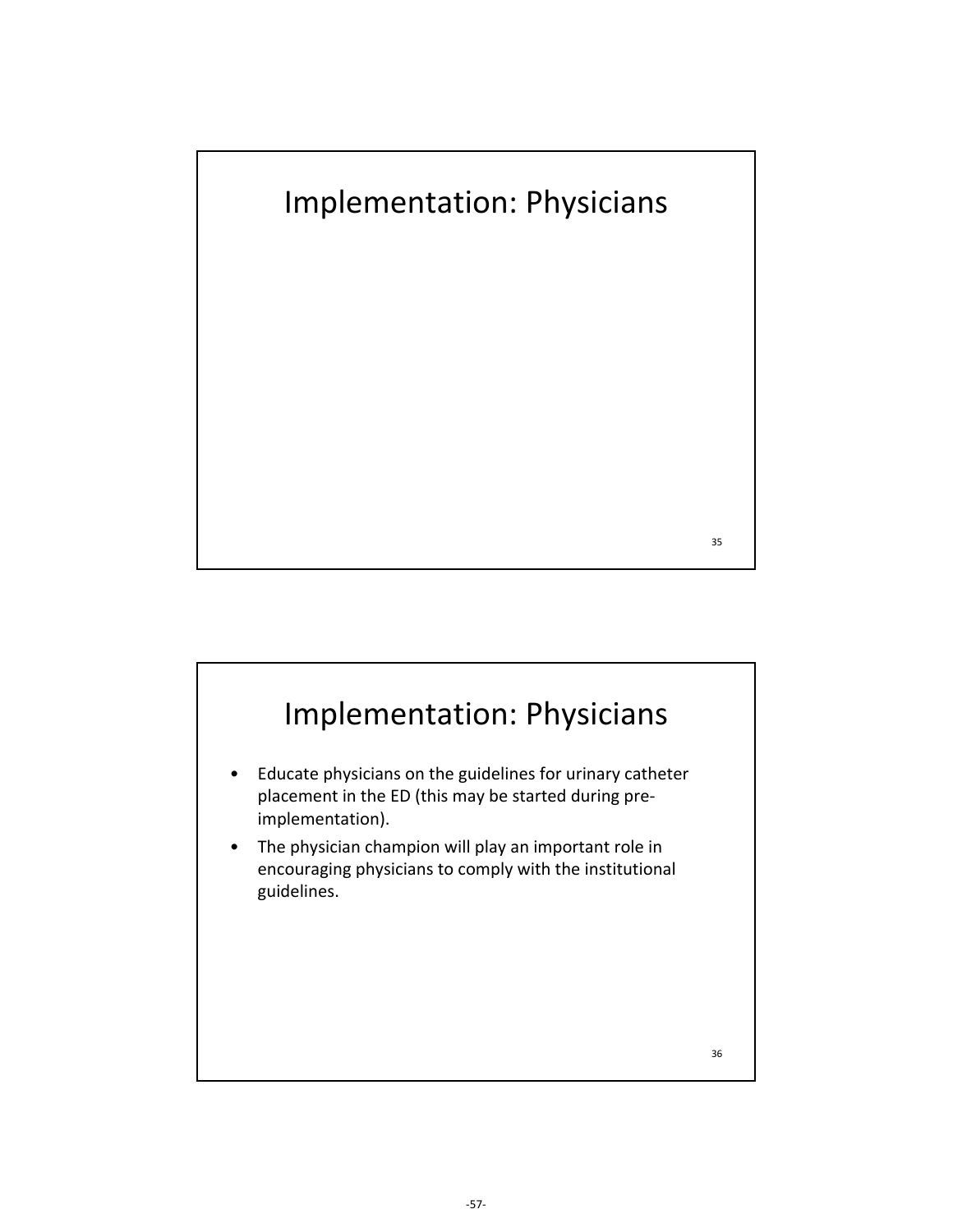

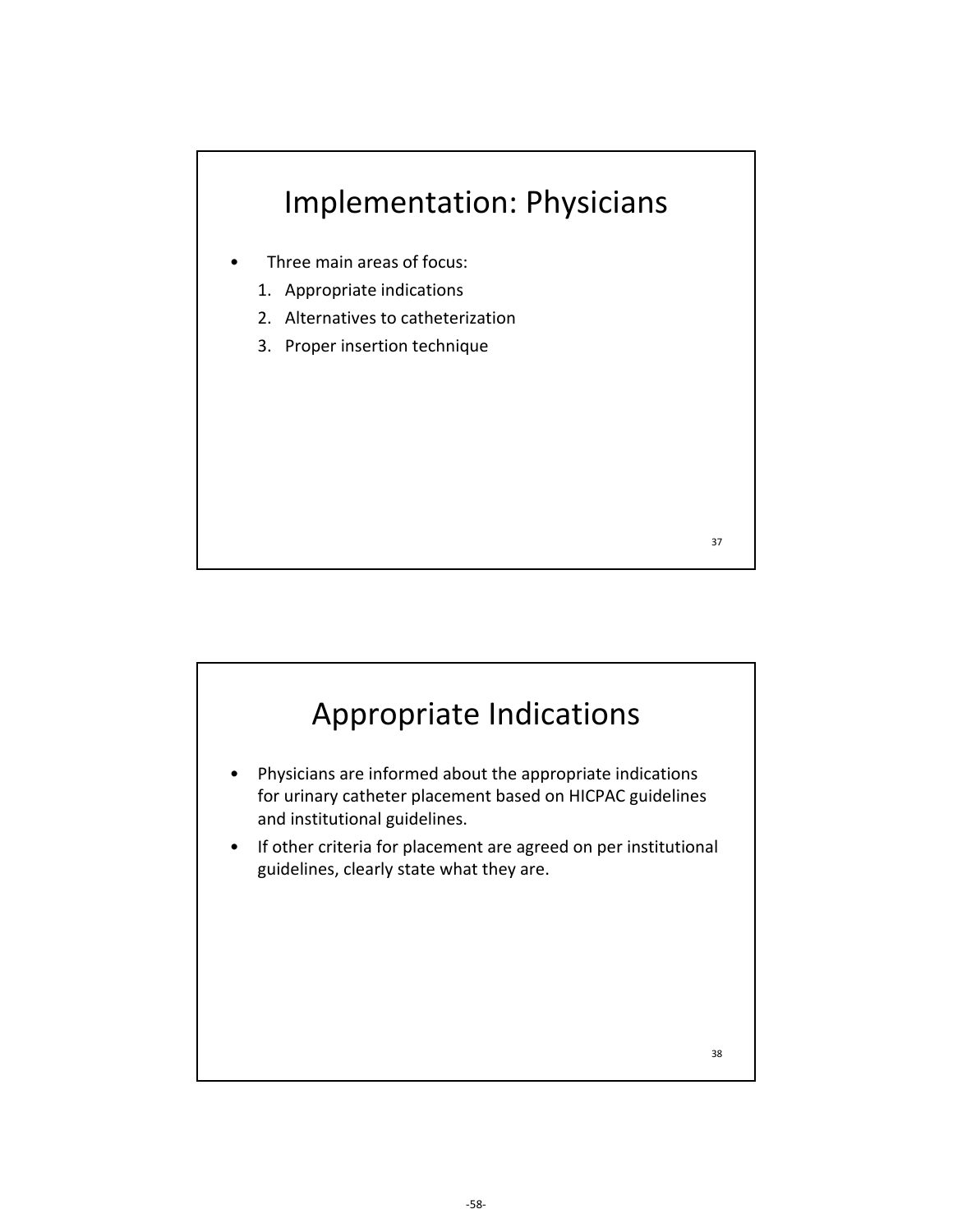# Alternatives to Indwelling Urinary Catheterization

- Bladder scanner: may be used in cases where urinary retention is suspected, or when the patient did not have any witnessed urine output and the clinician needs to evaluate for obstruction. Consider having bladder scanners available in the ED.
- Condom catheters: may be considered in men that require fluid monitoring. Their use reduces the risk of urethral trauma (compared to indwelling urinary catheter). Condom catheters are not used in cases of urinary retention.

Alternatives to Indwelling Urinary Catheterization

Intermittent catheterization may be considered in patients with non-obstructive urinary retention (e.g., patients with neurogenic bladder).

40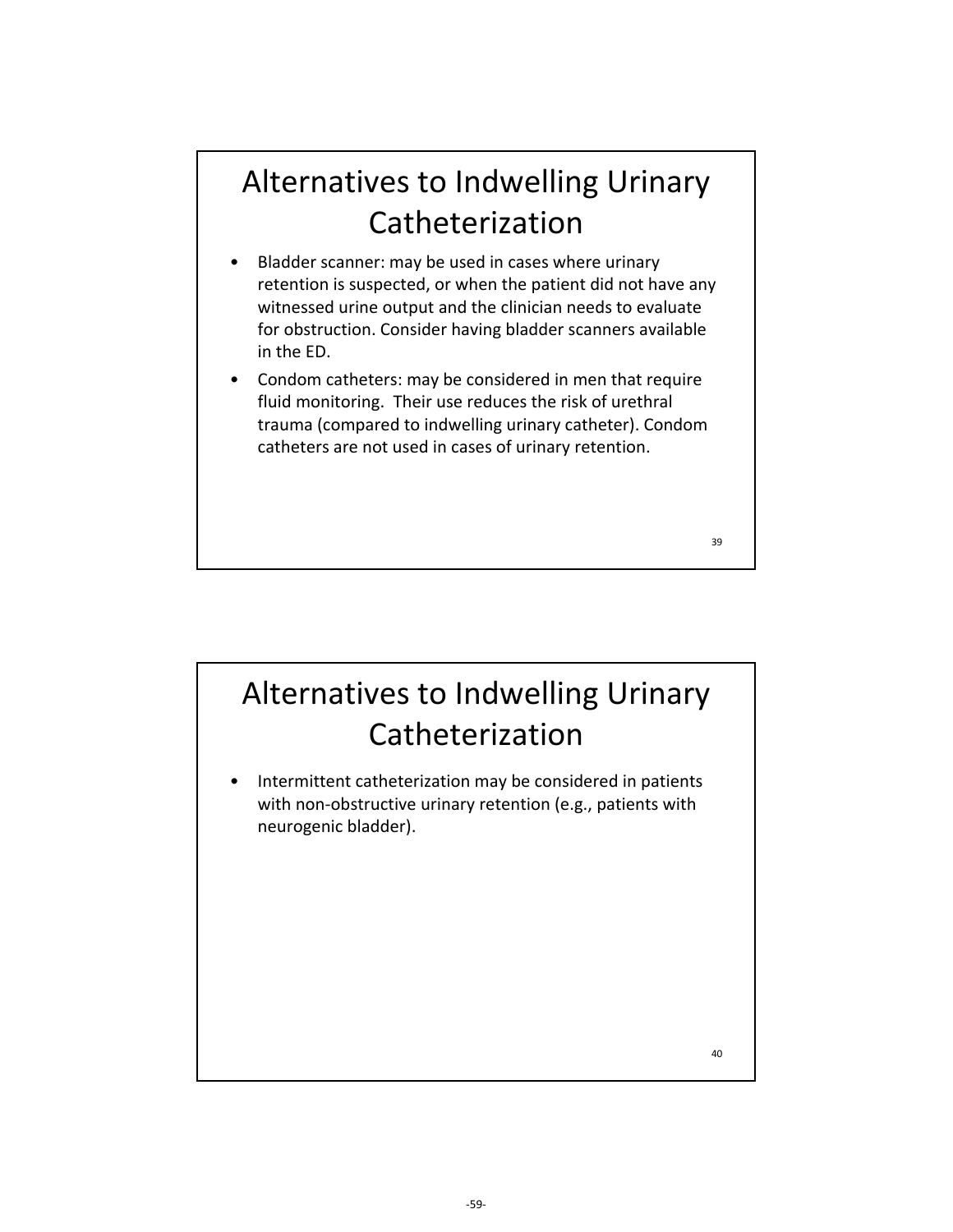## Proper Insertion Technique

• Physicians rarely place urinary catheters in the ED. If they are involved in placement of urinary catheters, then formal education regarding compliance with proper insertion procedures including aseptic insertion technique is recommended.

41

# Implementation: Physicians Potential tools to use include pocket cards, posters, lectures, and algorithms describing the appropriate indications for urinary catheter placement. • Devise a plan to disseminate the information to all ED staff physicians, physicians‐in‐training, and mid‐level providers (i.e., physician assistants and nurse practitioners). 42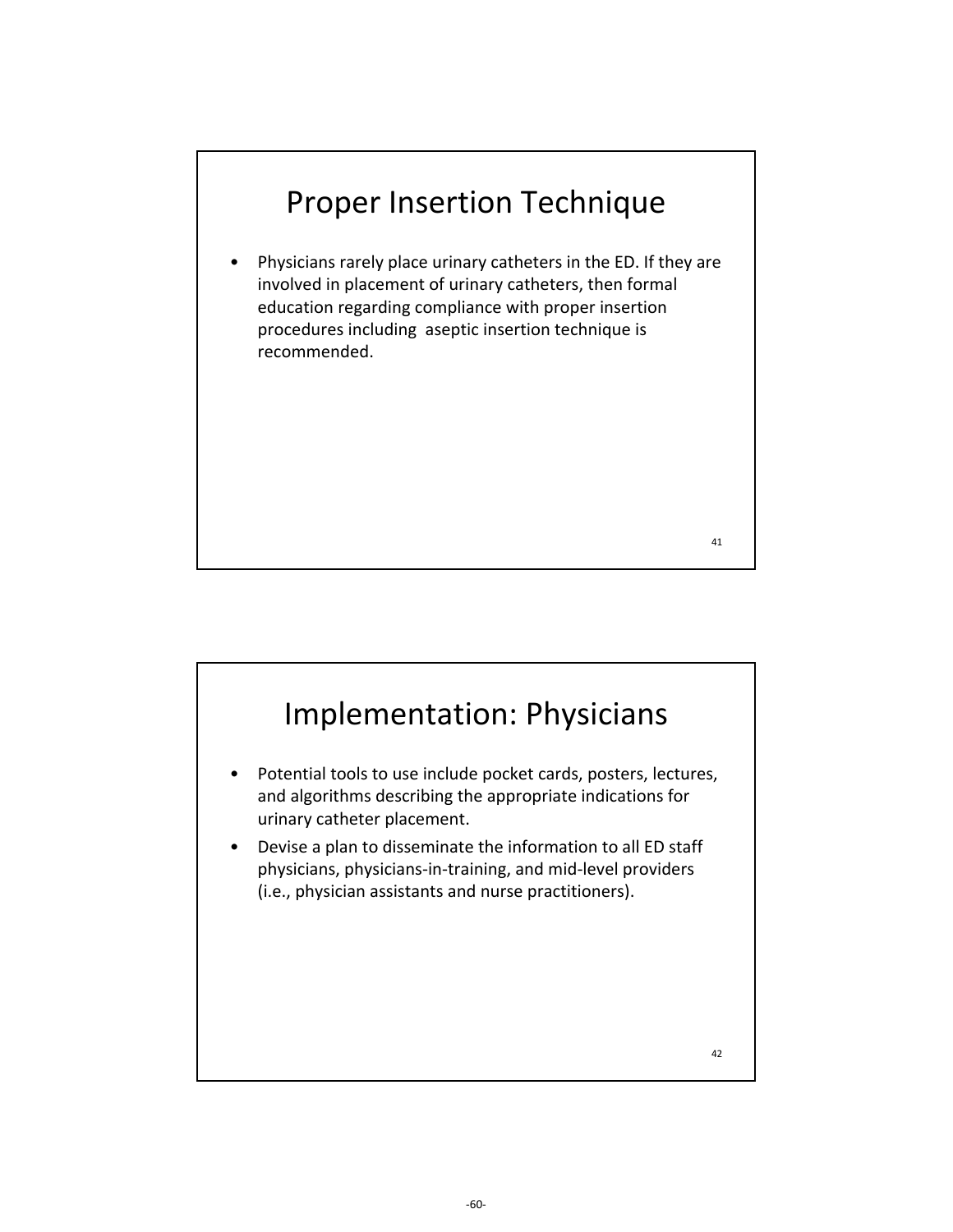

## Implementation: Nurses Share with the nurses the established guidelines for urinary catheter placement in the ED based on the HICPAC guidelines. • Obtain feedback on the institutional guidelines for urinary catheter placement for the ED.

• Obtain support from ED nursing leadership for the institutional guidelines. The nurse champion will promote compliance with guidelines among nurses.

44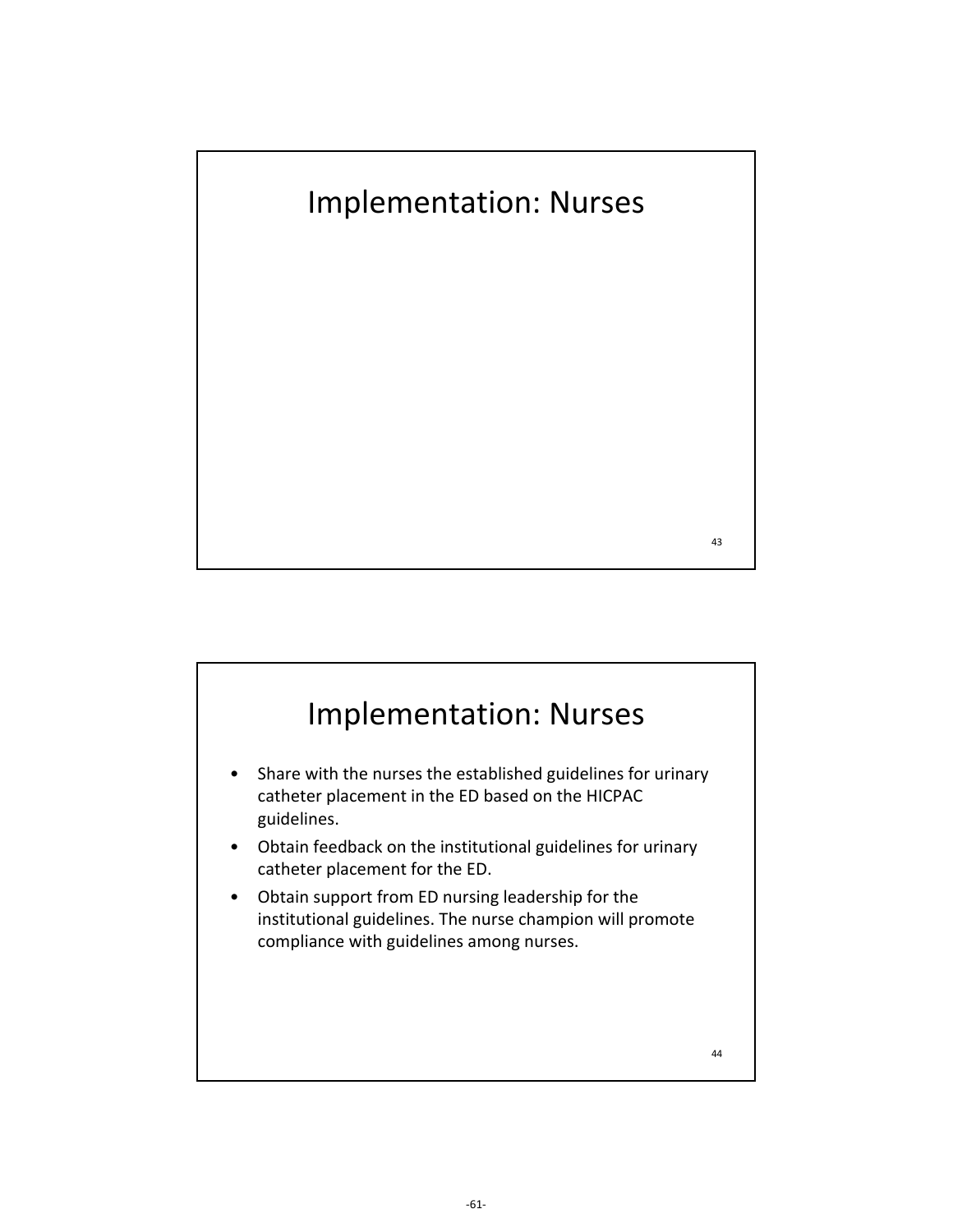

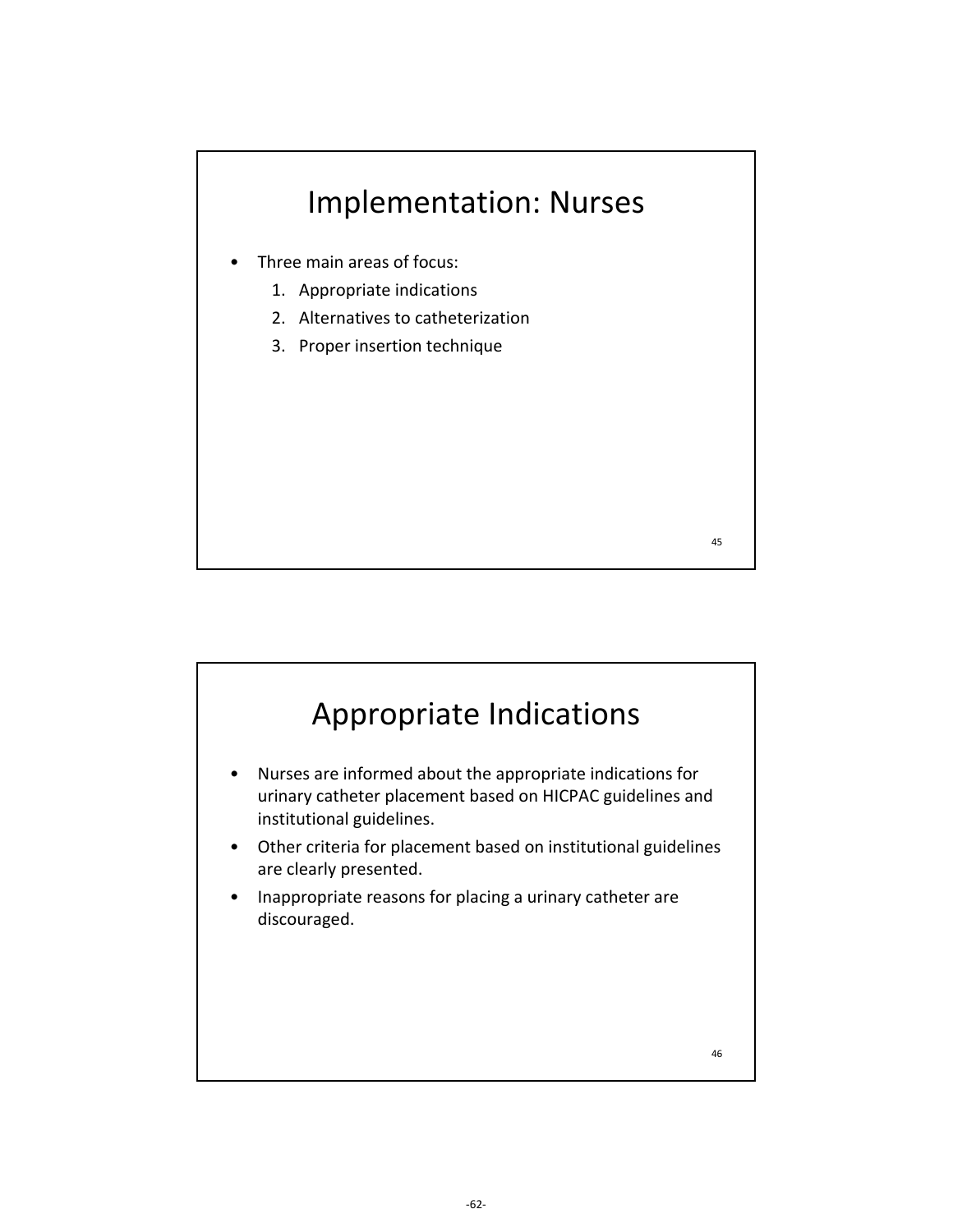# Alternatives to Indwelling Urinary Catheterization

- Bladder scanner: may be used in cases where urinary retention is suspected, or when the patient did not have any witnessed urine output and the clinician needs to evaluate for obstruction. Consider having bladder scanners available in the ED.
- Condom catheters: may be considered in men that require fluid monitoring. Their use reduces the risk of urethral trauma (compared to indwelling urinary catheter). Condom catheters are not used in cases of urinary retention.

# Alternatives to Indwelling Urinary Catheterization

Intermittent catheterization may be considered in patients with non-obstructive urinary retention. Examples include patients with neurogenic bladder.

48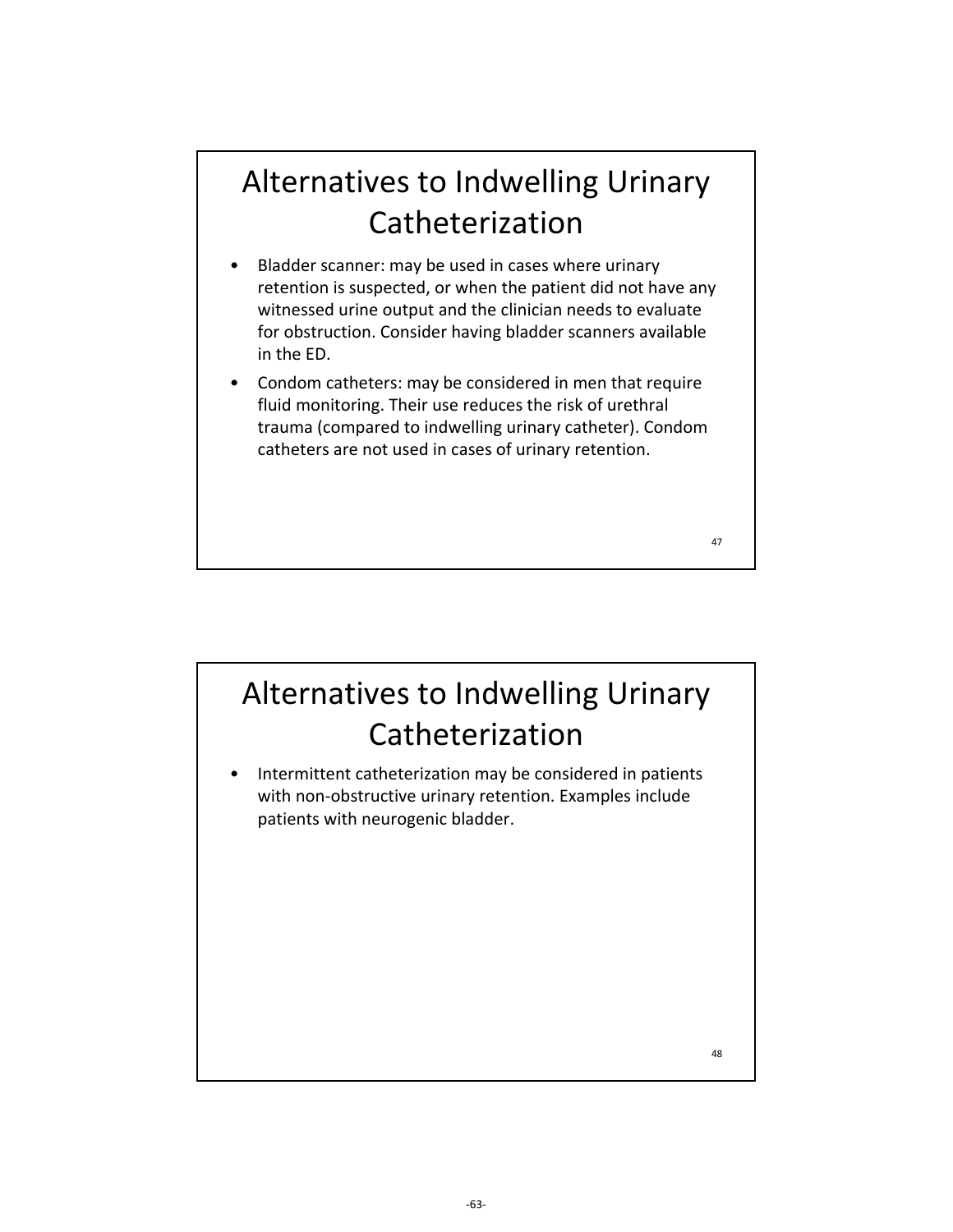## Proper Insertion Technique

- Nurses commonly place urinary catheters in the ED. Reinforcement of proper insertion practice is important and includes focusing on the importance of compliance with aseptic insertion technique (see Proper Insertion Technique section).
- Some EDs utilize nurse aides or emergency medical technicians to place the urinary catheters under nurses' supervision. It is essential to include this group in the educational efforts, and to have appropriate delegation and oversight of this procedure by nurses.

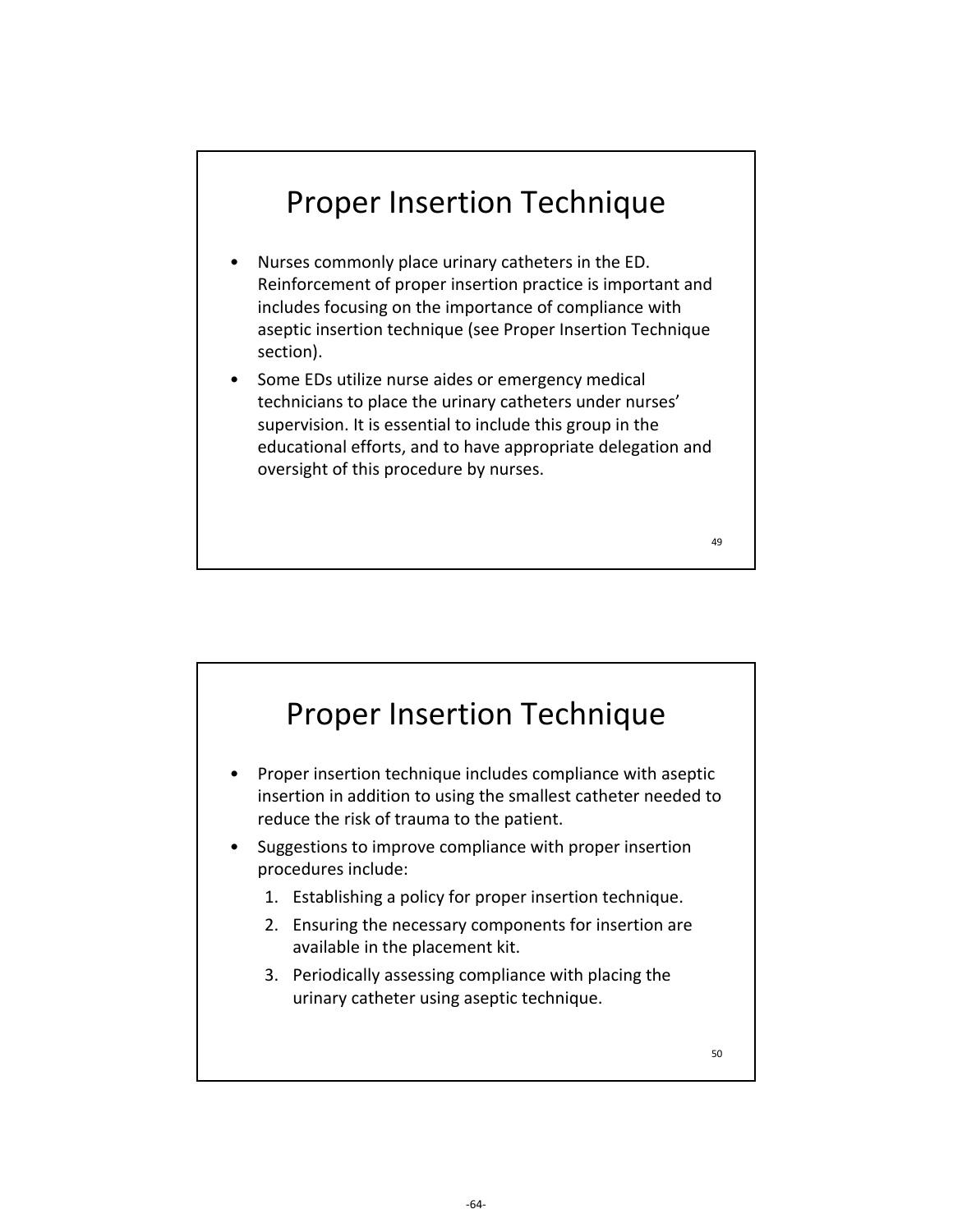# Example of a Simplified Insertion Technique Checklist

| Components of checklist                                                                                         | Compliant |                          |
|-----------------------------------------------------------------------------------------------------------------|-----------|--------------------------|
|                                                                                                                 | Yes       | Yes, after<br>correction |
| Hand hygiene before and after procedure                                                                         |           |                          |
| Sterile gloves, drapes, sponges, aseptic sterile solution for<br>cleaning, and single use packet lubricant used |           |                          |
| Aseptic insertion technique (no contamination during<br>placement)                                              |           |                          |
| Proper securement of urinary catheter post-procedure                                                            |           |                          |
| Closed drainage system and bag below patient post-<br>procedure                                                 |           |                          |

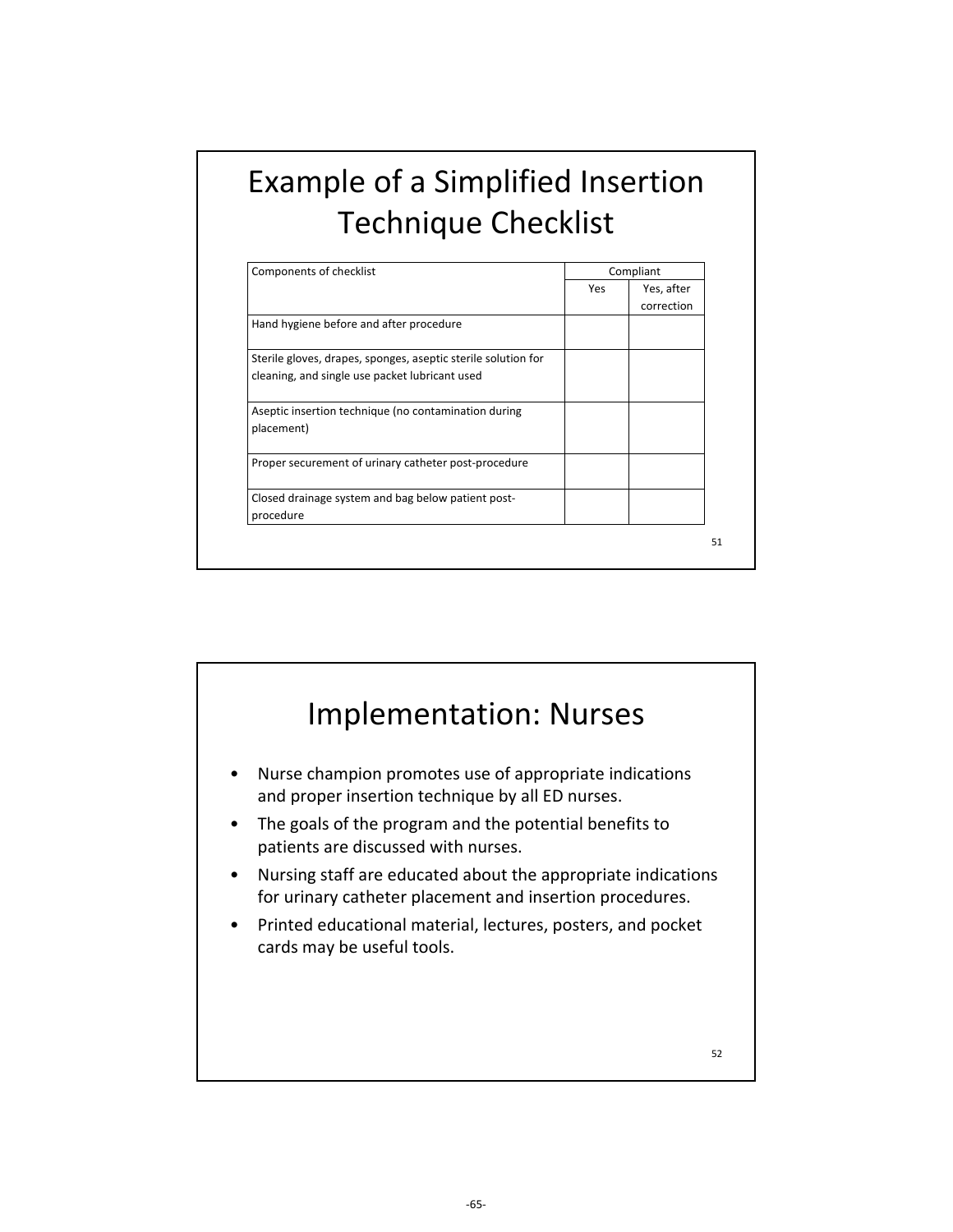# Implementation: Nurses

- Emphasize the importance of obtaining a physician order for placement if they believe the patient requires urinary catheterization.
- Use other strategies to reduce the need for indwelling urinary catheterization (see alternatives to the urinary catheter).

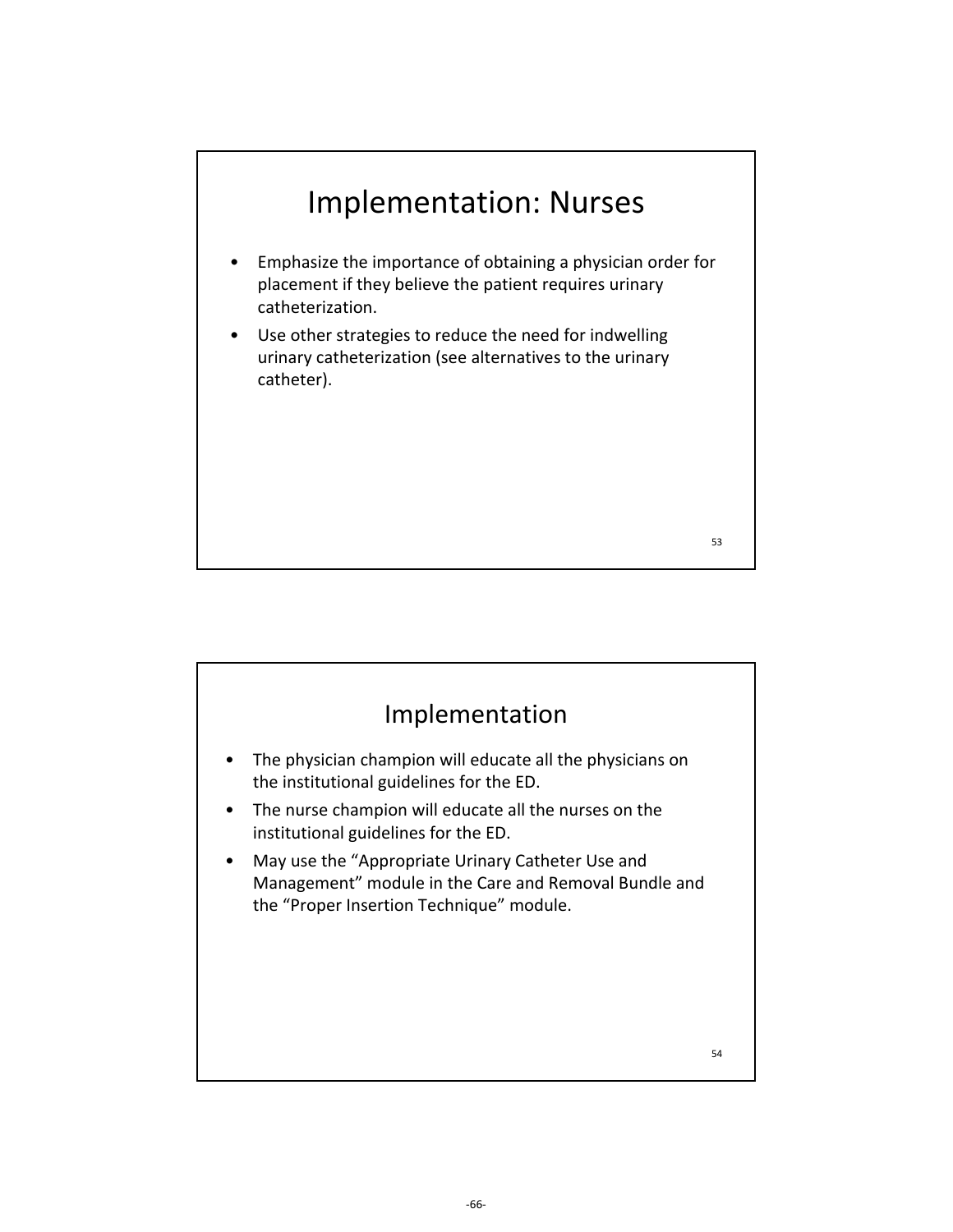### Implementation

- For implementation, collect urinary catheter placement rate using the designated form, which will distinguish appropriate indications versus inappropriate indications.
- Check if patients admitted through the ED had a urinary catheter placed.
- Determine the reason for placement.
- If the reason for placement does not represent an appropriate indication, the ED nurse will contact the ED physician to discontinue the urinary catheter.



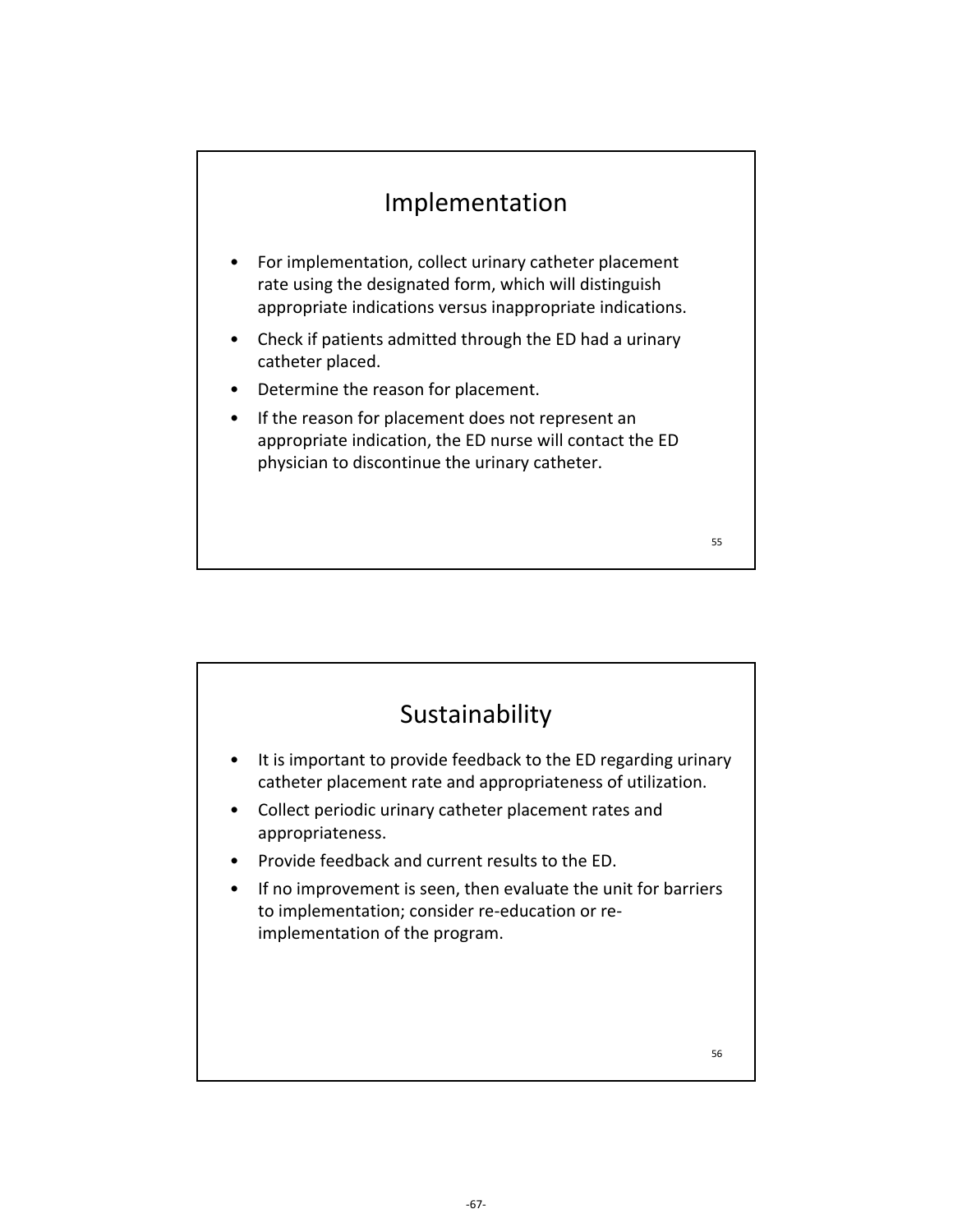## Data Collection in the Emergency Department

- A form is completed by ED when the decision is made to admit the patient to any hospital unit (i.e., regular wards or intensive care units).
- The nurse transferring the patient to the hospital unit documents on the form whether the patient has or does not have a urinary catheter.
- The number of sheets collected per day should equal the number of patients admitted to the hospital (one form per patient, see Baseline and Implementation/Sustainability Data Collection Tools).

57

## Data Collection in the Emergency Department: Advantages

- Prospective data collection on indications and documentation of physician order
- Only one unit/department is involved in data collection: the ED.
- Feedback on utilization is more accepted because it is collected by the ED staff.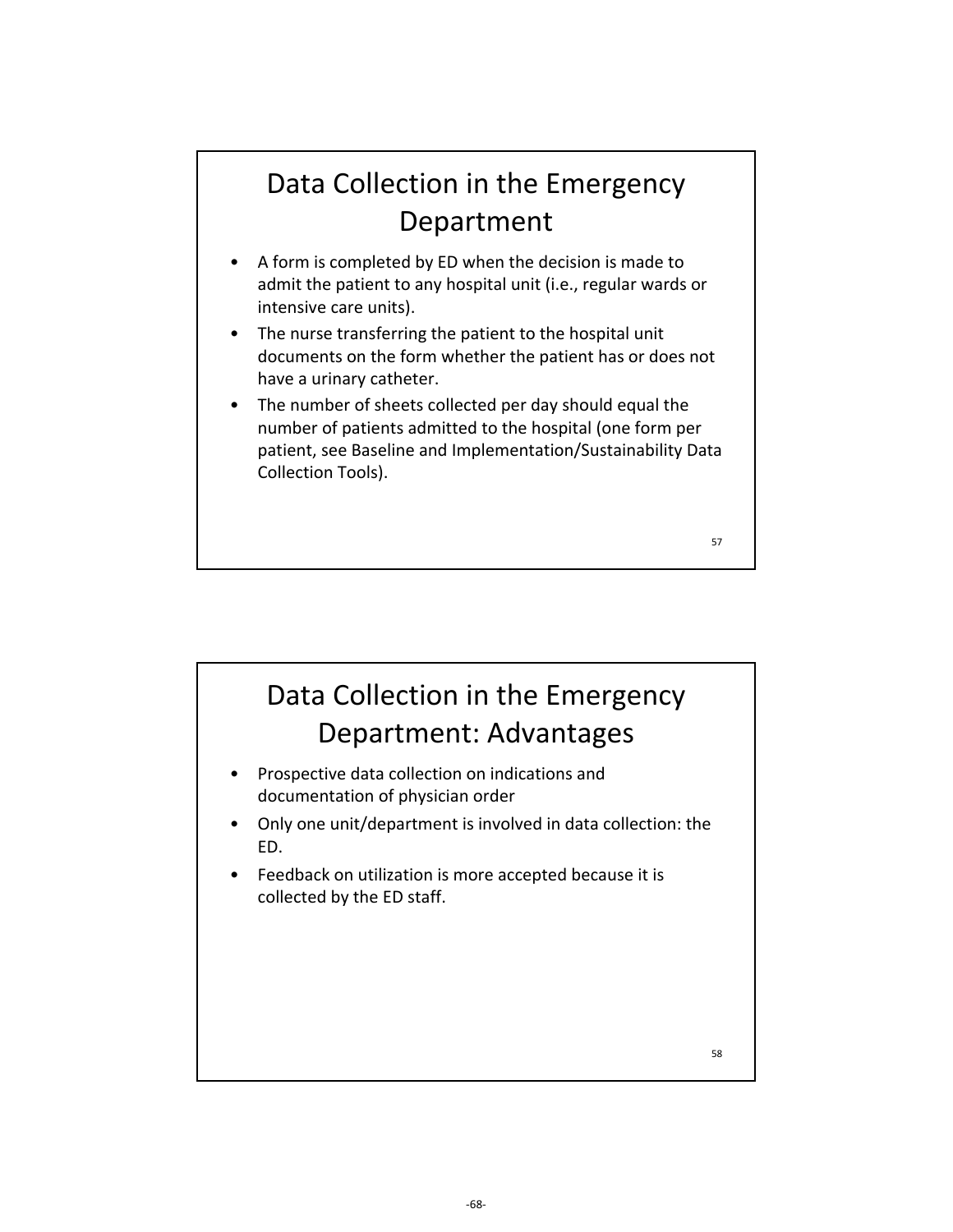## Data Collection in the Emergency Department: Disadvantages

- Multiple people are obtaining data. Ensure that data collection is accurate!
- Prospective data collection may challenging. However, the data collection may have significant benefits with the evaluations of urinary catheter presence and need.

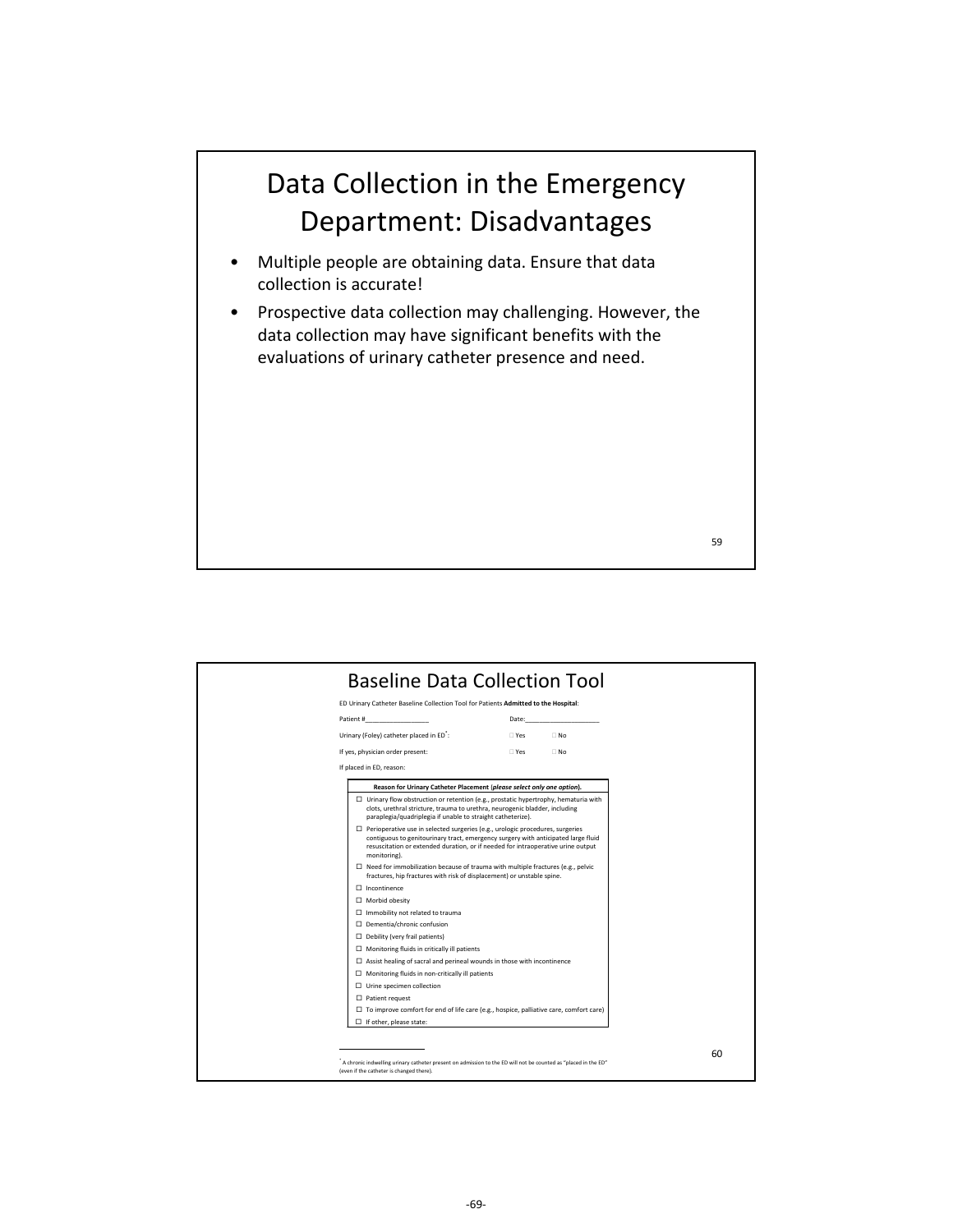

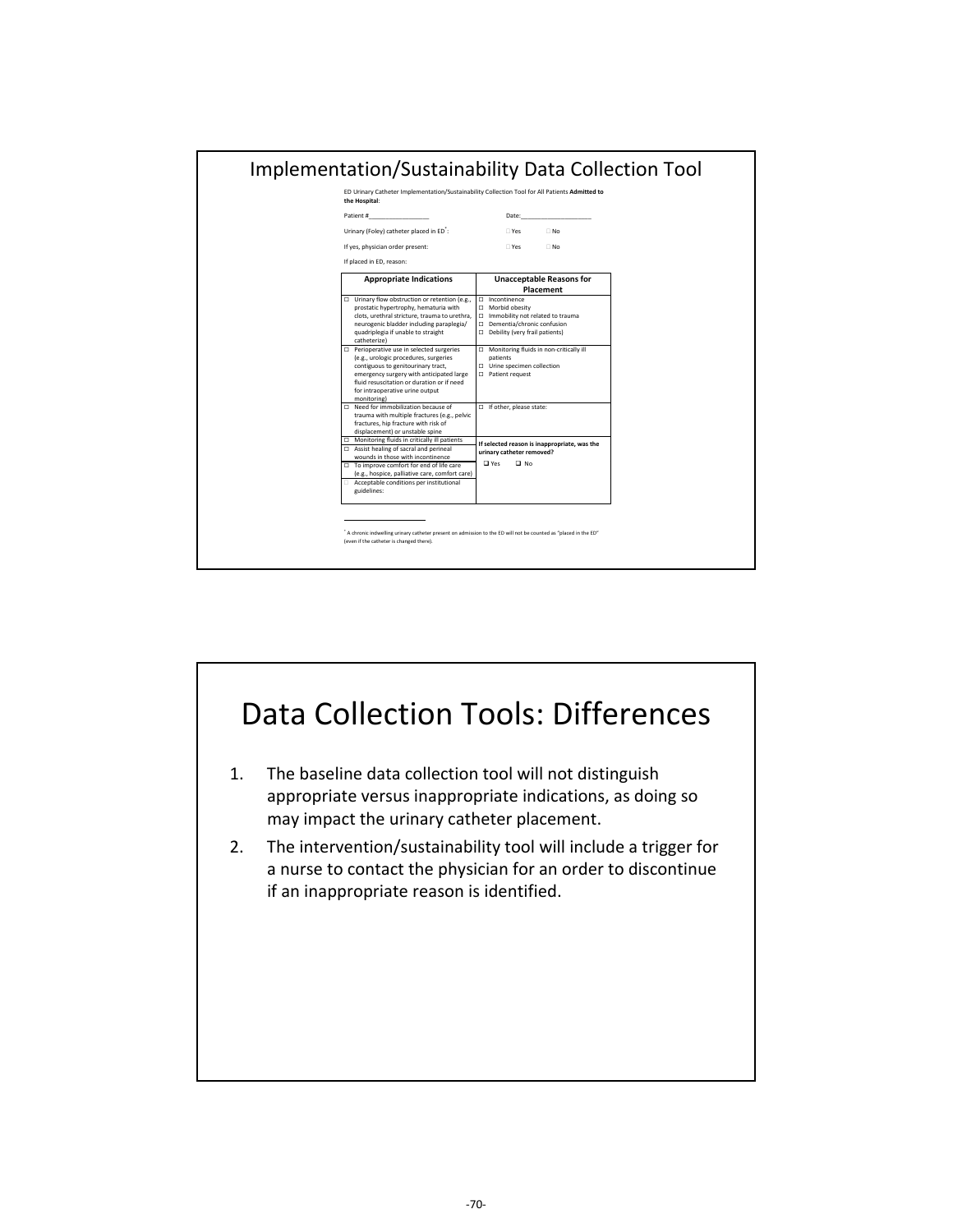How to Evaluate the Program

# Evaluating the Results

• You will be able to calculate both the rate of urinary catheters placed for admitted patients in addition to the rate of those who had a urinary catheter placed with an inappropriate reason.

64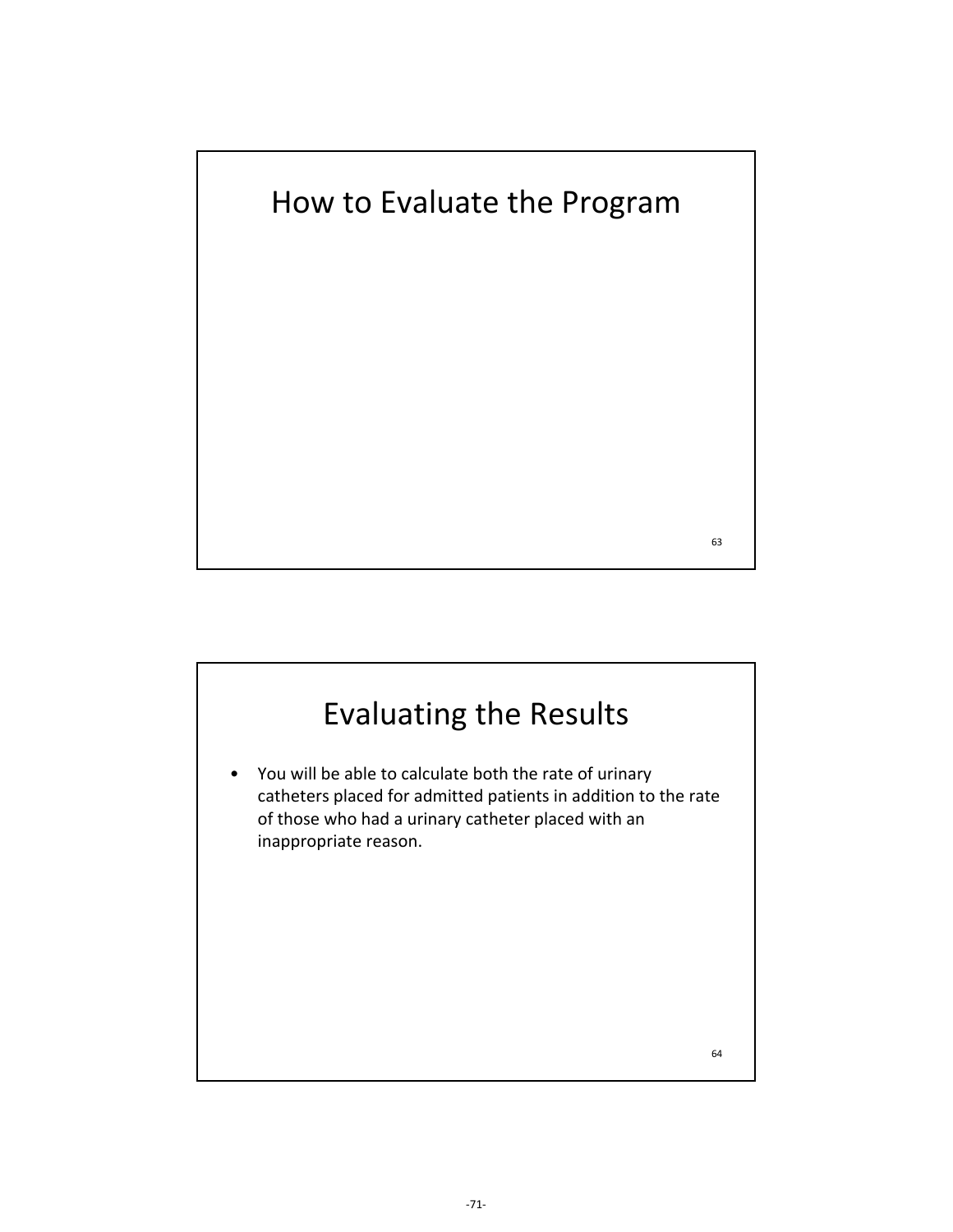# Evaluating the Results

- The baseline will provide a good assessment on the proportion of those urinary catheters placed that are based on the HICPAC guidelines and those that are considered inappropriately placed.
- From the baseline data, you will be able to evaluate the magnitude of the problem.

# Evaluating the Results

- With implementation, you will be able to assess whether the placement of urinary catheters has dropped, and whether the proportion of urinary catheters placed inappropriately has been reduced.
- During the sustainability period, a continued reduction in placement rate will reflect whether the program effect persists.

66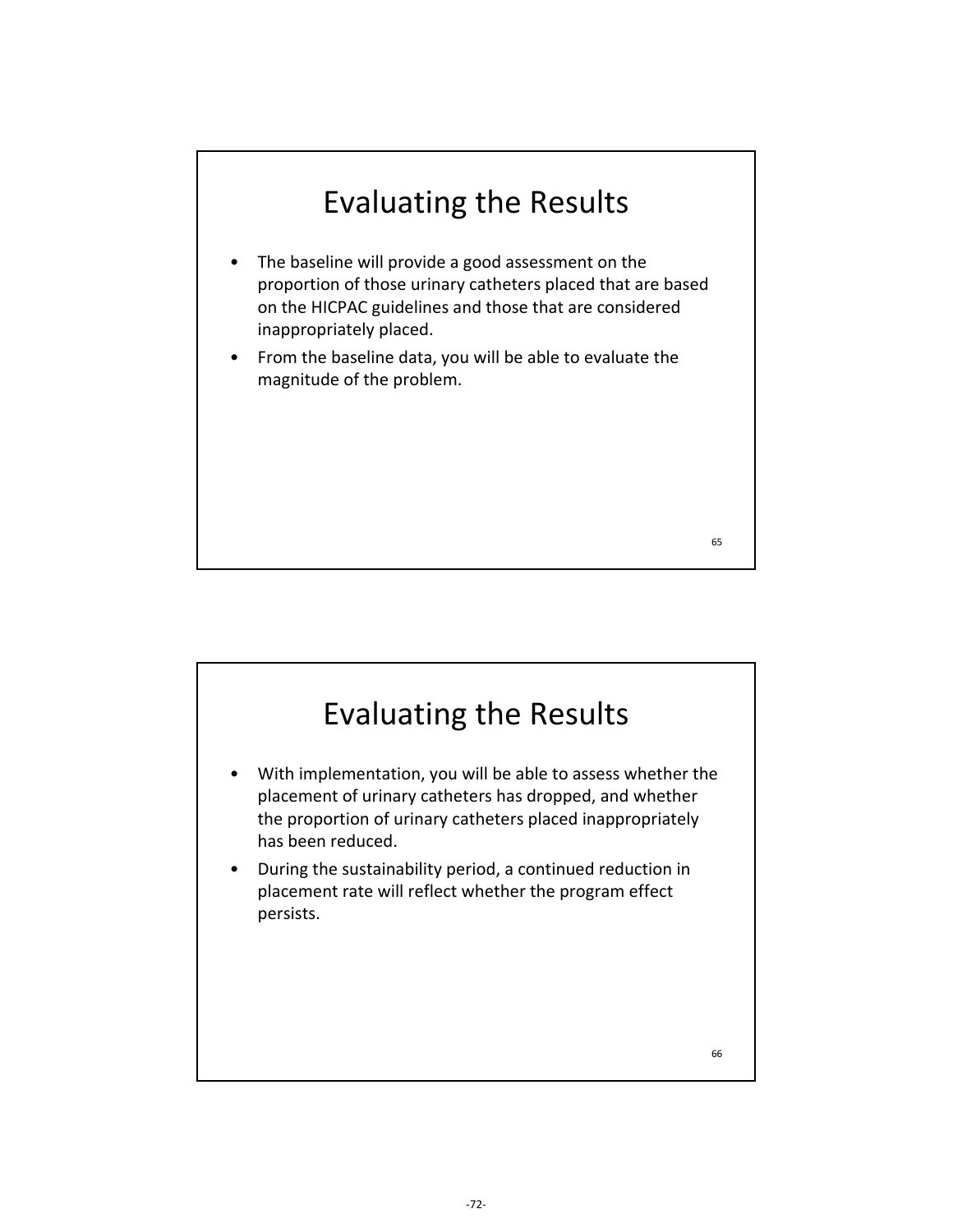## What Measures to Use?

- Urinary catheter placement rate is the most simple measure to calculate to evaluate the effect of the implementation.
- Other measures:
	- 1. Inappropriate placement rate: depends on the institutional guidelines for placement and may not accurately show the effect of your intervention.
	- 2. Physician order presence: may be helpful to review if suboptimal improvement occurred during implementation to differentiate whether it was a physician or nurse issue.



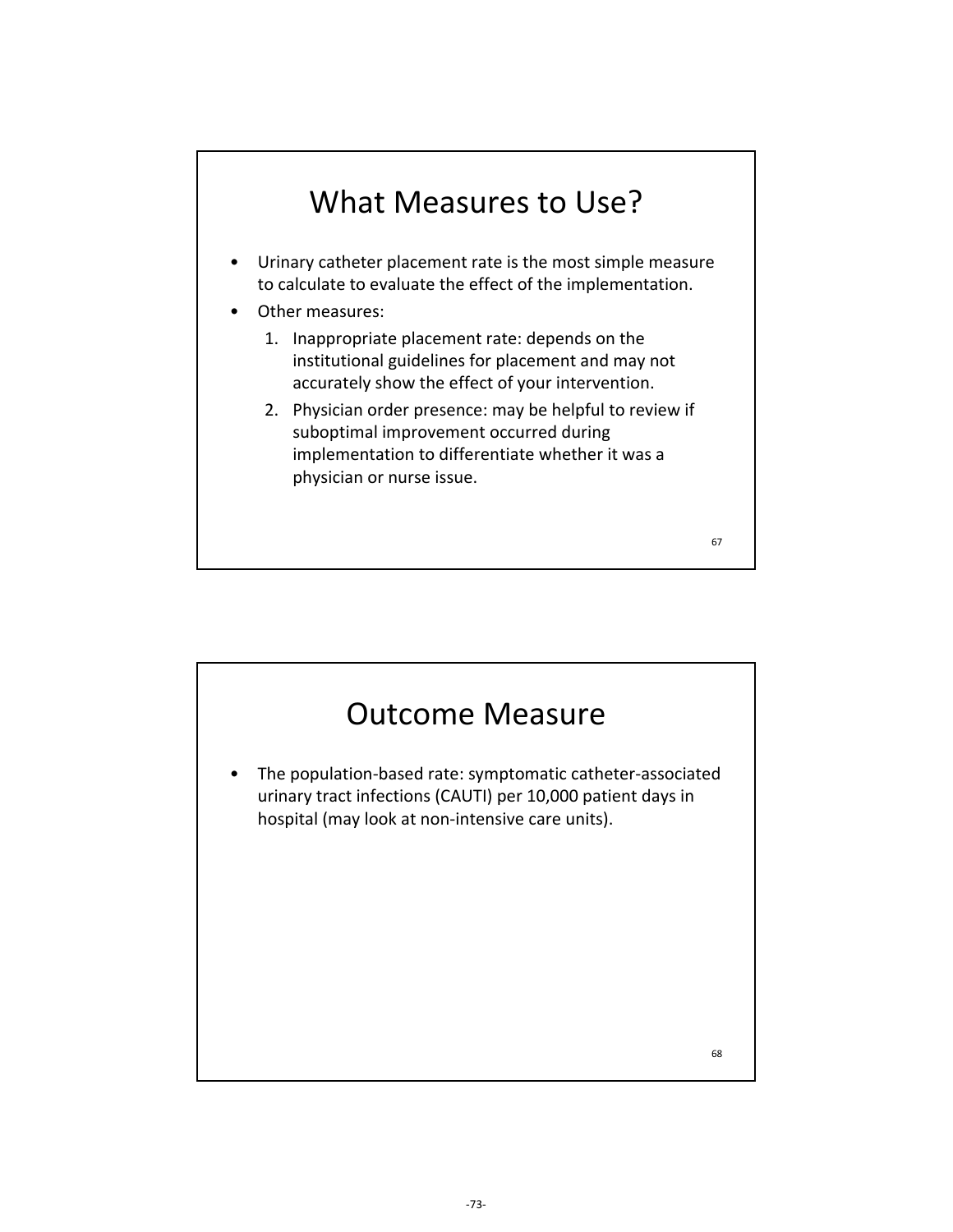# Population CAUTI Rate

• Advantages: easier to capture looking at all CAUTIs over one period of time and comparing them to CAUTIs over another period (i.e., before and after implementation). Use patient days as the denominator for each period (this will be obtained from hospital administrative data).

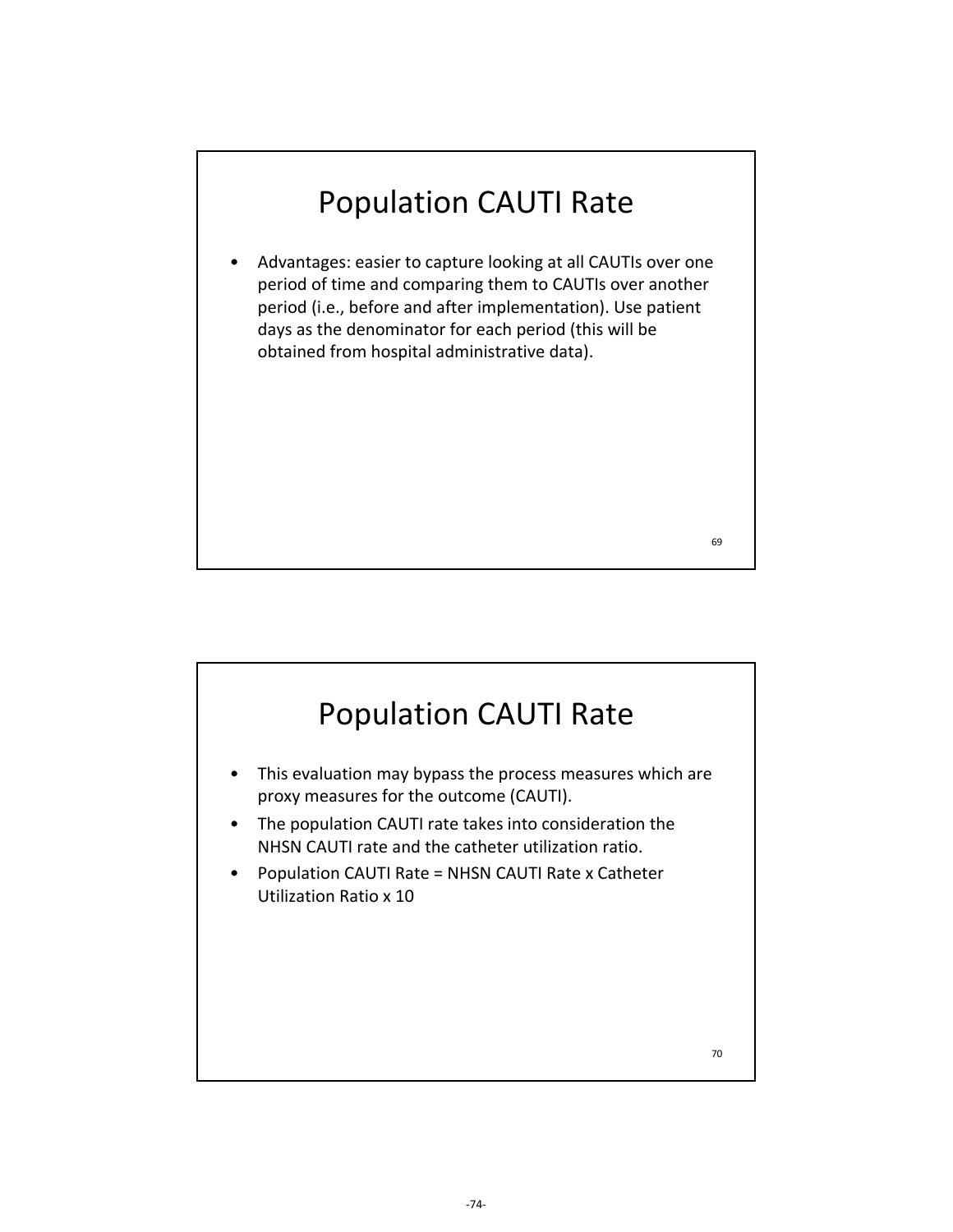## **Emergency Department Guidelines for Urinary Catheter Placement**

#### **Appropriate Urinary Catheter Indications:**

- Acute urinary retention or obstruction
- Perioperative use in selected surgeries
- Assist healing of perineal and sacral wounds in incontinent patients
- Hospice/comfort/palliative care
- Required immobilization for trauma or surgery
- Accurate measurement of urinary output in the critically ill patients

#### **Inappropriate Urinary Catheter Indications:**

- $\overline{a}$ Incontinence
- Morbid obesity
- $\overline{a}$ Dementia/ Confusion
- Patient's request
- Nursing convenience
- Urine specimen collection (*may straight catheterize if unable to obtain specimen*)

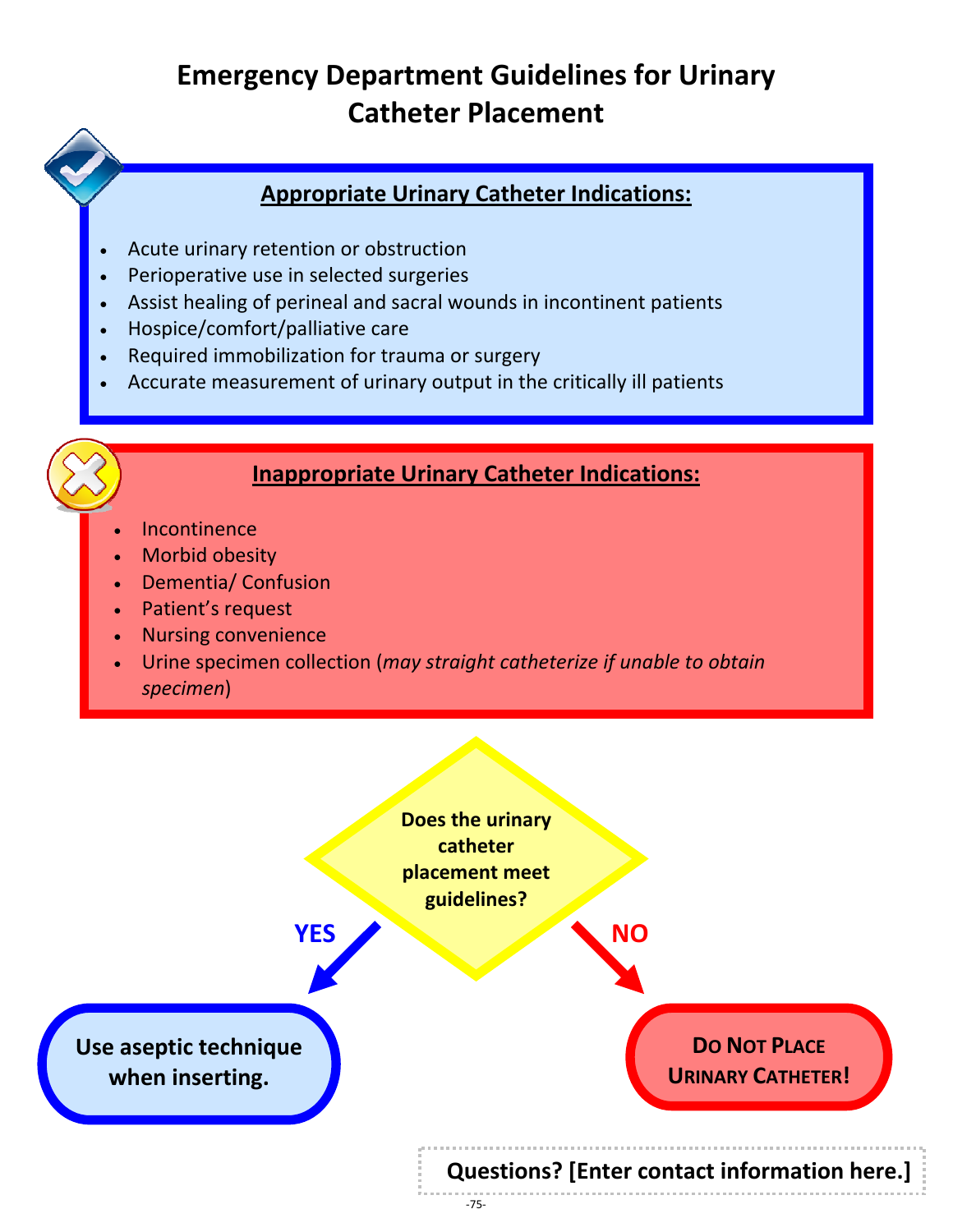# **Urinary Catheter Project** *Emergency Department*

#### **Goal**:

**Reduce placement of unnecessary urinary catheters**

#### **Background:**

- **80% of hospital‐acquired UTIs are from a Foley catheter**
- **Half of urinary catheters placed may not have an appropriate indication**
- **Large numbers of urinary catheters are placed in the emergency department**

#### **How to Reduce Unnecessary Urinary Catheter Use:**

- **Comply with the acceptable indications for placement**
- **Obtain a physician order prior to placement**

#### **Acceptable Indications for Urinary Catheter Placement:**

- **Acute urinary retention or obstruction**
- **Perioperative use in selected surgeries**
- **Assist healing of perineal and sacral wounds in incontinent patients**
- **Hospice/ comfort/ palliative care**
- **Required immobilization for trauma or surgery**
- **Accurate measurement of urinary output in the critically ill patients**
- **[***Insert your additional institutional guidelines here***]**

#### **Examples of Inappropriate Urinary Catheter Uses:**

- **Incontinence**
- **Morbid obesity**
- **Dementia or chronic confusion**
- **Patient's request**
- **Nursing convenience**
- **Urine specimen collection (may straight catheterize if unable to obtain specimen)**

## **Always Use Aseptic Technique when Placing Urinary Catheters!**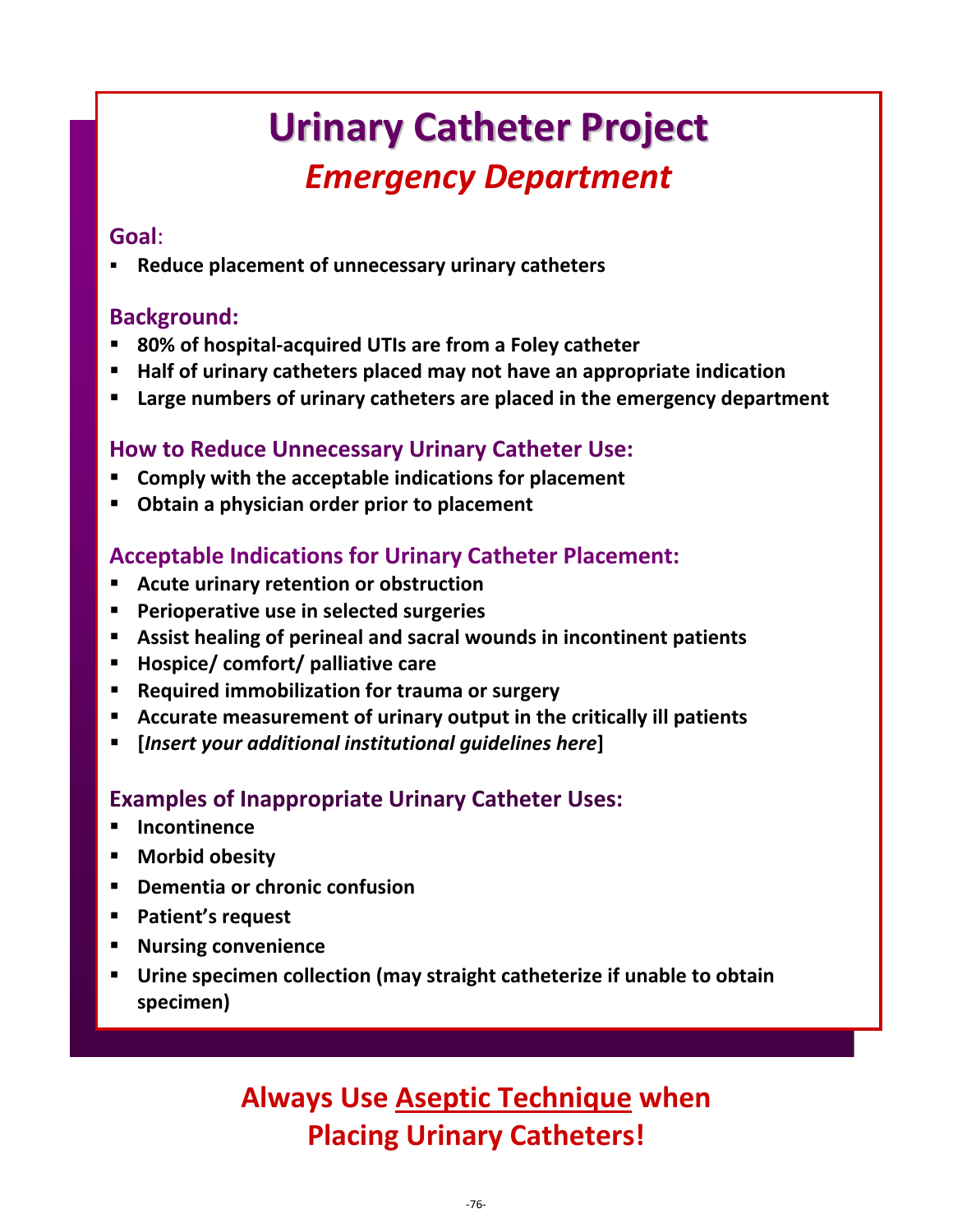# **URINARY CATHETER PROJECT**

### **Avoiding Unnecessary Urinary Catheter Placement in the Emergency Department**

#### **Goal**:

**Reduce placement of inappropriate urinary catheters**

#### **Background:**

- **80% of hospital‐acquired urinary tract infections are related to a urinary catheter**
- **Half of urinary catheters placed may not have an appropriate indication**
- **Large numbers of the urinary catheters are placed in the emergency department**

#### **How to reduce inappropriate urinary catheter use:**

- **Comply with the acceptable indications for placement**
- **Obtain a physician order prior to placement**

#### **Acceptable Indications for Urinary Catheter Placement:**

- **Acute urinary retention or obstruction**
- **Perioperative use in selected surgeries**
- **Assist healing of perineal and sacral wounds in incontinent patients**
- **Hospice/comfort/palliative care**
- **Required immobilization for trauma or surgery**
- **Accurate measurement of urinary output in the critically ill patients**
- [*Insert your additional institutional guidelines here, if desired*]

#### **Examples of Inappropriate Urinary Catheter Uses:**

- **Incontinence**
- **Morbid obesity**
- **Dementia or chronic confusion**
- **Patient's request**
- **Nursing convenience**
- **Urine specimen collection (may straight catheterize if unable to obtain specimen)**



## **Avoid Placement of Inappropriate Urinary Catheters**

**Always Use Aseptic Technique when Placing Urinary Catheters!**

**Questions? [Enter contact information here.]**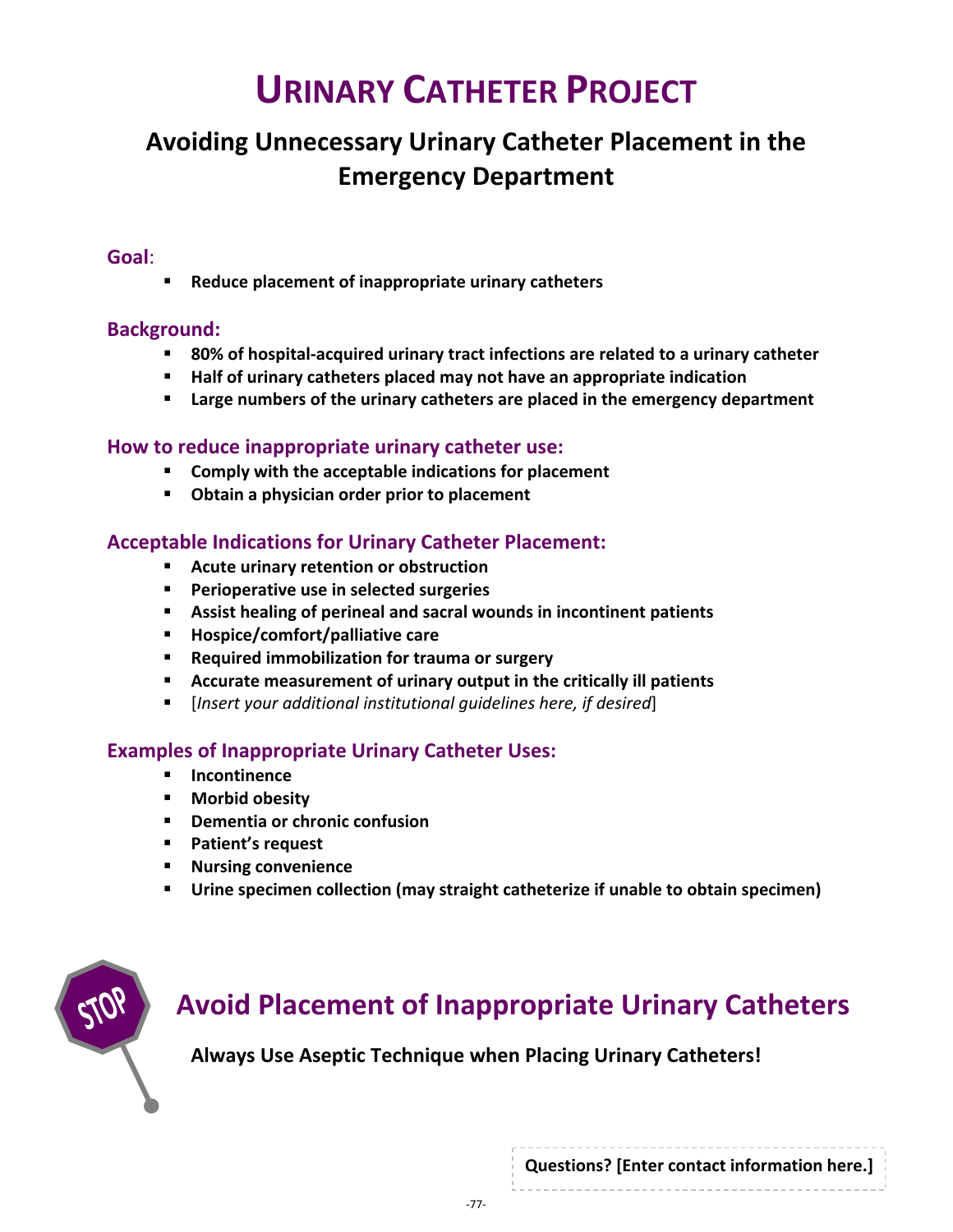| DO NOT PLACE URINARY CATHETERS UNLESS NEEDED!<br><b>Emergency Department-Specific Guidelines</b>                                                                                                                                                                                      |                                                                                                                                                                                                                                                                                                                                                                                                                                                                                                                                                                                                                          |
|---------------------------------------------------------------------------------------------------------------------------------------------------------------------------------------------------------------------------------------------------------------------------------------|--------------------------------------------------------------------------------------------------------------------------------------------------------------------------------------------------------------------------------------------------------------------------------------------------------------------------------------------------------------------------------------------------------------------------------------------------------------------------------------------------------------------------------------------------------------------------------------------------------------------------|
| Always obtain physician order before<br>placement of a urinary catheter.                                                                                                                                                                                                              |                                                                                                                                                                                                                                                                                                                                                                                                                                                                                                                                                                                                                          |
| <b>Urinary Catheters are NOT Indicated for:</b>                                                                                                                                                                                                                                       |                                                                                                                                                                                                                                                                                                                                                                                                                                                                                                                                                                                                                          |
| Incontinence<br><b>Morbid obesity</b><br>$\bullet$<br><b>Dementia/Confusion</b><br>$\bullet$<br><b>Patient's request</b><br>$\bullet$<br><b>Nursing convenience</b><br>$\bullet$<br>Urine specimen collection (may straight catheterize if<br>$\bullet$<br>unable to obtain specimen) |                                                                                                                                                                                                                                                                                                                                                                                                                                                                                                                                                                                                                          |
| Urinary catheters can increase:<br><b>Infections</b><br>٠<br><b>Length of Stay</b><br>٠<br>Cost<br><b>Patient Discomfort</b><br>٠<br><b>Antibiotic Use</b><br>٠<br>Urinary Catheters can lead to more immobility, which increases                                                     | Pocket cards measure 5 inches by 4 inches.<br>Actual size is shown.                                                                                                                                                                                                                                                                                                                                                                                                                                                                                                                                                      |
| the risk of skin breakdown and deep venous thrombosis.                                                                                                                                                                                                                                |                                                                                                                                                                                                                                                                                                                                                                                                                                                                                                                                                                                                                          |
| <b>PREVENTION IS KEY.</b><br><b>Front</b>                                                                                                                                                                                                                                             | <b>DO NOT PLACE URINARY CATHETERS UNLESS NEEDED!</b><br><b>Emergency Department-Specific Guidelines</b><br><b>Appropriate Urinary Catheters Indications:</b><br>Acute urinary retention or obstruction<br>п<br>Perioperative use in selected surgeries<br>п<br>Assist healing of perineal and sacral wounds in<br>incontinent patients<br>Hospice/ comfort/ palliative care<br>п<br>Required immobilization for trauma or surgery<br>п<br>Accurate measurement of urinary output in the<br>п<br>critically ill patients<br>Urinary catheters may also be used for:<br>Place your additional institutional indications if |
|                                                                                                                                                                                                                                                                                       | different from above<br>Always obtain a physician order before<br>placement of a urinary catheter.<br>For questions, please contact<br>[Enter contact information here].                                                                                                                                                                                                                                                                                                                                                                                                                                                 |
|                                                                                                                                                                                                                                                                                       | <b>Back</b>                                                                                                                                                                                                                                                                                                                                                                                                                                                                                                                                                                                                              |

-78-

I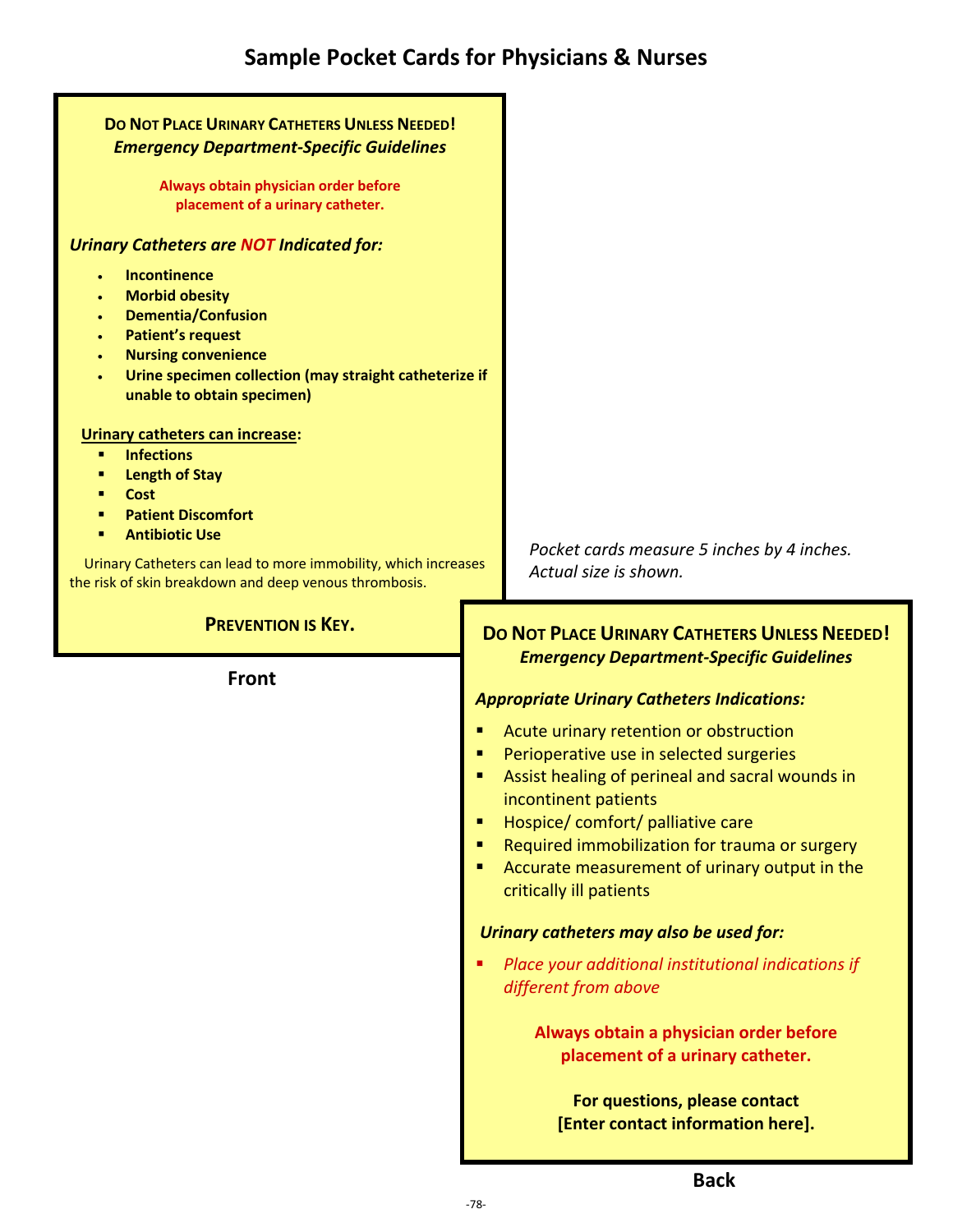# DO NOT PLACE THAT URINARY CATHETER UNLESS NEEDED!



#### **Urinary Catheters Increase:**

- **Likelihood of Infection**
- **Patient Discomfort**
- **Antibiotic Use**
- **Length of Stay**
- **Cost**

*\* Patients with urinary catheters tend to stay in bed,making them more immobile, and increasing their risk of skin breakdown*

#### **Urinary Catheters ARE Indicated for:**

- $\boxtimes$  Acute urinary retention or obstruction
- $\boxtimes$  Perioperative use in selected surgeries
- $\boxtimes$  Assist healing of perineal and sacral wounds in incontinent patients
- $\boxtimes$  Hospice/comfort care/palliative care
- $\boxtimes$  Required immobilization for trauma or surgery
- $\boxtimes$  Chronic indwelling urinary catheter on admission
- $\boxtimes$  Accurate measurement of urinary output in the critically ill patients (intensive care)

# **Foley Catheters are** *NOT* **indicated for:**

- Urine output monitoring OUTSIDE intensive care
- Incontinence (place on toileting routine, change frequently)
- **E** Prolonged postoperative use
- $\boxtimes$  Patients transferred from intensive care to general units
- **E** Morbid obesity
- Immobility (turn patient q 2 hours, up in chair)
- **E** Confusion or dementia
- Patient request



**Questions?** Contact [Insert info]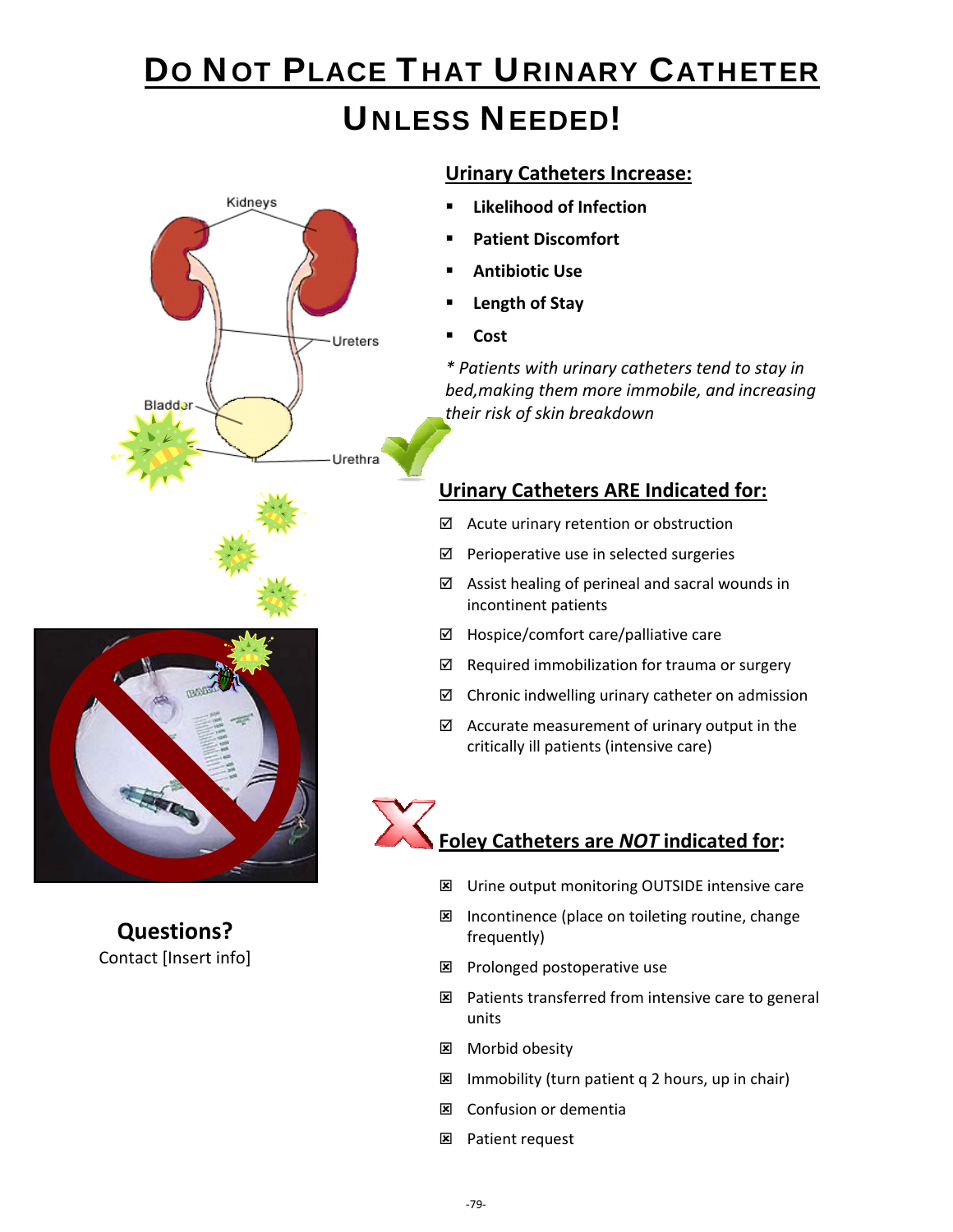

# **Does Your Patient** *Really* **Need a Urinary Catheter?**

## **Indications for Urinary Catheter Use:**

- **Acute urinary retention or obstruction**
- **Perioperative use in selected surgeries**
- **Assist healing of perineal and sacral wounds in incontinent patients**
- **Hospice/comfort care/palliative care**
- **Required immobilization for trauma or surgery**
- **Chronic indwelling urinary catheter on admission**
- **Accurate measurement of urinary output in the critically ill patients (intensive care)**
- *Insert additional institutional guidelines if desired*

# **Questions?**

**Please call [***insert contact information here***].**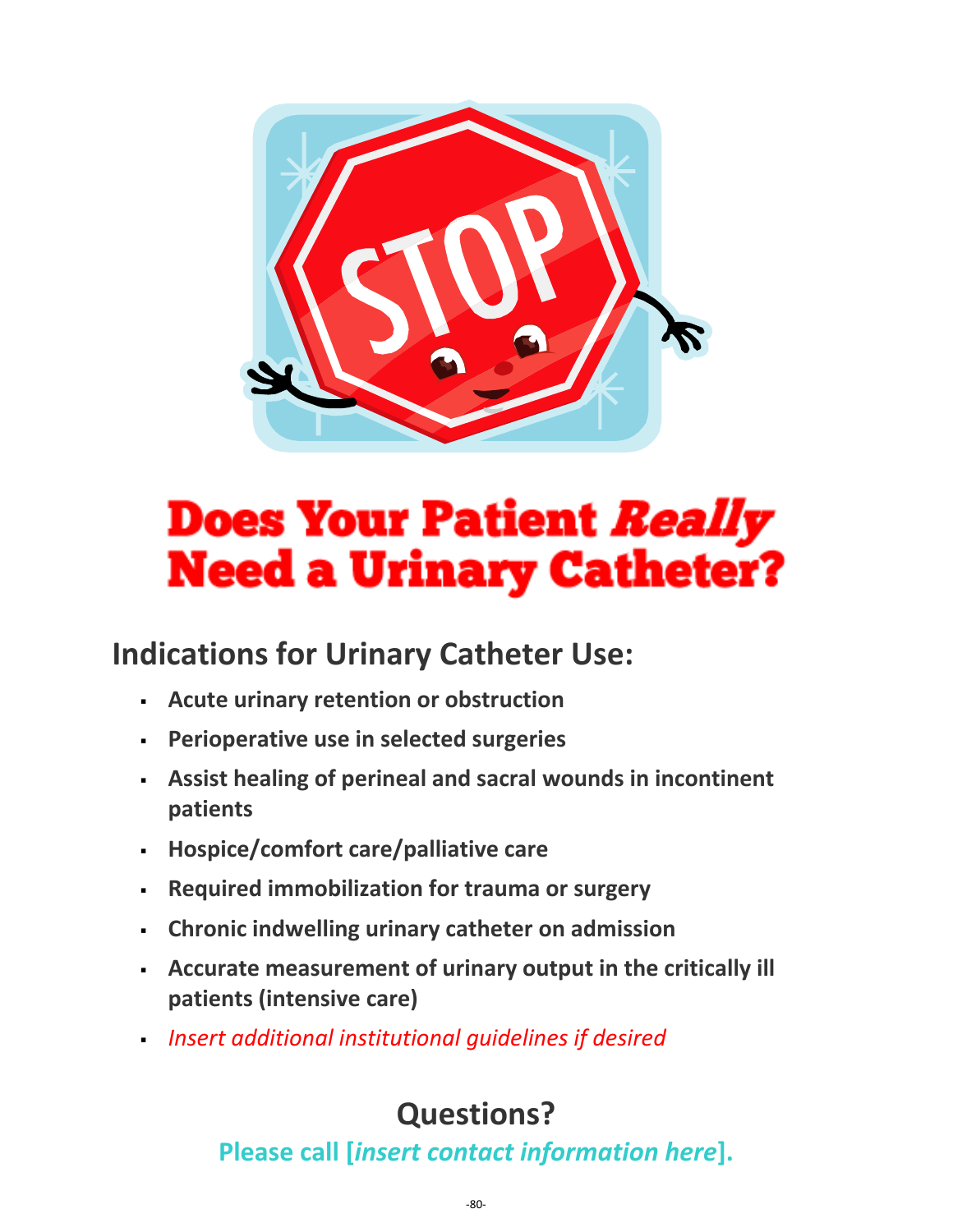#### **H. REFERENCES**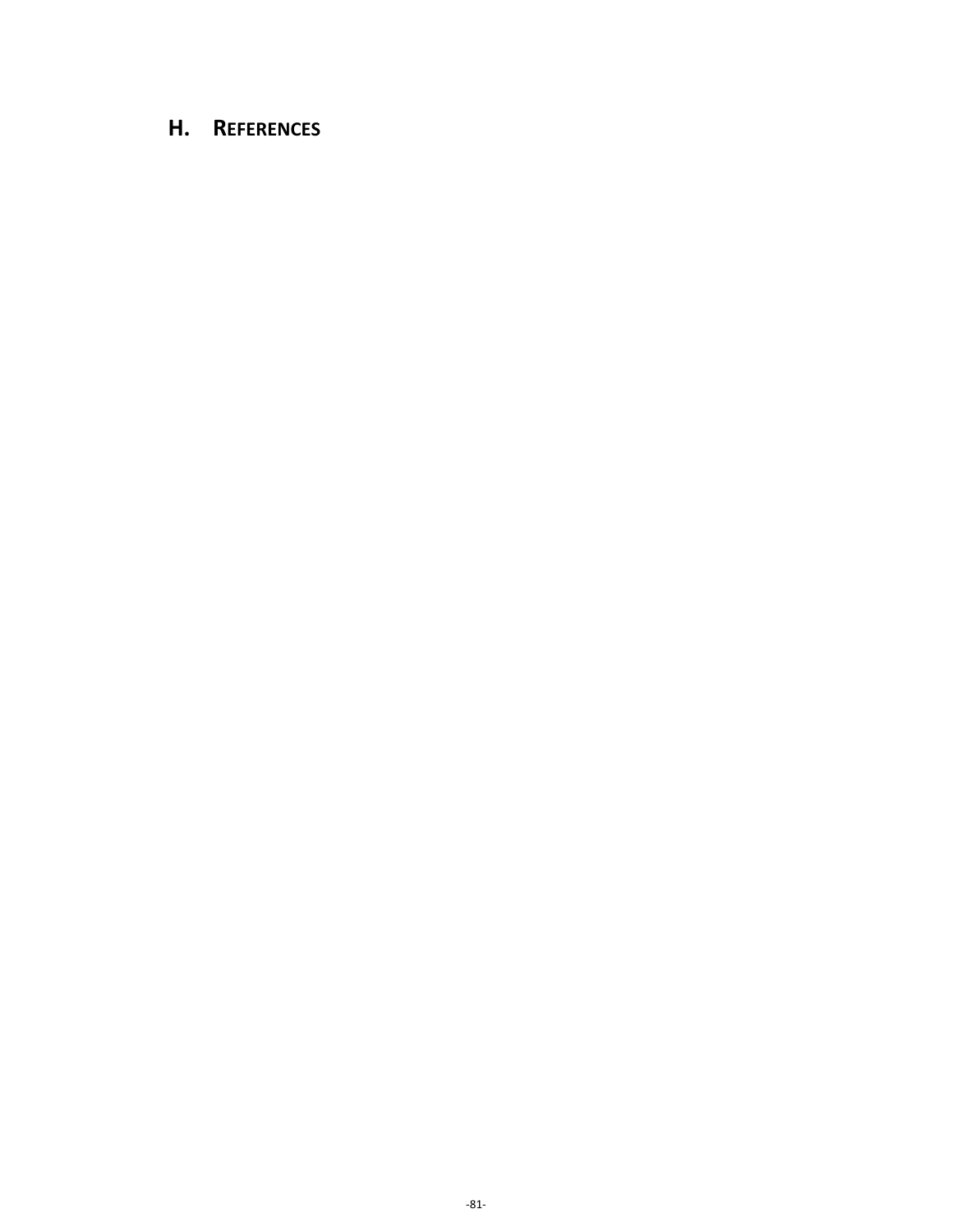#### **References**

#### **Magnitude of the Problem:**

- Gokula RR, Hickner JA, Smith MA. Inappropriate use of urinary catheters in elderly patients at a midwestern community teaching hospital. *Am J Infect Control* 2004;32(4):196‐199.
- Munasinghe RL, Yazdani H, Siddique M, Hafeez W. Appropriateness of use of indwelling urinary catheters in patients admitted to the medical service. *Infect Control Hosp Epidemiol* 2001;22(10):647‐649.
- Saint S, Lipsky BA, Goold SD. Indwelling urinary catheters: a one‐point restraint? *Ann Intern Med* 2002;137(2):125‐127.
- Wald HL, Epstein AM, Radcliff TA, Kramer AM. Extended use of urinary catheters in older surgical patients: a patient safety problem? *Infect Control Hosp Epidemiol* 2008;29(2):116‐124.
- Saint S, Wiese J, Amory JK, et al. Are physicians aware of which of their patients have indwelling urinary catheters? *Am J Med.* 2000;109(6):476‐480.
- Hazelett SE, Tsai M, Gareri M, Allen K. The association between indwelling urinary catheter use in the elderly and urinary tract infection in acute care. *BMC Geriatr* 2006;6:15.
- Saint S, Kaufman SR, Rogers MA, Baker PD, Boyko EJ, Lipsky BA. Risk factors for nosocomial urinary tract‐related bacteremia: a case‐control study. *Am J Infect Control* 2006;34(7):401‐407.
- Saint S, Kowalski CP, Forman J, et al. A multicenter qualitative study on preventing hospital‐acquired urinary tract infection in US hospitals. *Infect Control Hosp Epidemiol* 2008;29(4):333‐341.
- Saint S, Kowalski CP, Kaufman SR, et al. Preventing hospital-acquired urinary tract infection in the United States: a national study. *Clin Infect Dis* 2008;46(2):243‐250.
- Saint S. Clinical and economic consequences of nosocomial catheter-related bacteriuria. *Am J Infect Control* 2000;28(1):68‐75.
- Fakih MG, Shemes S, Pena ME, et al. Urinary Catheters in the Emergency Department: Very Elderly Women Are at High Risk for Unnecessary Utilization. *Am J Infect Control* 2010; 38: 683‐8.

#### **Guidelines and Reviews:**

- Gould CV, Umscheid CA, Agarwal RK, Kuntz G, Pegues DA. Guideline for Prevention of Catheter‐Associated Urinary Tract Infections 2009. *Infect Control Hosp Epidemiol* 2010;31(4):319‐326.
- Lo E, Nicolle L, Classen D, et al. Strategies to prevent catheter‐associated urinary tract infections in acute care hospitals. *Infect Control Hosp Epidemiol* 2008;29 Suppl 1:S41‐50.
- Hooton TM, Bradley SF, Cardenas DD, et al. Diagnosis, Prevention, and Treatment of Catheter‐Associated Urinary Tract Infection in Adults: 2009 International Clinical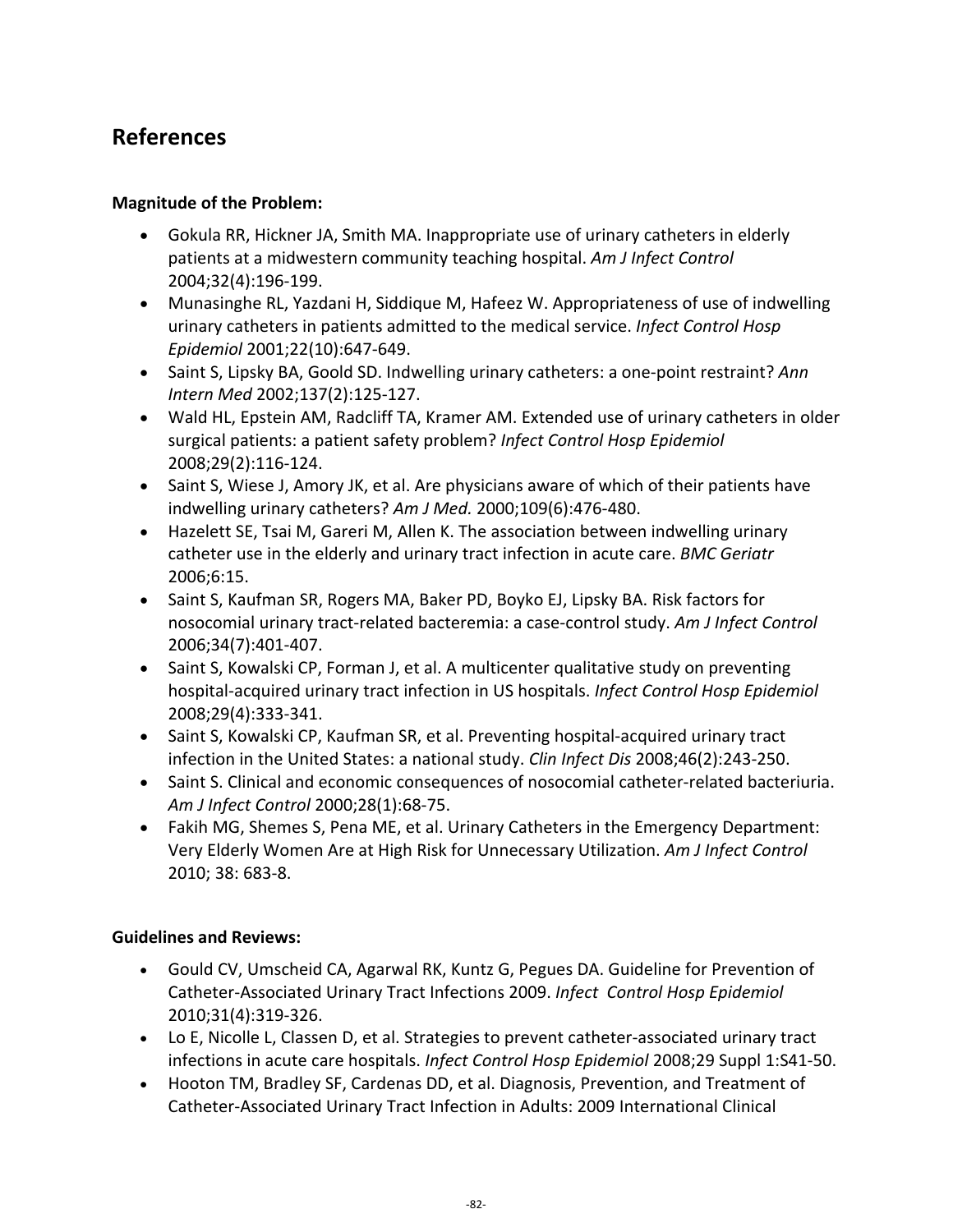Practice Guidelines from the Infectious Diseases Society of America. *Clin Infect Dis* 2010;50(5):625‐663.

- Maki DG, Tambyah PA. Engineering out the risk for infection with urinary catheters. *Emerg Infect Dis* 2001;7(2):342‐347.
- Nicolle LE. The prevention of hospital‐acquired urinary tract infection. *Clin Infect Dis* 2008;46(2):251‐253.
- Nicolle LE. Catheter-acquired urinary tract infection: the once and future guidelines. *Infect Control Hosp Epidemiol.* Apr 2010;31(4):327‐329.
- Saint S, Olmsted RN, Fakih MG, et al. Translating health care-associated urinary tract infection prevention research into practice via the bladder bundle. *Jt Comm J Qual Patient Saf* 2009;35(9):449‐455.
- Meddings J, Rogers MA, Macy M, Saint S. Systematic review and meta-analysis: reminder systems to reduce catheter‐associated urinary tract infections and urinary catheter use in hospitalized patients. *Clin Infect Dis* 2010;51(5):550‐560.

#### **Interventions to Reduce Inappropriate Utilization:**

- Fakih MG, Pena ME, Shemes S, et al. Effect of Establishing Guidelines on Appropriate Urinary Catheter Placement. *Acad Emerg Med* 2010;17(3):337‐340.
- Gokula RM, Smith MA, Hickner J. Emergency room staff education and use of a urinary catheter indication sheet improves appropriate use of foley catheters. *Am J Infect Control* 2007;35:589‐93.
- Fakih MG, Dueweke C, Meisner S, et al. Effect of nurse-led multidisciplinary rounds on reducing the unnecessary use of urinary catheterization in hospitalized patients. *Infect Control Hosp Epidemiol* 2008;29(9):815‐819.
- Loeb M, Hunt D, O'Halloran K, et al. Stop orders to reduce inappropriate urinary catheterization in hospitalized patients: a randomized controlled trial. *J Gen Intern Med* 2008;23(6):816‐820.
- Saint S, Kaufman SR, Rogers MA, et al. Condom versus indwelling urinary catheters: a randomized trial. *J Am Geriatr Soc* 2006;54(7):1055‐1061.
- Stephan F, Sax H, Wachsmuth M, et al. Reduction of urinary tract infection and antibiotic use after surgery: a controlled, prospective, before‐after intervention study. *Clin Infect Dis* 2006;42(11):1544‐1551.
- Topal J, Conklin S, Camp K, et al. Prevention of nosocomial catheter‐associated urinary tract infections through computerized feedback to physicians and a nurse‐directed protocol. *Am J Med Qual* 2005;20(3):121‐126.
- Huang WC, Wann SR, Lin SL, et al. Catheter‐Associated Urinary Tract Infections in Intensive Care Units can be Reduced by Prompting Physicians to Remove Unnecessary Catheters. *Infect Control Hosp Epidemiol* 2004; 25: 974‐978.
- Voss AB. Incidence and duration of urinary catheters in hospitalized older adults: before and after implementing a geriatric protocol. *J Gerontol Nurs* 2009;35(6):35‐41.
- Saint S, Kaufman SR, Thompson M, at al. A reminder reduces urinary catheterization in hospitalized patients. *Jt Comm J Qual Patient Saf.* Aug 2005;31(8):455‐462.